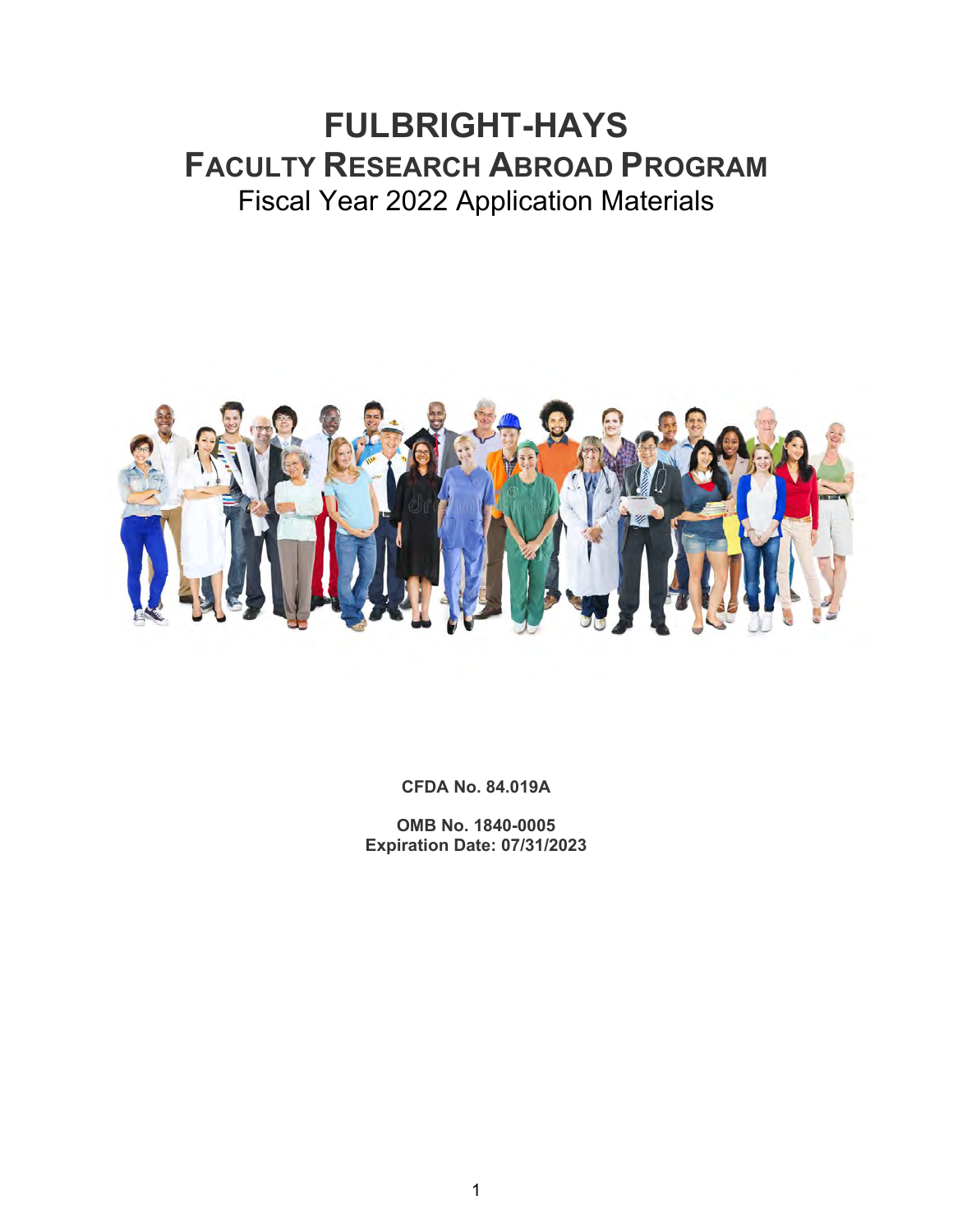## **TABLE OF CONTENTS**

| FREQUENTLY ASKED QUESTIONS FOR PROJECT DIRECTOR27                |  |
|------------------------------------------------------------------|--|
|                                                                  |  |
|                                                                  |  |
| G5 e-Application Submission Procedures and Tips for Applicants38 |  |
| FREQUENTLY ASKED QUESTIONS FOR FACULTY APPLICANTS42              |  |
|                                                                  |  |
|                                                                  |  |
| OPE-FULBRIGHT-HAYS FOREIGN LANGUAGE REFERENCE FORM 52            |  |
| FULBRIGHT-HAYS FOREIGN LANGUAGE REFEREE FORM 53                  |  |
| OPE-FULBRIGHT-HAYS INSTITUTIONAL REFERENCE FORM(022)54           |  |
|                                                                  |  |
| FULBRIGHT-HAYS FACULTY RESEARCH ABROAD PROGRAM APPLICATION       |  |
|                                                                  |  |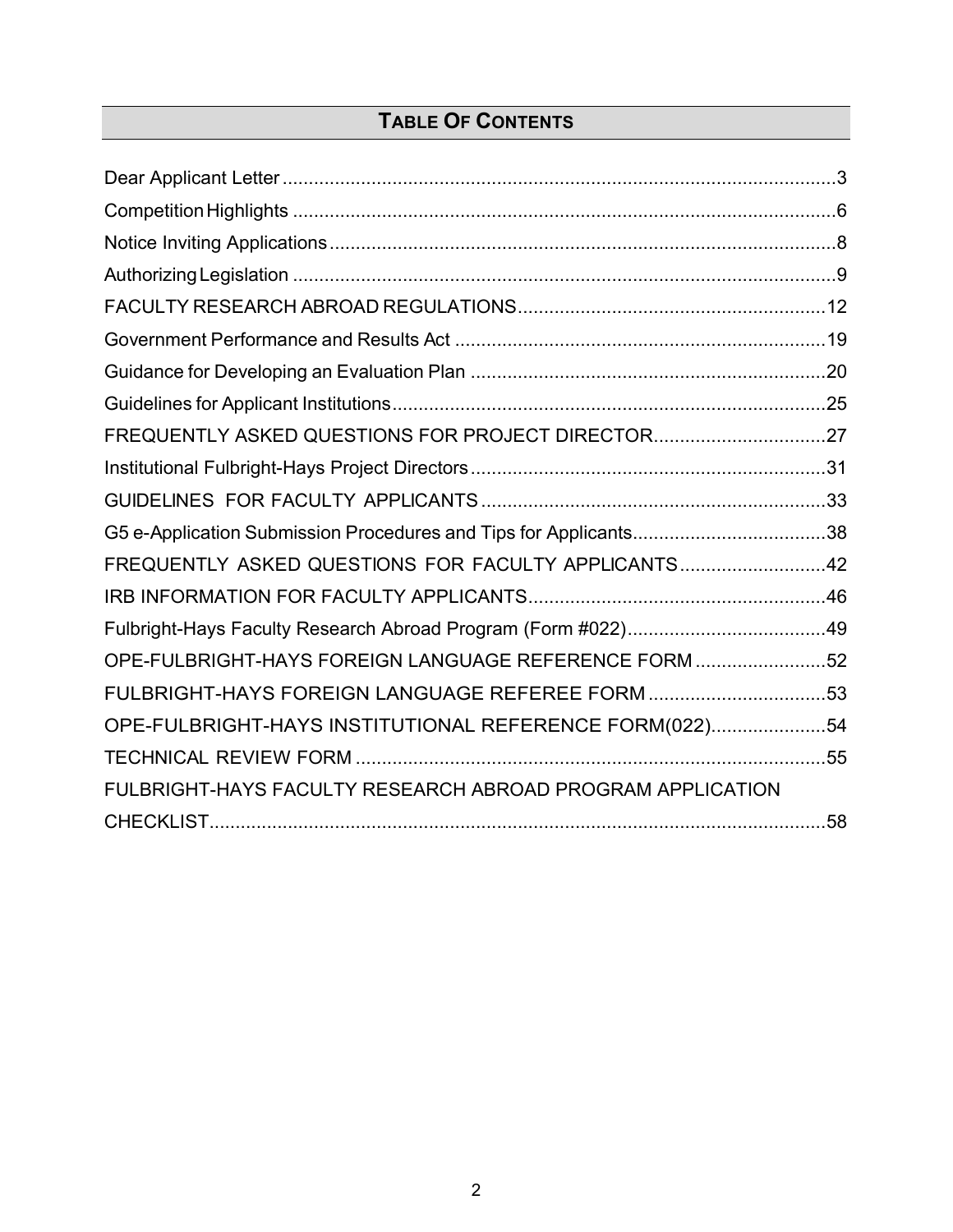## **Dear Applicant Letter**



### UNITED STATES DEPARTMENT OF EDUCATION

OFFICE OF POST SECONDARY EDUCAT ION

<span id="page-2-0"></span>Dear Applicant:

Thank you for your interest in applying for a fiscal year 2022 (FY 2022) grant award under the Fulbright-Hays Faculty Research Abroad (FRA) program. This application booklet includes the instructions and forms required to submit a complete application package to the U.S. Department of Education (the Department). The application will be available May  $9<sup>th</sup>$  and closes July  $13<sup>th</sup>$ .

Institutional grants awarded under the FRA program enable U.S. institutions of higher education (IHEs) to provide fellowships to meritorious faculty who propose to conduct research overseas for a period of 3 - 12 months. As part of the application process, faculty submit individual applications to the IHE. The IHE then officially submits all eligible individual faculty applications with its grant application to the Department.

While we encourage you to read the entire application package carefully before preparing your application, this cover letter provides the following highlights for your consideration:

- Information about the FRA program is accessible on the Department's International and Foreign Language Education's Web site at: <https://www2.ed.gov/programs/iegpsfra/index.html>
- The FY 2022 Notice Inviting Applications (NIA) published in the Federal Register contains the official requirements for the competition. Applicants should not rely upon any information that is inconsistent with the official NIA document.
- The "Competition Highlights" includes the absolute and competitive preference priorities and provides additional details about the competition.
- U.S. IHEs are the legal applicants under the FRA program. Although the fellowships are subsequently awarded to faculty, only IHEs are eligible applicants and potential grantees.
- The project directors at the applicant IHEs must be registered in the G5 e-Application system in order to submit the institutional applications on behalf of your faculty applicant. The registration requirements and procedures are included in the application booklet.

The Department strongly encourages electronic submission of all FY 2022 grant applications. You may access the Department's G5 e-Application system using the portal page at: www.G5.gov. The registration process for the project director (PD) involves two steps. The PD must first request access to the FRA PD screens from the FRA Program Manager, Pamela Maimer a[t FRA@ed.gov.](mailto:FRA@ed.gov) Second, the PD must submit the following information to  $FRA$  $@ed.gov$  the date specified in the published NIA: name, institution, and e-mail address. Once the PD is informed by FRA staff that access has been granted, the PD can register in the G5 system. Obtaining access to the system and registering in the G5 system are two separate steps.

Please be advised that electronic submission of applications via the G5 e-Application system is required unless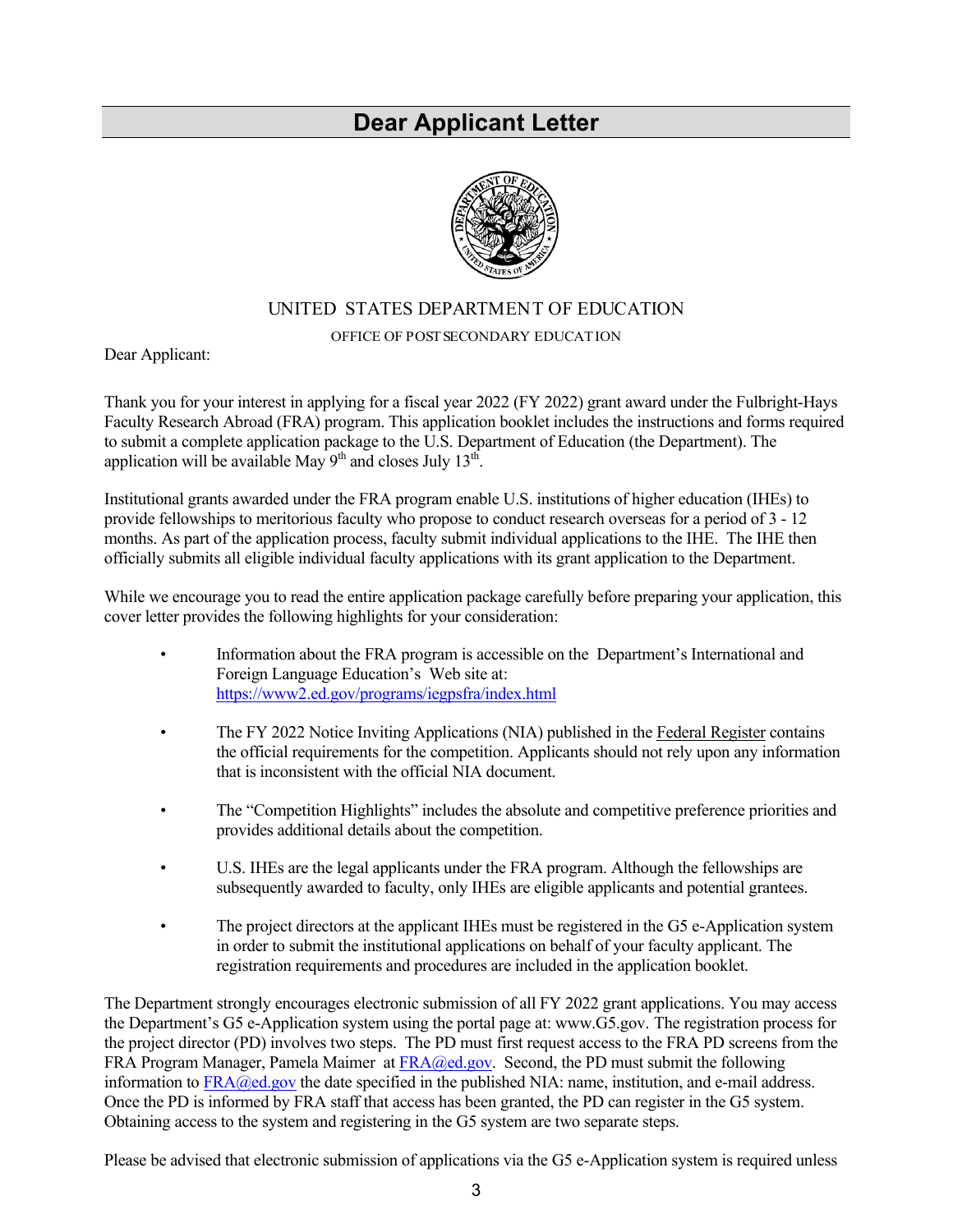you qualify for one of the exceptions described in the NIA. If you think you may need an exception, please review the exception requirements early on in the application preparation process.

And finally, applications must be submitted on or before the deadline date. Late applications will not be considered, and applicants cannot submit any changes or additions to their applications after the deadline date. The Department is required to enforce the established deadline to ensure fairness to all applicants.

We look forward to receiving your application and appreciate your efforts to strengthen U.S. capacity in international and foreign language expertise and prepare students with the global competencies needed to meet today's global challenges.

Sincerely,

/s/

Pamela J. Maimer, Ph.D. Senior Program Manager International Studies Division International and Foreign Language Education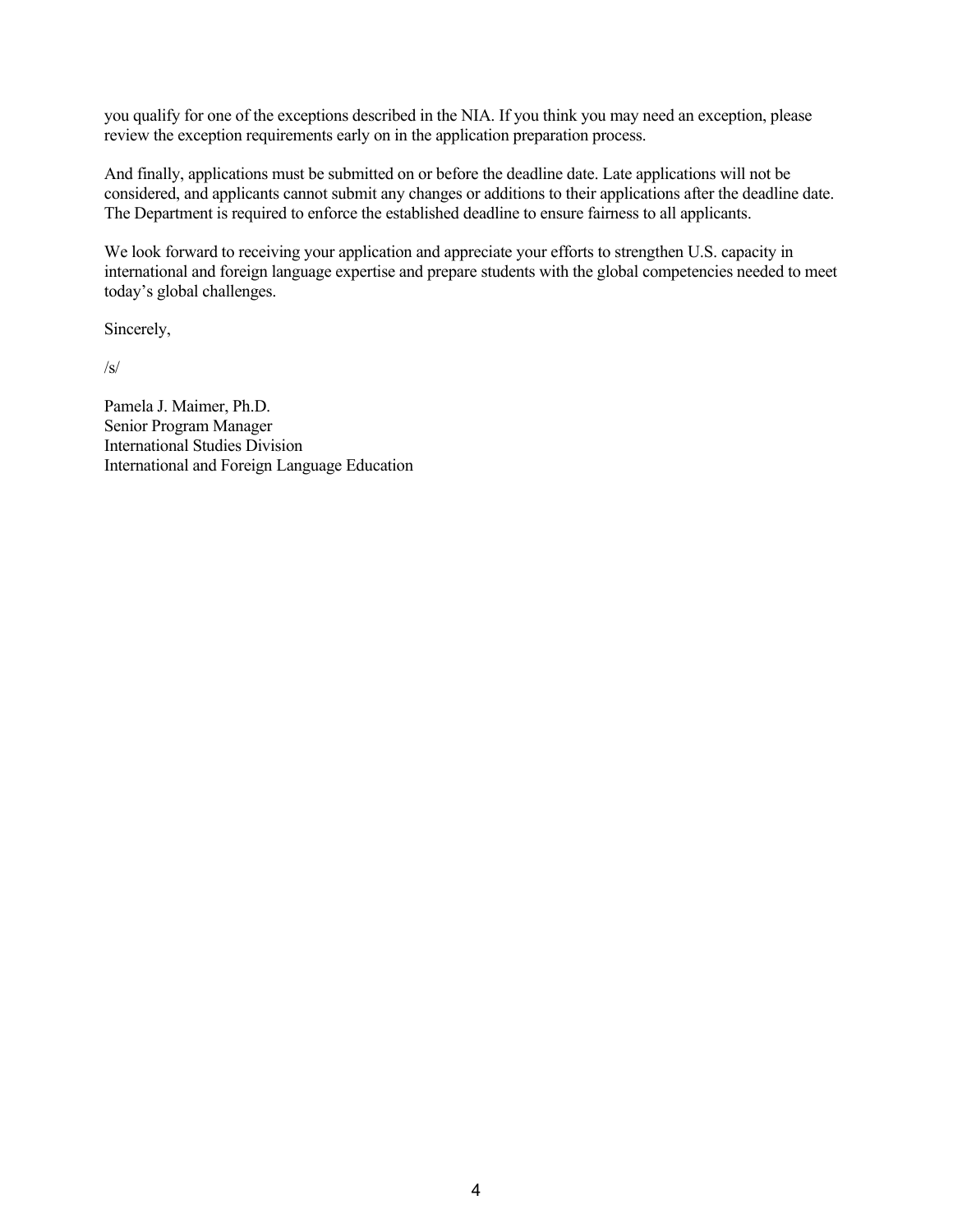### **Public Burden Statement**

According to the Paperwork Reduction Act of 1995, no persons are required to respond to a collection of information unless such collection displays a valid OMB control number. The valid OMB control number for this information collection is 1840-0005. Public reporting burden for this collection of information is estimated to average 25 hours per response, including time for reviewing instructions, searching existing data sources, gathering and maintaining the data needed, and completing and reviewing the collection of information. The obligation to respond to this collection is *required to obtain or retain benefit* (22 USC §2562(b)). If you have any comments concerning the accuracy of the time estimate, suggestions for improving this individual collection, or if you have comments or concerns regarding the status of your individual form, application or survey, please contact International and Foreign Language Education/Pamela Maimer at (202) 453- 6891 or FRA@ed.gov directly.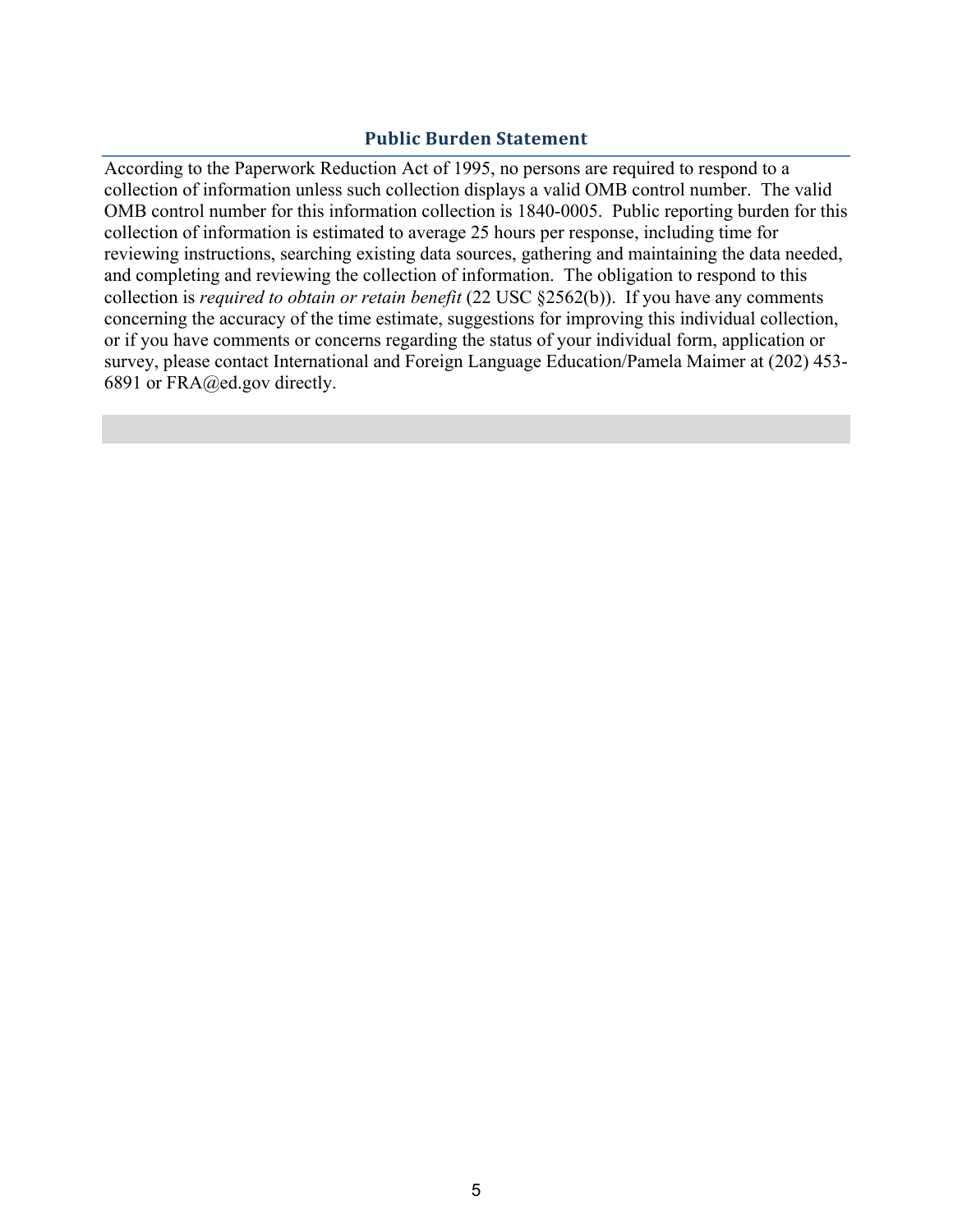# **Competition Highlights**

- <span id="page-5-0"></span>1. Please note the following program priorities:
	- a. Absolute: The Department will only consider applications that meet this priority.

This priority is: A research project that focuses on one or more of the following geographic areas: Africa, East Asia, Southeast Asia and the Pacific Islands, South Asia, the Near East, Central and Eastern Europe and Eurasia, and the Western Hemisphere (excluding the United States and its territories).

- b. Competitive Preference Priority 1: Focus on Less Commonly Taught Languages (1 point). A research project that focuses on any modern foreign language except French, German, or Spanish.
- c. Competitive Preference Priority 2: Thematic Focus on Academic Fields (2 points). Applications that propose research projects in modern foreign languages and area studies with an academic focus on any of the following academic fields: science (including climate change), technology, engineering (including infrastructure studies), mathematics, computer science, education (comparative or international), international development, political science, public health (including epidemiology), or economics.
- d. Competitive Preference Priority 3—Promoting Equity in Student Access to Educational Resources and Opportunities (2 points). Projects implemented by one of the following entities:
	- Community Colleges means "junior or community college" as defined in section 312(f) of the Higher Education Act of 1965 as amended (HEA)
	- Historically Black Colleges and Universities: Colleges and universities that meet the criteria set out in 34 CFR 608.2.
	- Minority-Serving Institutions: An institution that is eligible to receive assistance under sections 316 through 320 of part A of title III, under part B of title III, or under title V of the of the Higher Education Act (HEA) of 1965.
	- Tribal colleges or universities: An institution eligible to receive assistance in section 316(b)(3) of the HEA.

For a list of HBCU, Tribal Colleges, MSIs or Community Colleges, please visit:

<https://nces.ed.gov/collegenavigator/> . Please enter your institution's information to search for the school. Once you find your school, please upload the document that contains your school's general information and designation as either a HBCU, Tribal College, Minority-Serving Institution or Community College.

- 2. Please note that these priorities are explained in detail in the Federal Register notice.
- 3. Please note that, although the FRA program funds faculty research, the legal applicant is the IHE, and if a grant is awarded, the institution is the legal grantee. Applicants are not able to apply for this funding independently. In order to apply for this fellowship program, it is necessary for the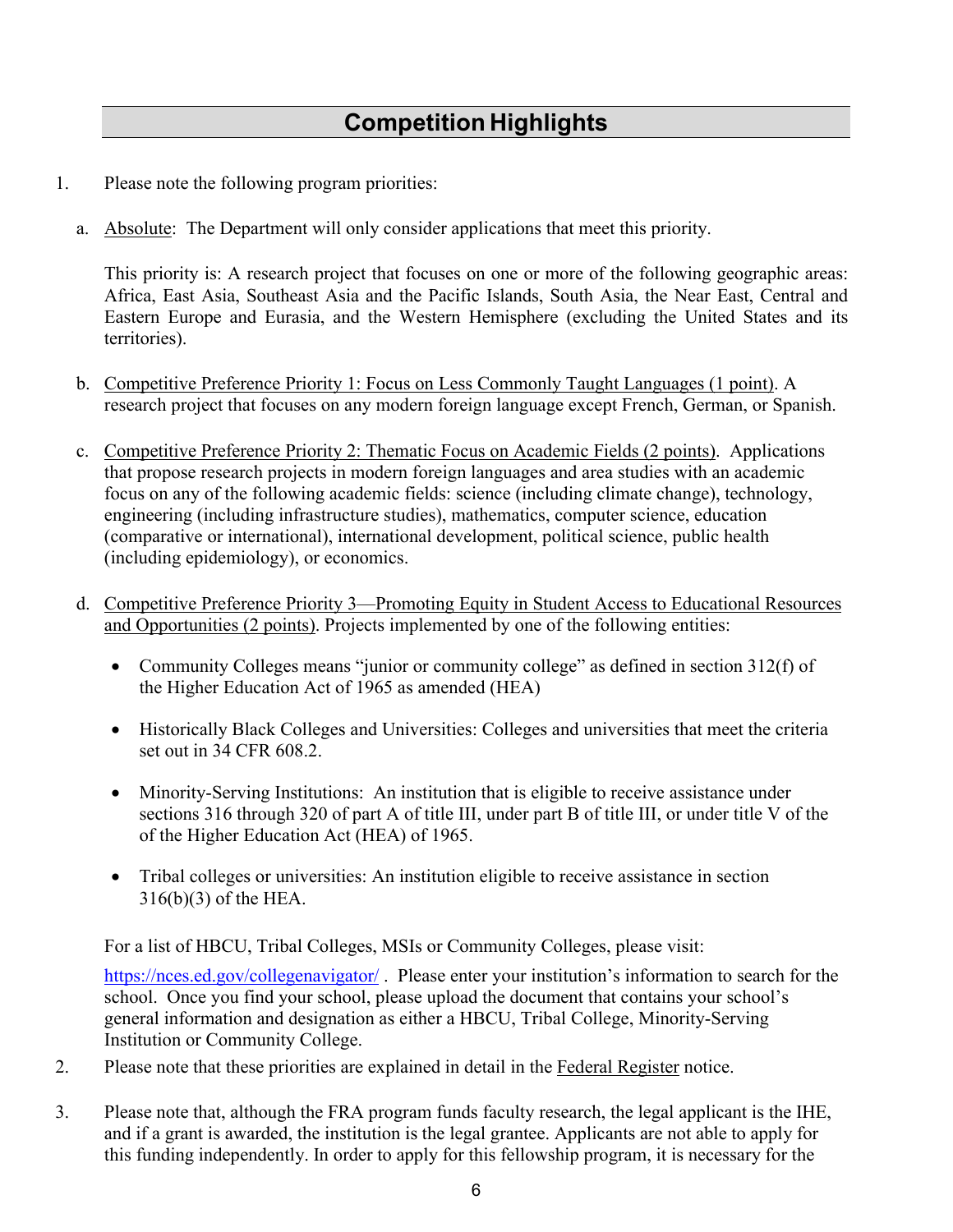applicant and the institution to coordinate their competition activities and keep each other informed.

- 4. Electronic applications must be submitted via the Department's G5 e-Application system. This system may be accessed at [www.G5.gov. B](http://www.g5.gov/)oth the faculty and the IHE must complete their portions of the application correctly and submit separately via the G5 e-Application system.
- 5. The application must be received on or before the deadline date and time. Please note that the U.S. Department of Education's grant application deadline is at 4:30:00 pm Washington, DC time. Late applications **will not be accepted**.
- 6. Electronic submission of an application is required unless it qualifies for one of the (rare) exceptions to the electronic submission requirement as outlined in the Federal Register notice.
- 7. We recommend that you: (1) limit the application narrative to no more than ten (10) pages and the bibliography to no more than two (2) pages; and (3) use a font that is either 12 point or no smaller than 10 pitch (characters per inch) with one of the following fonts: Times New Roman, Courier, Courier New, or Arial.

## 8. *Please redact all Personally Identifiable Information (PII) such as, birthdate, SSN, address, etc., from document before uploading.*

Applicants are reminded that the Federal Register notice is the official document for application guidelines and that applicants should not rely upon any information that is inconsistent with the guidance contained within it.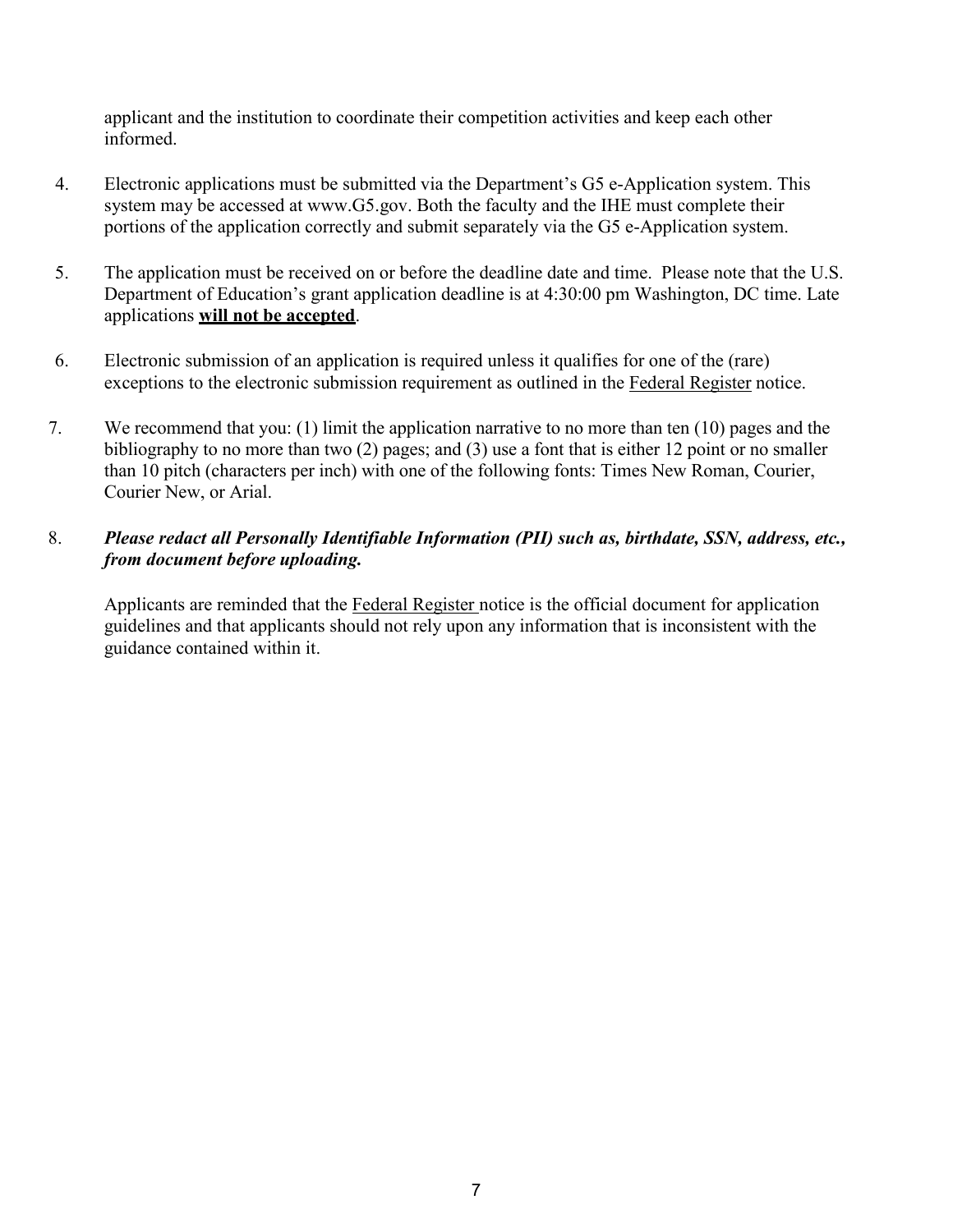# **Notice Inviting Applications**

<span id="page-7-0"></span>You will find the official version of the Notice Inviting Applications at: <https://www.govinfo.gov/content/pkg/FR-2022-03-17/pdf/2022-05640.pdf>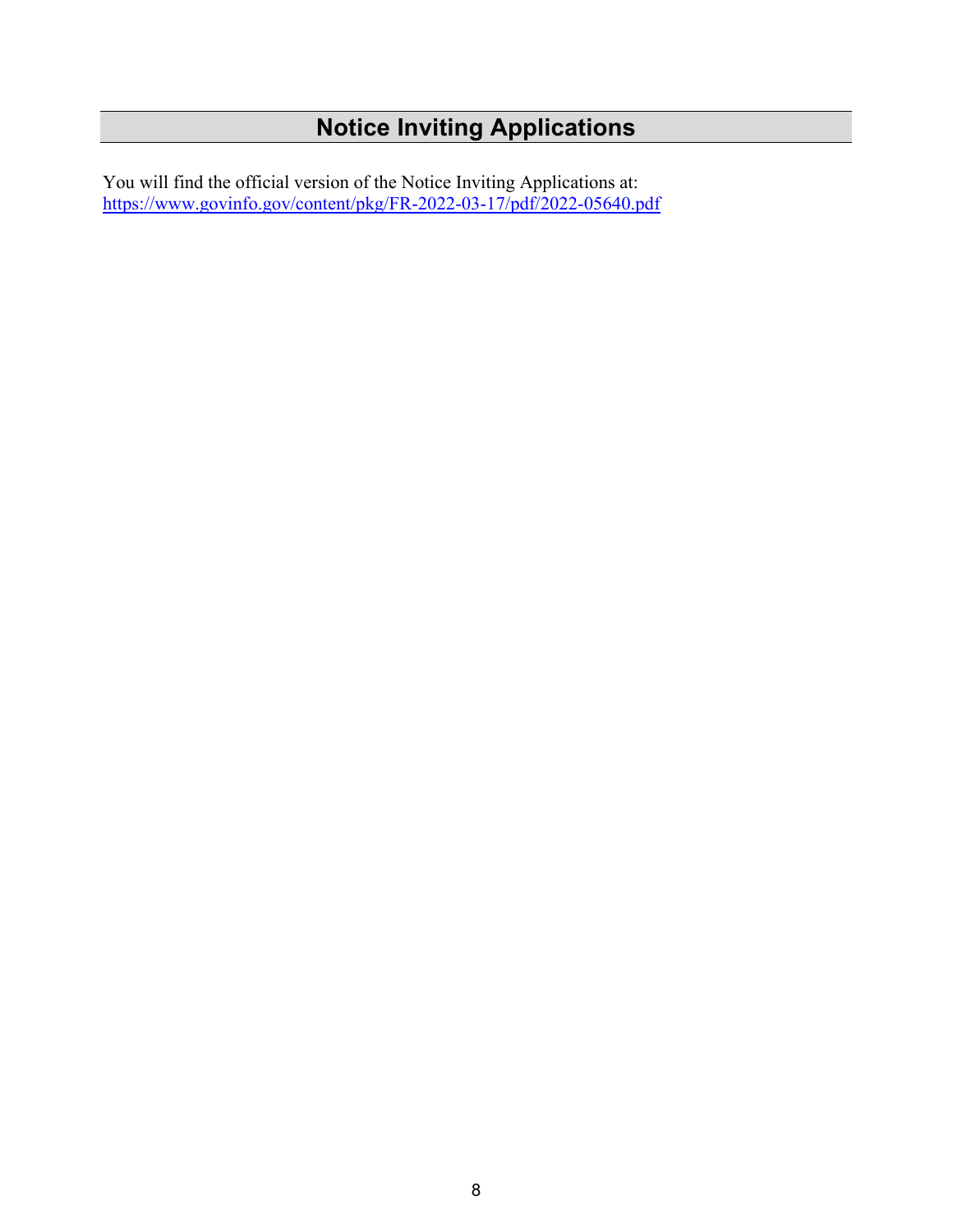# **Authorizing Legislation**

### <span id="page-8-0"></span>UNITED STATES CODE

### TITLE 22: CHAPTER 33

## MUTUAL EDUCATIONAL AND CULTURAL EXCHANGE PROGRAM

### Sec. 2451. - Congressional statement of purpose

The purpose of this chapter is to enable the Government of the United States to increase mutual understanding between the people of the United States and the people of other countries by means of educational and cultural exchange; to strengthen the ties which unite us with other nations by demonstrating the educational and cultural interests, developments, and achievements of the people of the United States and other nations, and the contributions being made toward a peaceful and more fruitful life for people throughout the world; to promote international cooperation for educational and cultural advancement; and thus to assist in the development of friendly, sympathetic, and peaceful relations between the United States and the other countries of the world.

Sec. 2452. - Authorization of activities

(a) Grants or contracts for educational or cultural exchanges; participation in international fairs and expositions abroad

The Director of the United States Information Agency is authorized, when he considers that it would strengthen international cooperative relations, to provide, by grant, contract, or otherwise, for -

(1) educational exchanges,

(i) by financing studies, research, instruction, and other educational activities -

(A) of or for American citizens and nationals in foreign countries, and

(B) of or for citizens and nationals of foreign countries in American schools and institutions of learning located in or outside the United States;

and

(ii) by financing visits and interchanges between the United States and other countries of students, trainees, teachers, instructors, and professors;

(2) cultural exchanges, by financing -

(i) visits and interchanges between the United States and other countries of leaders, experts in fields of specialized knowledge or skill, and other influential or distinguished persons;

(ii) tours in countries abroad by creative and performing artists and athletes from the United States, individually and in groups, representing any field of the arts, sports, or any other form of cultural attainment;

(iii) United States representation in international artistic, dramatic, musical, sports, and other cultural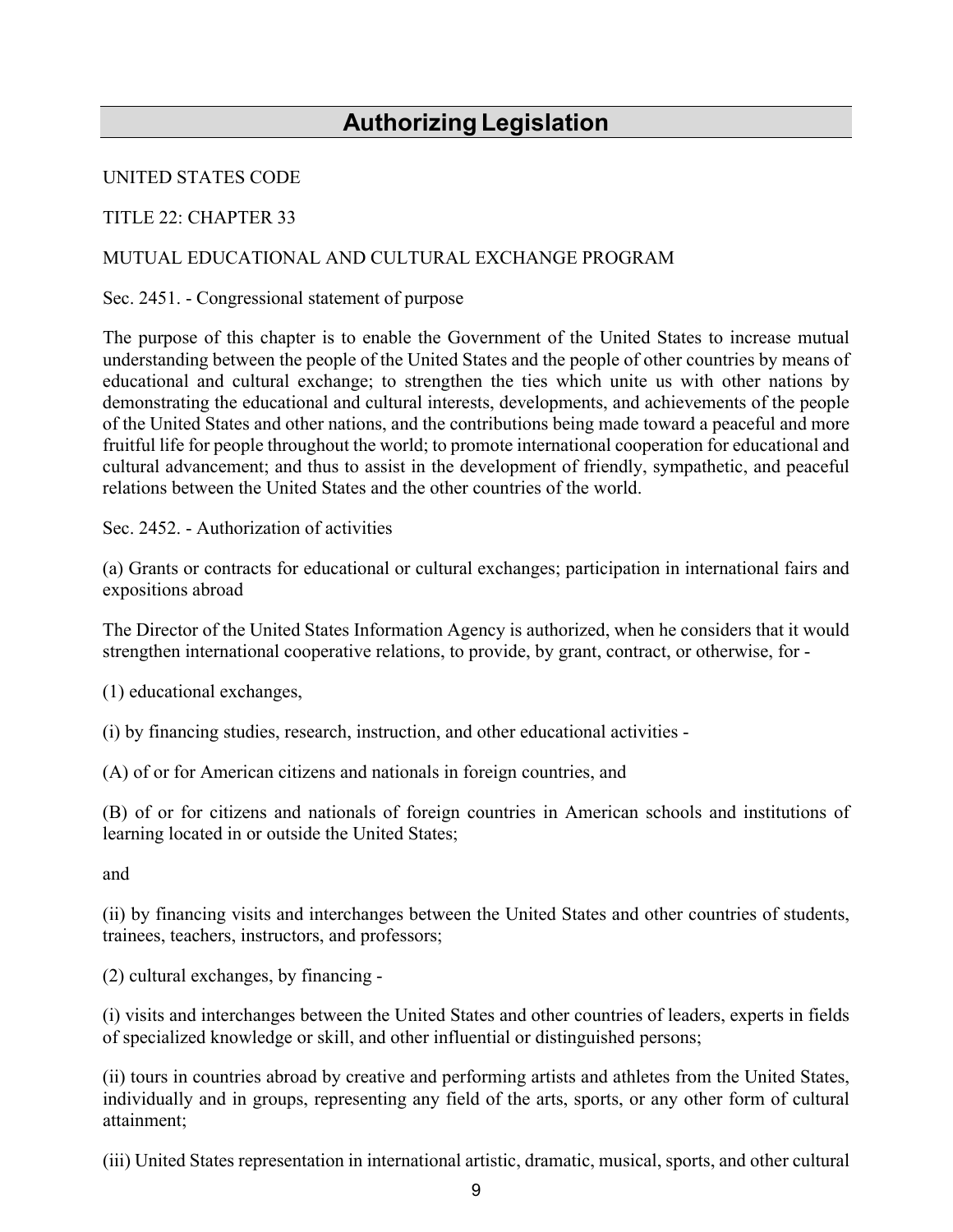festivals, competitions, meetings, and like exhibitions and assemblies;

(iv) participation by groups and individuals from other countries in nonprofit activities in the United States similar to those described in subparagraphs (ii) and (iii) of this paragraph, when the Director of the United States Information Agency determines that such participation is in the national interest.  $[1]$ 

(3) United States participation in international fairs and expositions abroad, including trade and industrial fairs and other public or private demonstrations of United States economic accomplishments and cultural attainments.

(b) Other exchanges

In furtherance of the purposes of this chapter, the President is further authorized to provide for -

(1) interchanges between the United States and other countries of handicrafts, scientific, technical, and scholarly books, books of literature, periodicals, and Government publications, and the reproduction and translation of such writings, and the preparation, distribution, and interchange of other educational and research materials, including laboratory and technical equipment for education and research;

(2) establishing and operating in the United States and abroad centers for cultural and technical interchanges to promote better relations and understanding between the United States and other nations through cooperative study, training, and research;

(3) assistance in the establishment, expansion, maintenance, and operation of schools and institutions of learning abroad, founded, operated, or sponsored by citizens or nonprofit institutions of the United States, including such schools and institutions serving as demonstration centers for methods and practices employed in the United States;

(4) fostering and supporting American studies in foreign countries through professorships, lectureships, institutes, seminars, and courses in such subjects as American history, government, economics, language and literature, and other subjects related to American civilization and culture, including financing the attendance at such studies by persons from other countries;

(5) promoting and supporting medical, scientific, cultural, and educational research and development;

(6) promoting modern foreign language training and area studies in United States schools, colleges, and universities by supporting visits and study in foreign countries by teachers and prospective teachers in such schools, colleges, and universities for the purpose of improving their skill in languages and their knowledge of the culture of the people of those countries, and by financing visits by teachers from those countries to the United States for the purpose of participating in foreign language training and area studies in United States schools, colleges, and universities;

(7) United States representation at international nongovernmental educational, scientific, and technical meetings;

(8) participation by groups and individuals from other countries in educational, scientific, and technical meetings held under American auspices in or outside the United States;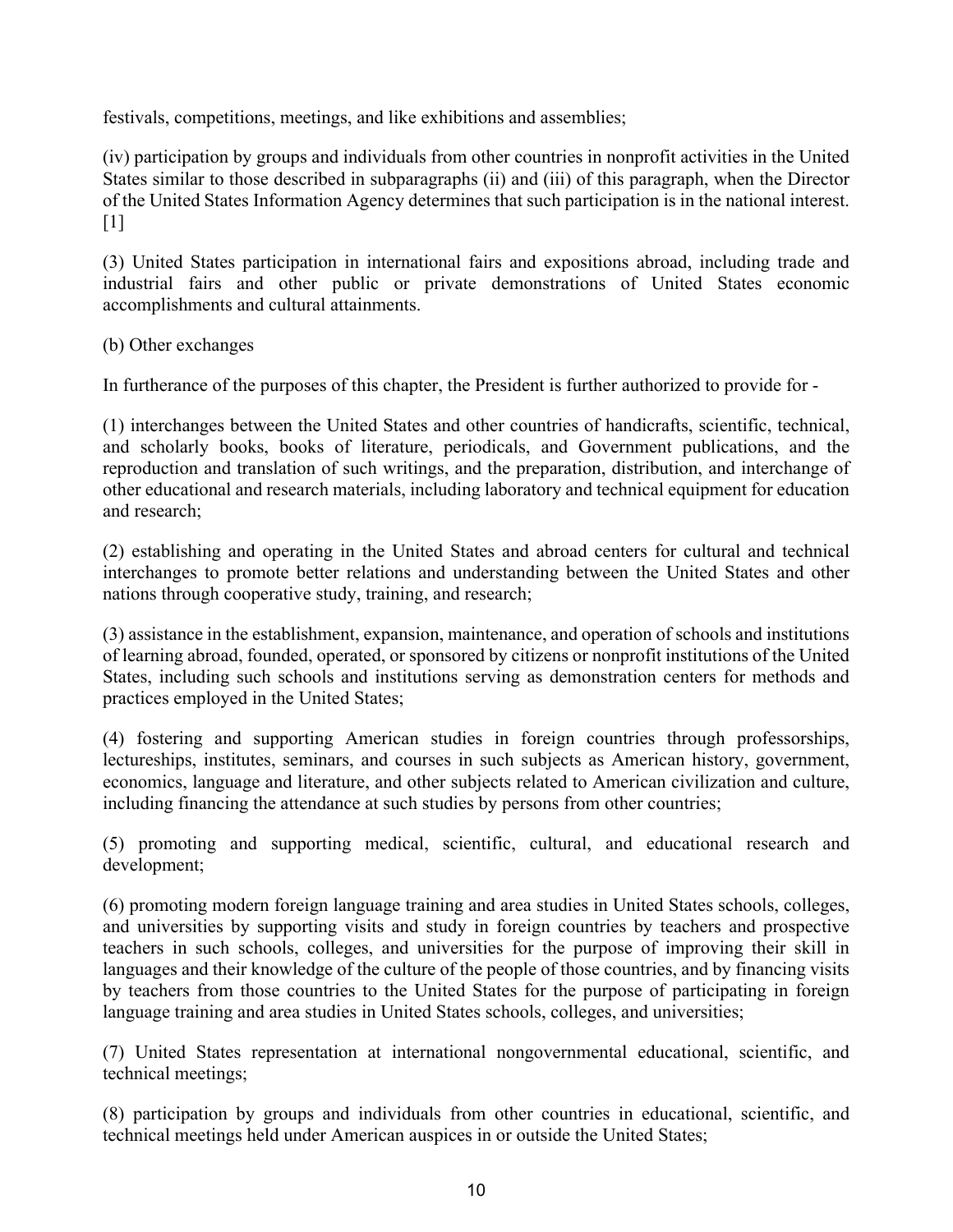(9) encouraging independent research into the problems of educational and cultural exchange;

(10) promoting studies, research, instruction, and other educational activities of citizens and nationals of foreign countries in American schools, colleges, and universities located in the United States by making available to citizens and nationals of less developed friendly foreign countries for exchange for currencies of their respective countries (other than excess foreign currencies), at United States embassies, United States dollars in such amounts as may be necessary to enable such foreign citizens or nationals who are coming temporarily to the United States as students, trainees, teachers, instructors, or professors to meet expenses of the kind described in section 2454(e)(1) of this title;

(11) interchanges and visits between the United States and other countries of scientists, scholars, leaders, and other experts in the fields of environmental science and environmental management; and

(12) promoting respect for and guarantees of religious freedom abroad by interchanges and visits between the United States and other nations of religious leaders, scholars, and religious and legal experts in the field of religious freedom.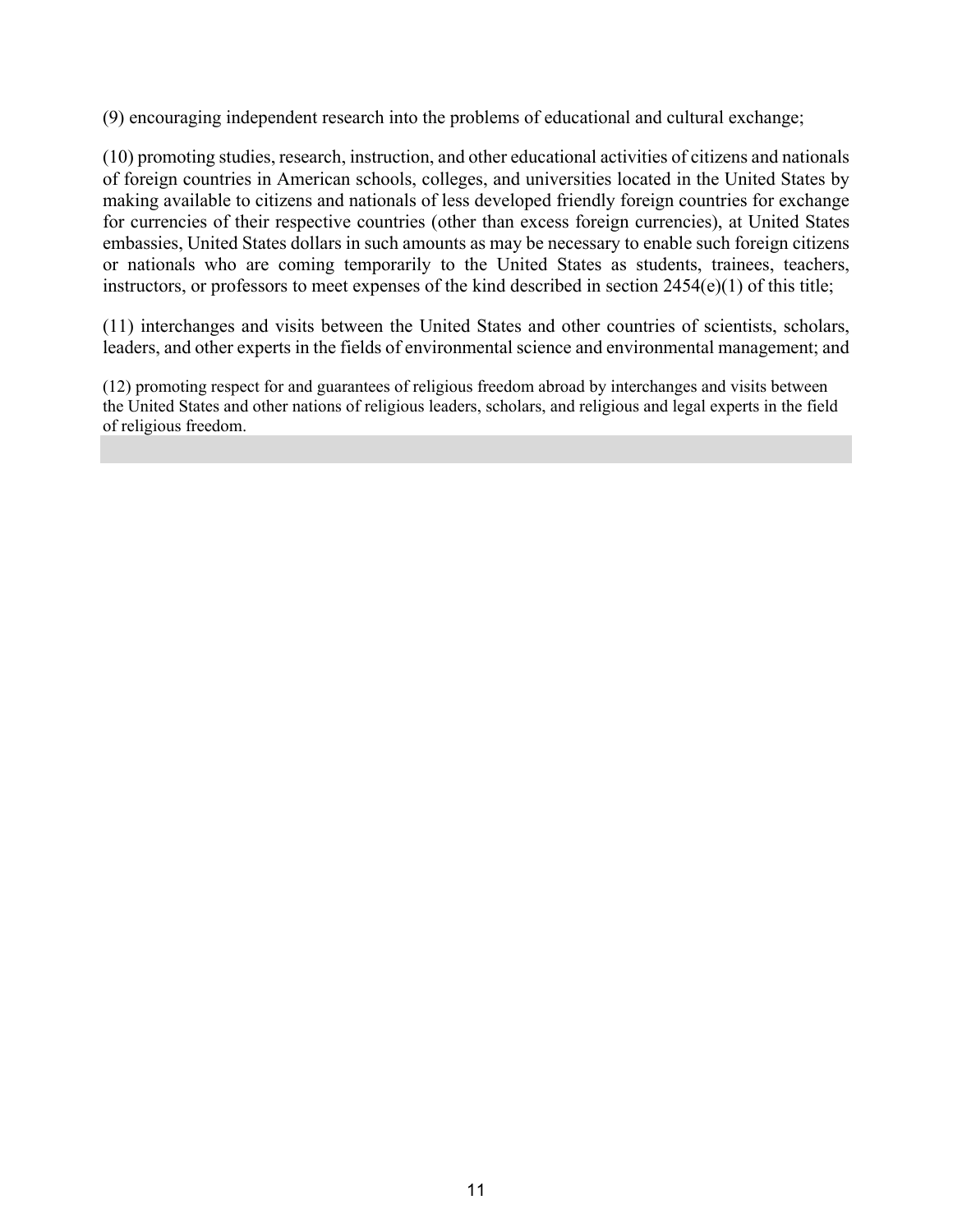# **FACULTY RESEARCH ABROAD REGULATIONS**

<span id="page-11-0"></span>Title 34: Education

### PART 663—FULBRIGHT-HAYS FACULTY RESEARCH ABROAD FELLOWSHIP PROGRAM

Subpart A—General

§663.1 What is the Fulbright-Hays Faculty Research Abroad Fellowship Program?

§663.2 Who is eligible to receive an institutional grant under this program?

§663.3 Who is eligible to receive a fellowship under this program?

§663.4 What is the amount of a fellowship?

§663.5 What is the duration of a fellowship?

§663.6 What regulations apply to this program?

§663.7 What definitions apply to this program?

Subpart B—Applications

§663.10 How does an individual apply for a fellowship?

§663.11 What is the role of the institution in the application process?

Subpart C—Selection of Fellows

§663.20 How is a Fulbright-Hays Faculty Research Abroad Fellow selected?

§663.21 What criteria does the Secretary use to evaluate an application for a fellowship?

§663.22 How does the J. William Fulbright Foreign Scholarship Board select fellows?

Subpart D—Post-award Requirements for Institutions

§663.30 What are an institution's responsibilities after the award of a grant?

Subpart E—Post-award Requirements for Fellows

§663.41 What are a fellow's responsibilities after the award of a fellowship?

§663.42 How may a fellowship be revoked?

Subpart A—General

§663.1 What is the Fulbright-Hays Faculty Research Abroad Fellowship Program?

(a) The Fulbright-Hays Faculty Research Abroad Program is designed to contribute to the development and improvement of modern foreign language and area studies in the United States by providing opportunities for scholars to conduct research abroad.

(b) Under the program, the Secretary awards fellowships, through institutions of higher education, to faculty members who propose to conduct research abroad in modern foreign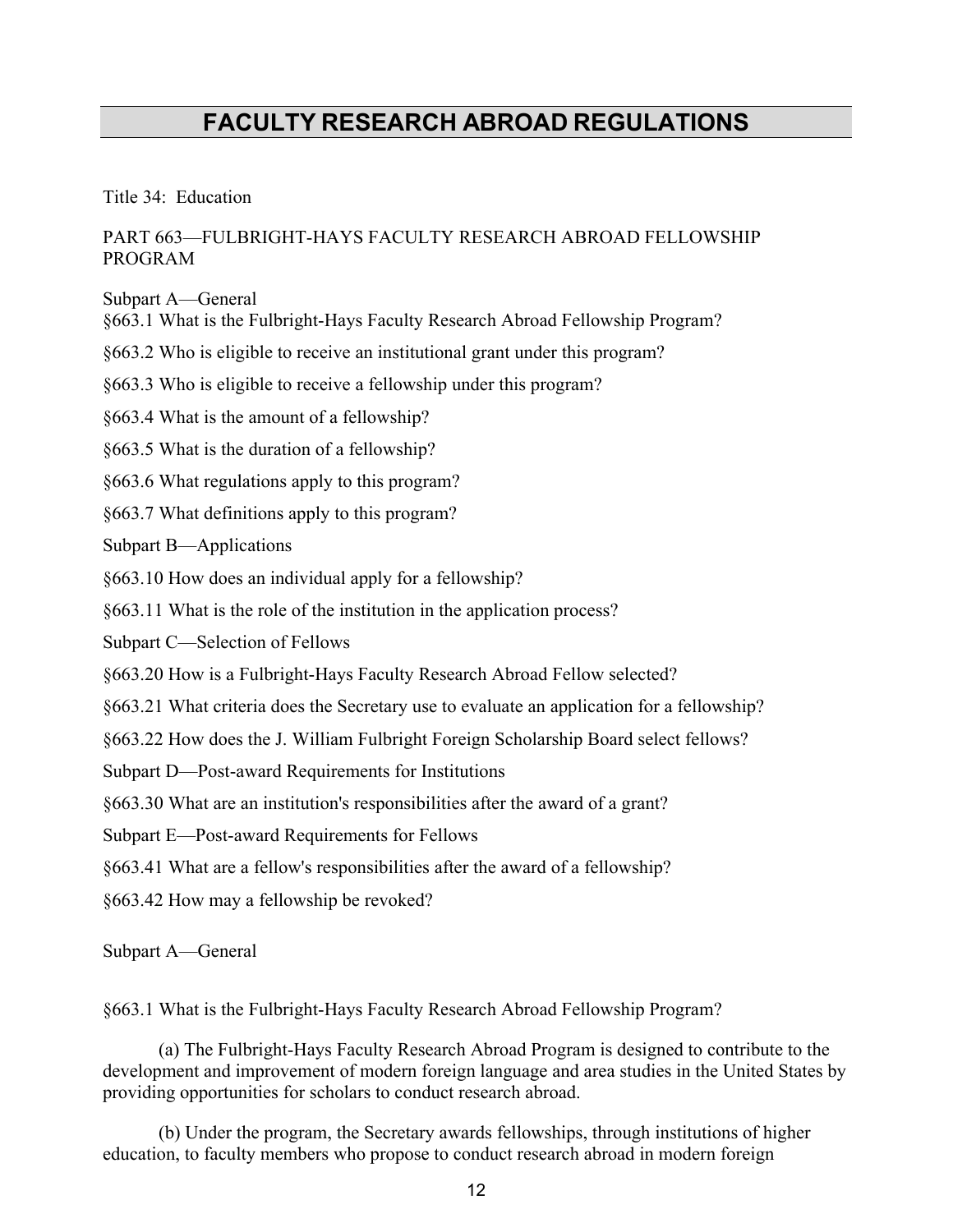languages and area studies to improve their skill in languages and knowledge of the culture of the people of these countries.

§663.2 Who is eligible to receive an institutional grant under this program?

An institution of higher education is eligible to receive an institutional grant.

§663.3 Who is eligible to receive a fellowship under this program?

An individual is eligible to receive a fellowship if the individual—

(a)(1) Is a citizen or national of the United States; or

(2) Is a permanent resident of the United States;

(b) Is employed by an institution of higher education;

(c) Has been engaged in teaching relevant to his or her foreign language or area studies specialization for the two years immediately preceding the date of the award;

(d) Proposes research relevant to his or her modern foreign language or area specialization which is not dissertation research for a doctoral degree; and

(e) Possesses sufficient foreign language skills to carry out the research project.

§663.4 What is the amount of a fellowship?

(a) The Secretary pays—

(1) Travel expenses to and from the residence of the fellow and the country or countries of research;

(2) A maintenance stipend for the fellow related to his or her academic year salary; and

(3) An allowance for research-related expenses overseas, such as books, copying, tuition and affiliation fees, local travel, and other incidental expenses.

(b) The Secretary may pay—

(1) Emergency medical expenses not covered by the faculty member's health and accident insurance; and

(2) The costs of preparing and transporting the remains of a fellow or dependent who dies during the term of the fellowship to his or her former home.

(c) The Secretary announces the amount of benefits expected to be available in an application notice published in the Federal Register.

§663.5 What is the duration of a fellowship?

(a) A fellowship is for a period of not fewer than three nor more than twelve months.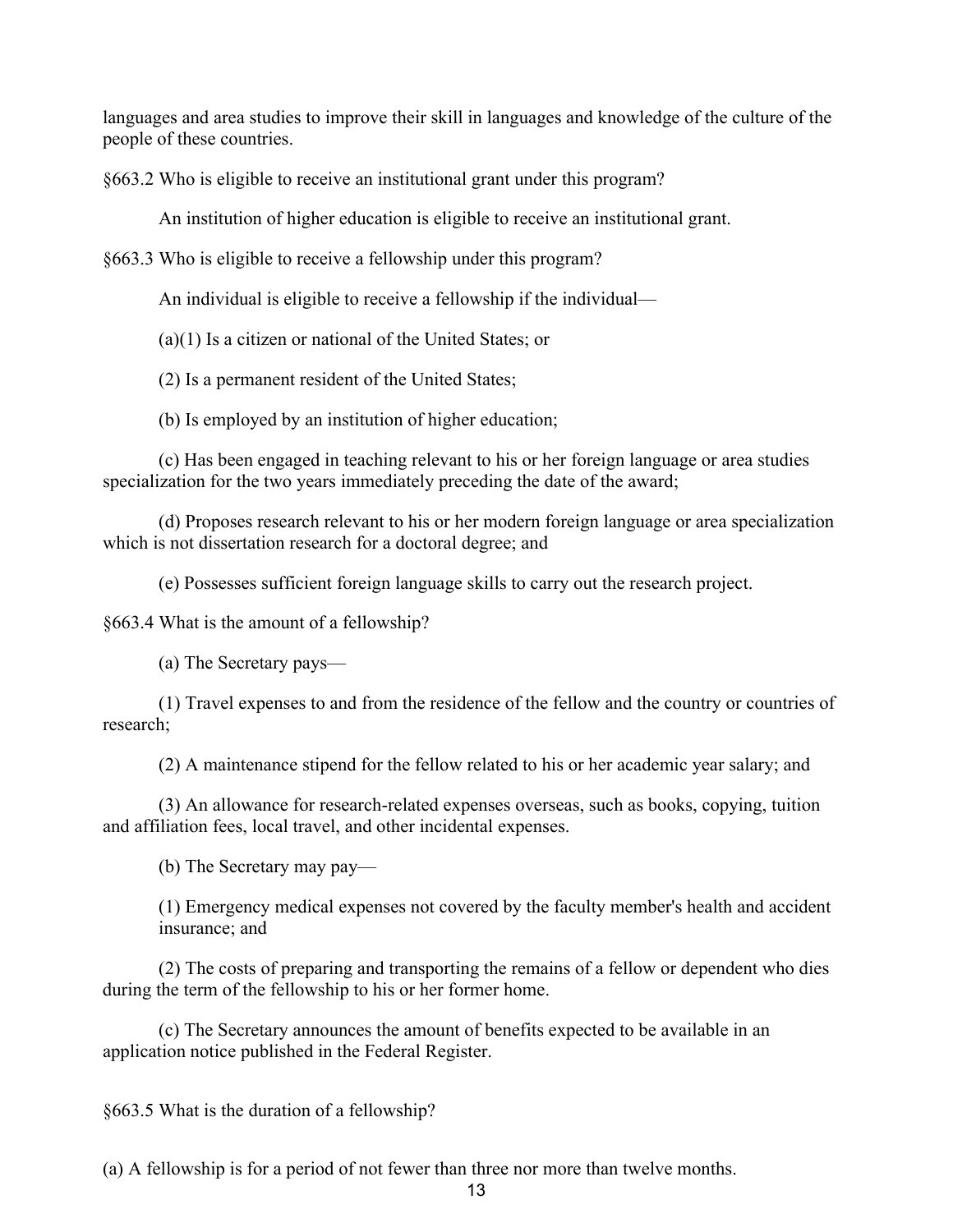(b) A fellowship may not be renewed.

§663.6 What regulations apply to this program?

The following regulations apply to this program:

(a) The regulations in this part 663; and

(b) The Education Department General Administrative Regulations (EDGAR) (34 CFR parts 75, 77, 81, 82, and 86).

(c)(1) 2 CFR part 180 (OMB Guidelines to Agencies on Governmentwide Debarment and Suspension (Nonprocurement)), as adopted at 2 CFR part 3485; and

(2) 2 CFR part 200 (Uniform Administrative Requirements, Cost Principles, and Audit Requirements for Federal Awards), as adopted at 2 CFR part 3474.

§663.7 What definitions apply to this program?

(a) Definitions of the following terms as used in this part are contained in 2 CFR part 200, subpart A, or 34 CFR part 77:

Applicant Application Fiscal year Grant Award Secretary EDGAR

(b) The definition of *institution of higher education* as used in this part is contained in 34 CFR 600.4.

(c) The following definitions of other terms used in this part apply to this program:

*Area studies* means a program of comprehensive study of the aspects of a society or societies, including the study of their geography, history, culture, economy, politics, international relations, and languages.

*Binational commission* means an educational and cultural commission established, through an agreement between the United States and either a foreign government or an international organization, to carry out functions in connection with the program covered by this part.

*Dependent* means any of the following individuals who accompany the recipient of a fellowship under this program to his or her training site for the entire fellowship period if the individual receives more than 50 percent of his or her support from the recipient during the fellowship period: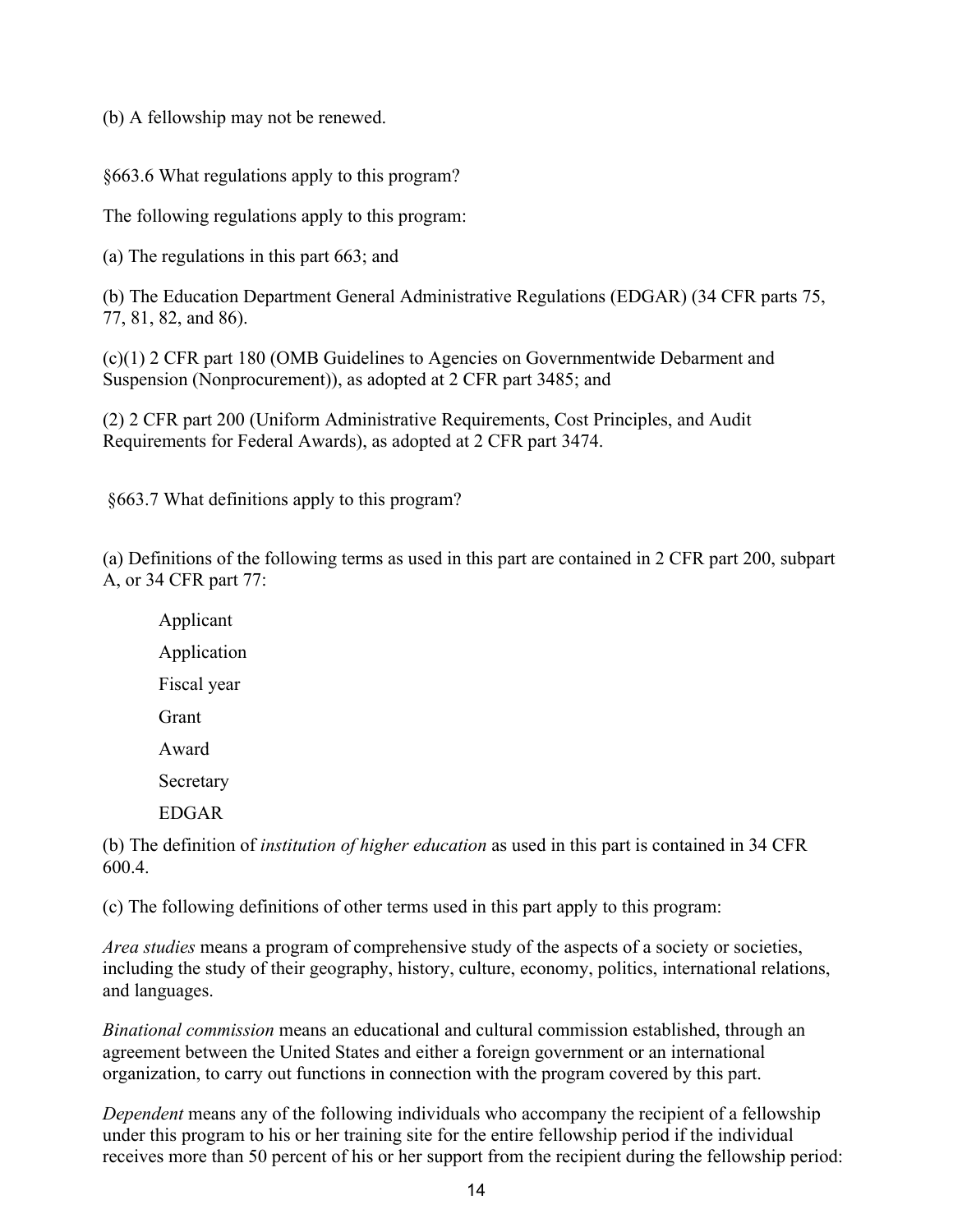(1) The recipient's spouse.

(2) The recipient's or spouse's children who are unmarried and under age 21.

*J. William Fulbright Foreign Scholarship Board* means the presidentially-appointed board that is responsible for supervision of the program covered by this part.

## *Subpart B—Applications*

§663.10 How does an individual apply for a fellowship?

(a) An individual applies for a fellowship by submitting an application to the Secretary through the institution of higher education at which the individual is employed.

(b) The applicant shall provide sufficient information concerning his or her personal and academic background and proposed research project to enable the Secretary to determine whether the applicant—

- (1) Is eligible to receive a fellowship under §663.3; and
- (2) Should be selected to receive a fellowship under subparts C and D of this part.

§663.11 What is the role of the institution in the application process?

An institution of higher education that participates in this program is responsible for—

(a) Making fellowship application materials available to its faculty;

(b) Accepting and screening applications in accordance with its own technical and academic criteria; and

(c) Forwarding screened applications to the Secretary through a request for an institutional grant.

## *Subpart C—Selection of Fellows*

§663.20 How is a Fulbright-Hays Faculty Research Abroad Fellow selected?

(a) The Secretary considers applications for fellowships under this program that have been screened and submitted by eligible institutions. The Secretary evaluates these applications on the basis of the criteria in §663.21.

(b) The Secretary does not consider applications to carry out research in a country in which the United States has no diplomatic representation.

(c) In evaluating applications, the Secretary obtains the advice of panels of United States academic specialists in modern foreign languages and area studies.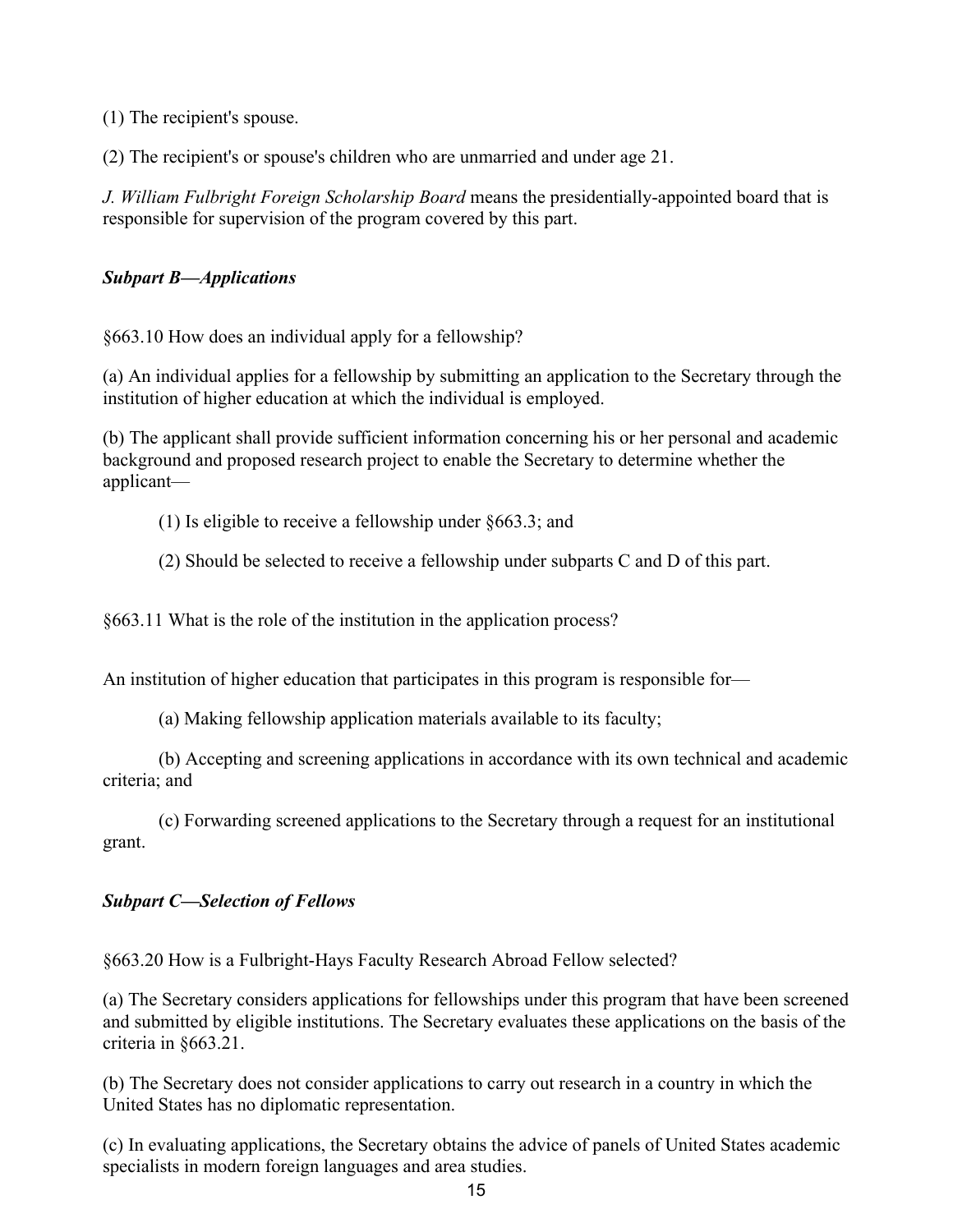(d) The Secretary gives preference to applicants who have served in the armed services of the United States if their applications are equivalent to those of other applicants on the basis of the criteria in §663.21.

(e) The Secretary considers information on budget, political sensitivity, and feasibility from binational commissions or United States diplomatic missions, or both, in the proposed country or countries of research.

(f) The Secretary presents recommendations for recipients of fellowships to the J. William Fulbright Foreign Scholarship Board, which reviews the recommendations and approves recipients.

§663.21 What criteria does the Secretary use to evaluate an application for a fellowship?

(a) *General.* The Secretary evaluates an application for a fellowship on the basis of the criteria in this section. The Secretary informs applicants of the maximum possible score for each criterion in the application package or in a notice published in the Federal Register.

(b) *Quality of proposed project.* The Secretary reviews each application to determine the quality of the research project proposed by the applicant. The Secretary considers—

(1) The statement of the major hypotheses to be tested or questions to be examined, and the description and justification of the research methods to be used;

(2) The relationship of the research to the literature on the topic and to major theoretical issues in the field, and the project's importance in terms of the concerns of the discipline;

(3) The preliminary research already completed or plans for research prior to going overseas, and the kinds, quality and availability of data for the research in the host country or countries;

(4) The justification for overseas field research, and preparations to establish appropriate and sufficient research contacts and affiliations abroad;

(5) The applicant's plans to share the results of the research in progress with scholars and officials of the host country or countries and the American scholarly community; and

(6) The objectives of the project regarding the sponsoring institution's plans for developing or strengthening, or both, curricula in modern foreign languages and area studies.

(c) *Qualifications of the applicant.* The Secretary reviews each application to determine the qualifications of the applicant. The Secretary considers—

(1) The overall strength of applicant's academic record (teaching, research, contributions, professional association activities);

(2) The applicant's excellence as a teacher or researcher, or both, in his or her area or areas of specialization;

(3) The applicant's proficiency in one or more of the languages (other than English and the applicant's native language), of the country or countries of research, and the specific measures to be taken to overcome any anticipated language barriers; and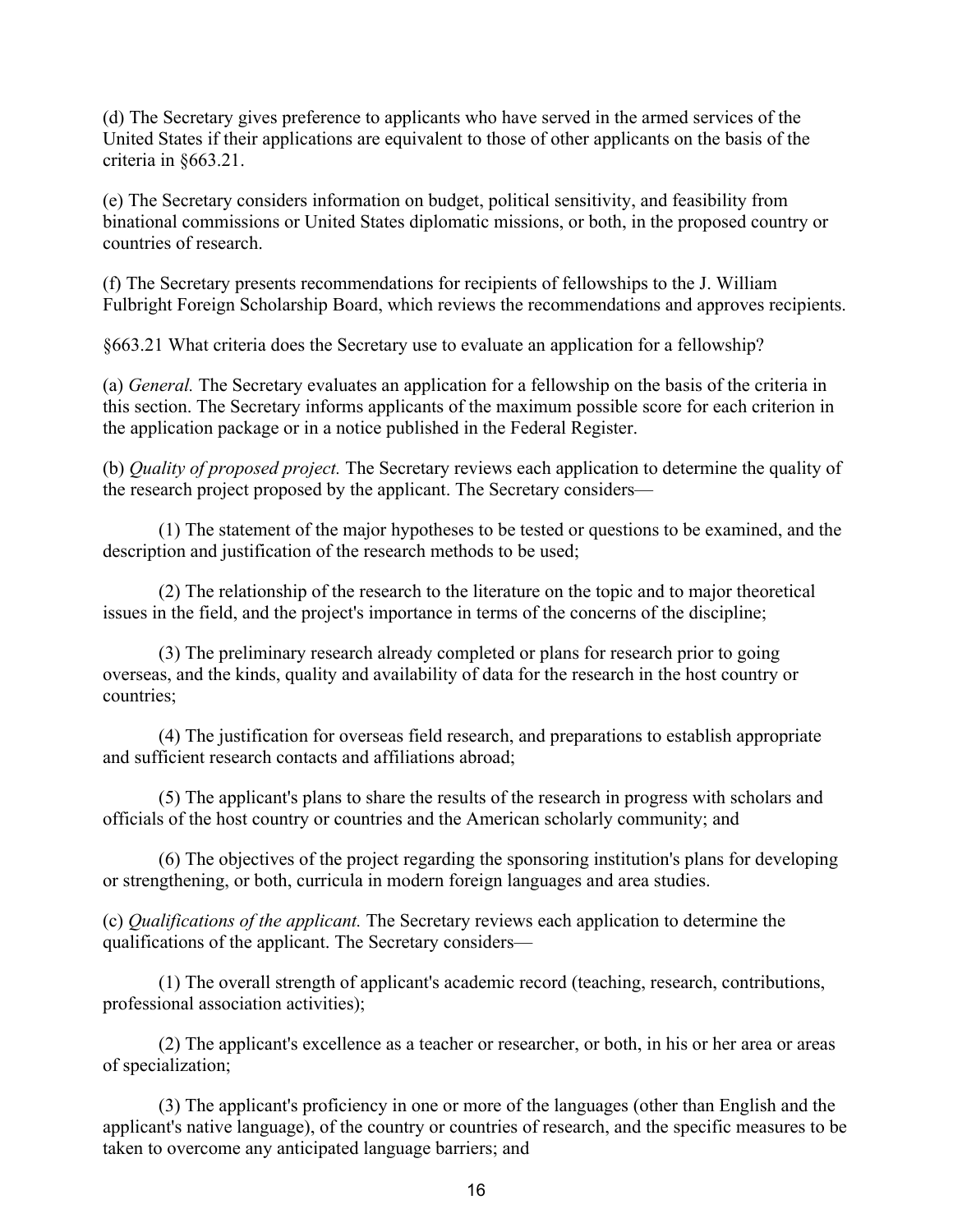(4) The applicant's ability to conduct research in a foreign cultural context, as evidenced by the applicant's previous overseas experience, or documentation provided by the sponsoring institution, or both.

(d) *Priorities.* (1) The Secretary determines the extent to which the application responds to any priority that the Secretary establishes for the selection of fellows in any fiscal year. The Secretary announces any priorities in an application notice published in the Federal Register.

(2) Priorities may relate to certain world areas, countries, academic disciplines, languages, topics, or combinations of any of these categories. For example, the Secretary may establish a priority for—

(i) A specific geographic area or country, such as East Asia or Latvia;

(ii) An academic discipline, such as history or political science;

(iii) A language, such as Hausa or Telegu; or

(iv) A topic, such as religious fundamentalism or migration.

§663.22 How does the J. William Fulbright Foreign Scholarship Board select fellows?

The J. William Fulbright Foreign Scholarship Board selects fellows on the basis of the Secretary's recommendations and the information described in §663.20(e) from binational commissions or United States diplomatic missions.

Subpart D—Post-award Requirements for Institutions

§663.30 What are an institution's responsibilities after the award of a grant?

(a) An institution to which the Secretary awards a grant under this part is responsible for administering the grant in accordance with the regulations described in §663.6.

(b) The institution is responsible for processing individual applications for fellowships in accordance with procedures described in §663.11.

(c) The institution is responsible for disbursing funds in accordance with procedures described in §663.4.

(d) The Secretary awards the institution an administrative allowance of \$100 for each fellowship listed in the grant award document.

Subpart E—Post-award Requirements for Fellows

§663.41 What are a fellow's responsibilities after the award of a fellowship?

As a condition of retaining a fellowship, a fellow shall—

(a) Maintain satisfactory progress in the conduct of his or her research;

(b) Devote full time to research on the approved topic;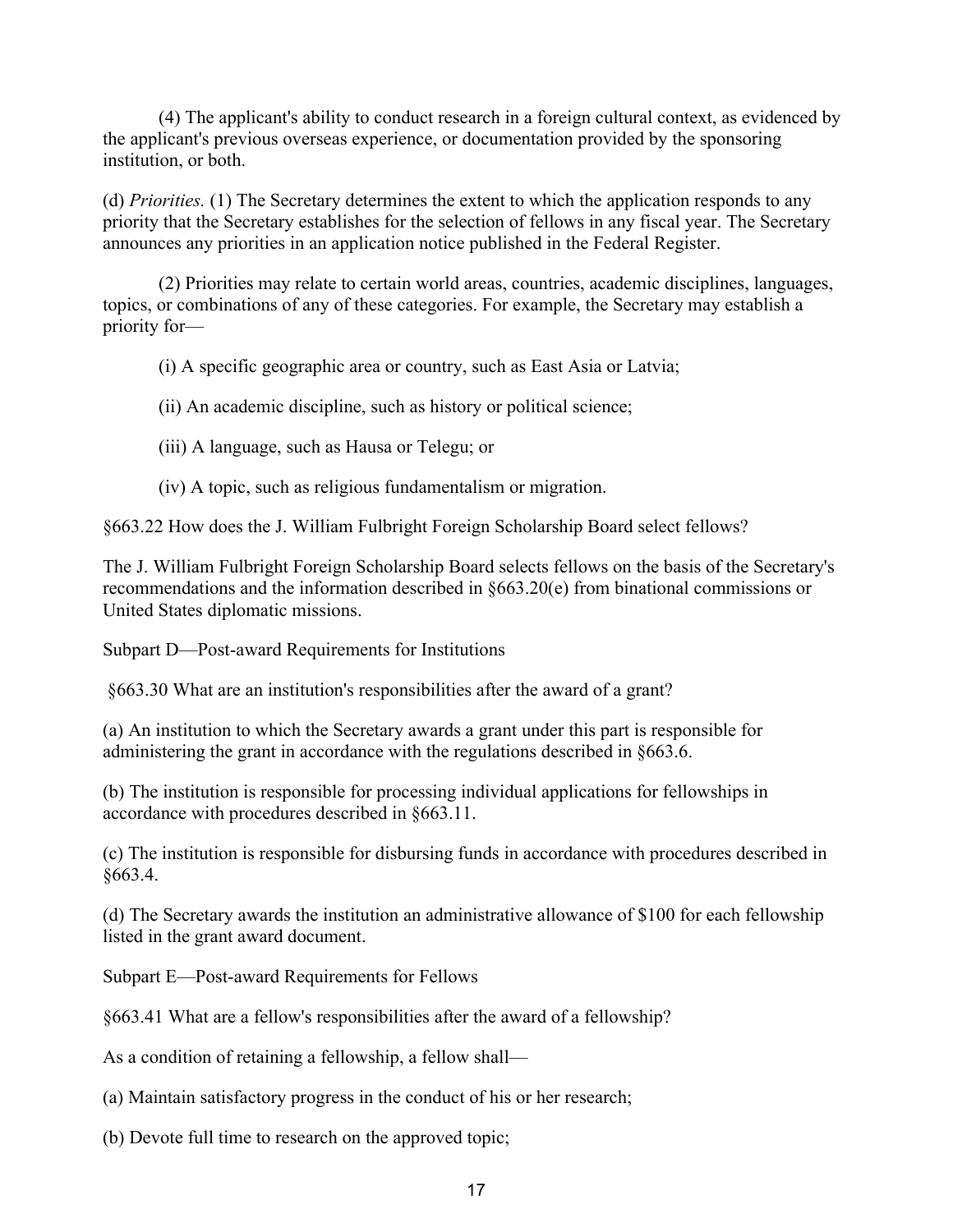(c) Not engage in unauthorized income-producing activities during the period of the fellowship; and

(d) Remain employed by the grantee institution during the period of the fellowship.

§663.42 How may a fellowship be revoked?

(a) The fellowship may be revoked only by the J. William Fulbright Foreign Scholarship Board upon the recommendation of the Secretary.

(b) The Secretary may recommend a revocation of a fellowship on the basis of—

(1) The fellow's failure to meet any of the conditions in §663.41; or

(2) Any violation of the standards of conduct adopted by the J. William Fulbright Foreign Scholarship Board.

(Authority: 22 U.S.C. 2452(b)(6), 2456, and Policy Statements of the J. William Fulbright Foreign Scholarship Board, 1990)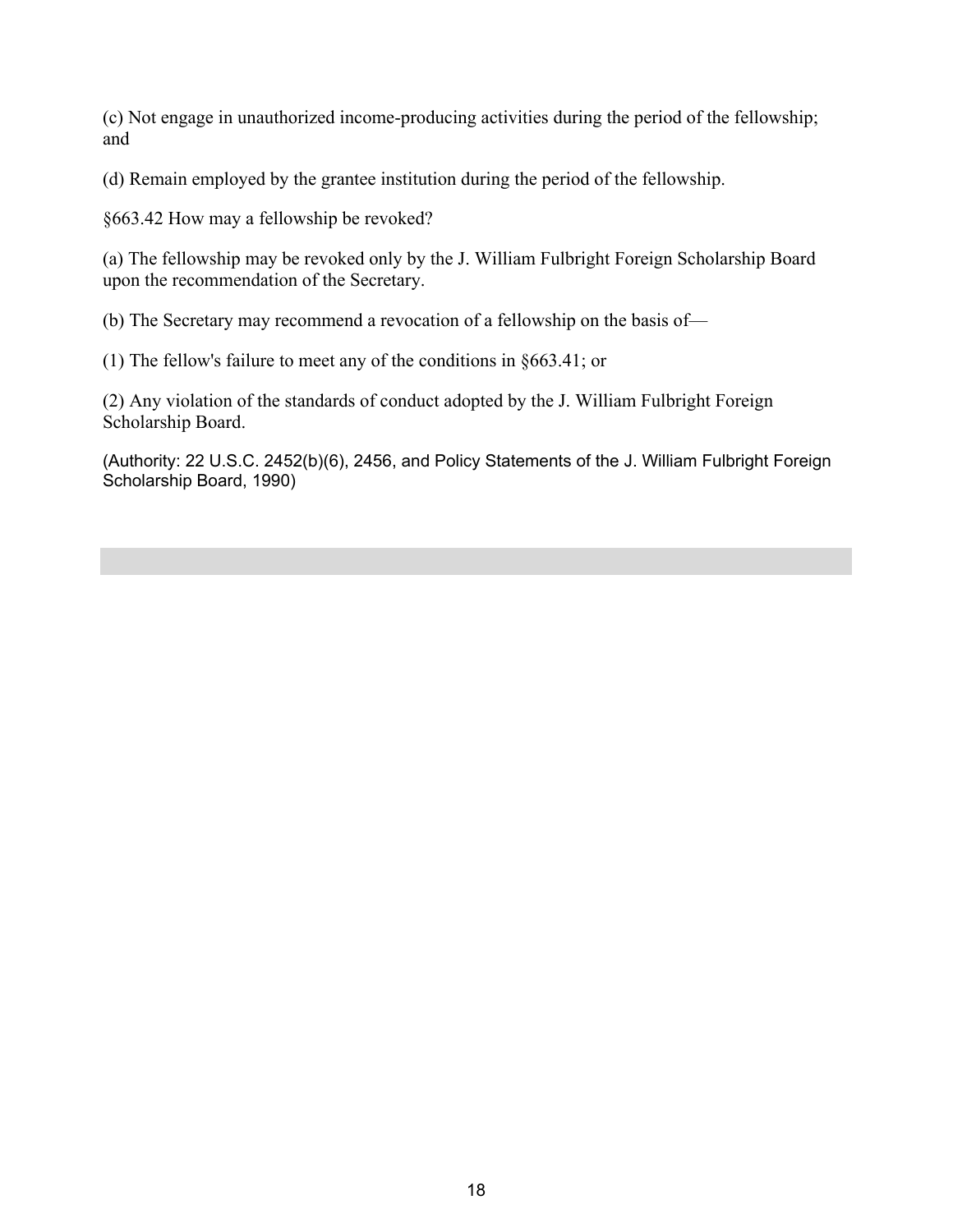## **Government Performance and Results Act**

### <span id="page-18-0"></span>**What is GPRA?**

The Government Performance and Results Act of 1993 (GPRA) requires all federal agencies to manage their activities with attention to the consequences of those activities. Each agency is to clearly state what it intends to accomplish, identify the resources required, and periodically report their progress to Congress. In so doing, it is expected that the GPRA will contribute to improvements in accountability for the expenditures of public funds, improve Congressional decision-making through more objective information on the effectiveness of federal programs, and promote a new government focus on results, service delivery, and customer satisfaction.

## **How has the Department of Education Responded to the GPRA Requirements?**

As required by GPRA, the Department of Education has prepared a strategic plan for 2014-2018. This plan reflects the Department's priorities and integrates them with its mission and program authorities and describes how the Department will work to improve education for all children and adults in the U.S. The 2014-2018 plan includes the following six goals:

Goal 1: Increase college access, affordability, quality, and completion by improving postsecondary education and lifelong learning opportunities for youth and adults

Goal 2: Improve the elementary and secondary system's ability to consistently deliver excellent instruction aligned with rigorous academic standards while providing effective support services to close achievement and opportunity gaps, and ensure all students graduate high school college- and career-ready

Goal 3: Improve the health, social-emotional, and cognitive outcomes for all children from birth through third grade, so that all children, particularly those with high needs, are on track for graduating from high school college- and career-ready

Goal 4: Increase educational opportunities for and reduce discrimination against underserved students so that all students are well-positioned to succeed

Goal 5: Enhance the education system's ability to continuously improve through better and more widespread use of data, research, and evaluation, evidence, transparency, innovation, and technology

Goal 6: Improve the organizational capacities of the Department to implement its strategic plan

## **What are the Performance Indicators for the International Education Programs?**

The objective of the FRA program is to contribute to the development and improvement of the study of modern foreign languages and area studies in the United States by providing opportunities for scholars to conduct research abroad for periods of 3 to 12 months.

The Department has developed (and OMB has approved) the following GPRA measures to evaluate the overall success of this IFLE grant program:

FRA GPRA Measure 1: Percentage of FRA fellows who increased their foreign language scores in speaking, reading, and/or writing by at least one proficiency level.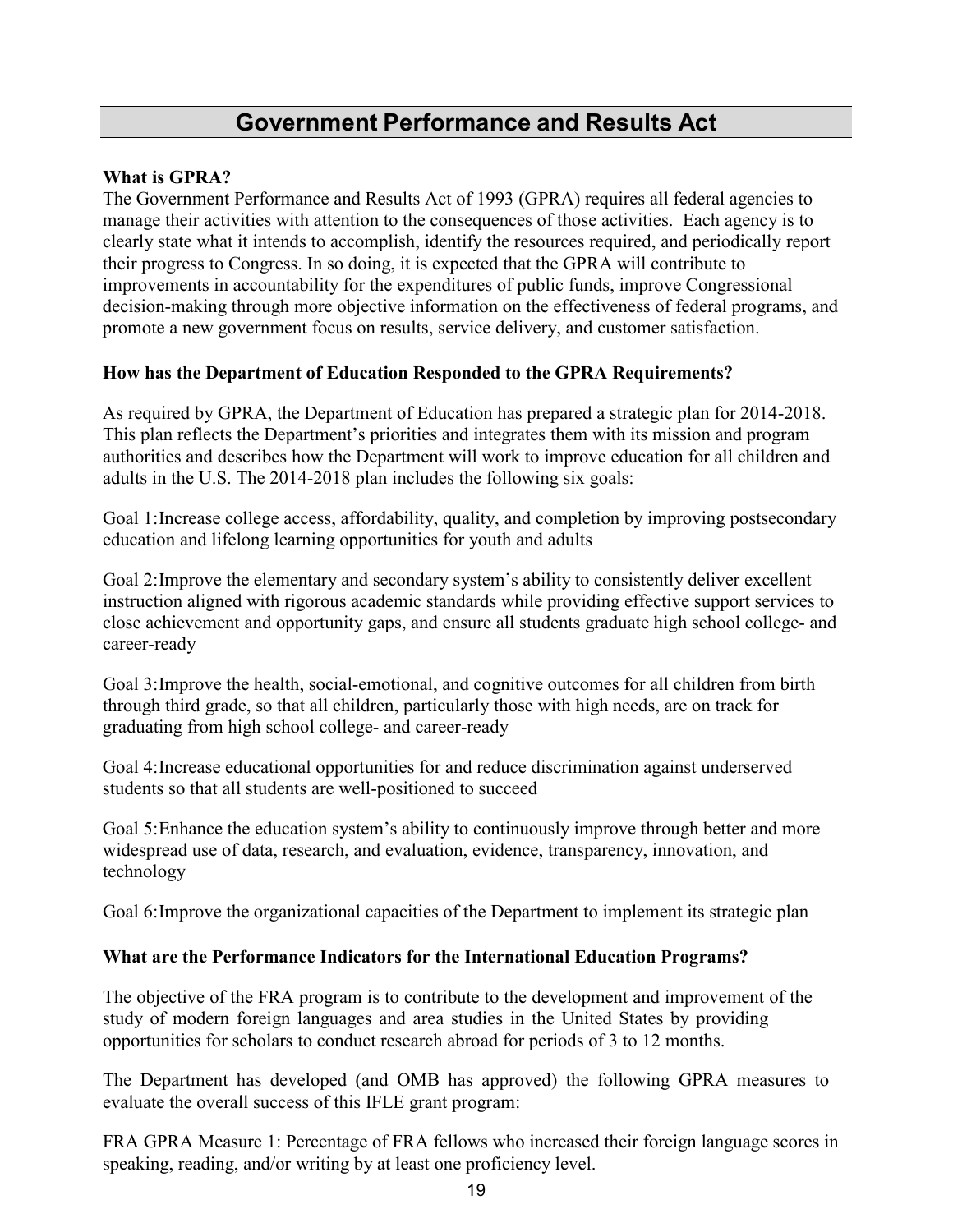## **Guidance for Developing an Evaluation Plan**

### <span id="page-19-0"></span>OVERVIEW OF GPRA MEASURES, PROGRAM EVALUATION, AND PROJECT EVALUATION

The U.S. Congress passed the Government Performance and Results Act (GPRA) of 1993 and the GPRA Modernization Act of 2010 to assess and improve federally funded programs. GPRA requires that federal agencies document the achievements of grant-funded programs. Specifically, GPRA requires federal agencies, such as the U.S. Department of Education, to develop and report quantifiable annual and long-term measures to Congress. GPRA stipulates that these measures be limited in number, be specific, and have baselines and targets that are ambitious, yet achievable. Performance reporting occurs *at the program level,* meaning that the

U.S. Department of Education (ED) aggregates data from all International and Foreign Language Education (IFLE) grantees and reports on measures of the IFLE program overall. ED's challenge is to articulate program-level measures that are relevant to several grant programs and that capture the achievements of many disparate grantees. ED's Budget Service and the U.S. Office of Management and Budget (OMB) review and approve IFLE's GPRA measures to make sure that the measures reflect the programs' overall goals. Therefore, once approved, GPRA measures remain relatively constant over time.

**IFLE must collect data from grantees to respond to the GPRA measures for each program.**  ED IFLE aggregates the GPRA information reported by all grantees to report the impact of each grant program (e.g., the Center for International Business and Education - CIBE grant program as a whole) to Congress and other interested stakeholders. This information contributes to ED/IFLE's overall evaluation of each grant program.

By contrast, individual *project* measures yield specific information that enables grantees to make mid-course corrections in implementing their proposed projects, if necessary. Project-specific evaluation measures are tailored by project leadership to that project's goals. Project leadership may establish specific measures to garner internal institutional support, attract and train staff, attract and retain students, and sustain the project's effort beyond the grant period.

Project-specific measures will vary greatly between institutions that have received IFLE grants before and novice applicant institutions. For example, an institution that is a current recipient of a CIBE grant or that has received CIBE grants in the past might offer many Study Abroad programs. Based on feedback from its prior project evaluations, that institution might propose a new Study Abroad program in a world region not previously served or expand the duration of an existing program. In this case, a project-specific measure might be the number of students enrolled in the new program. However, a first-time CIBE applicant might propose to offer a few short-term Study Abroad summer programs in its first year as part of a multi-year plan that includes expanding the world regions served over time. In this case, a project-specific measure might be the number of faculty qualified to lead a summer program to specific world regions.

### **THE GOVERNMENT PERFORMANCE AND RESULTS ACT OF 1993 (GPRA) AND THE GPRA MODERNIZATION ACT OF 2010 (GPRAMA)**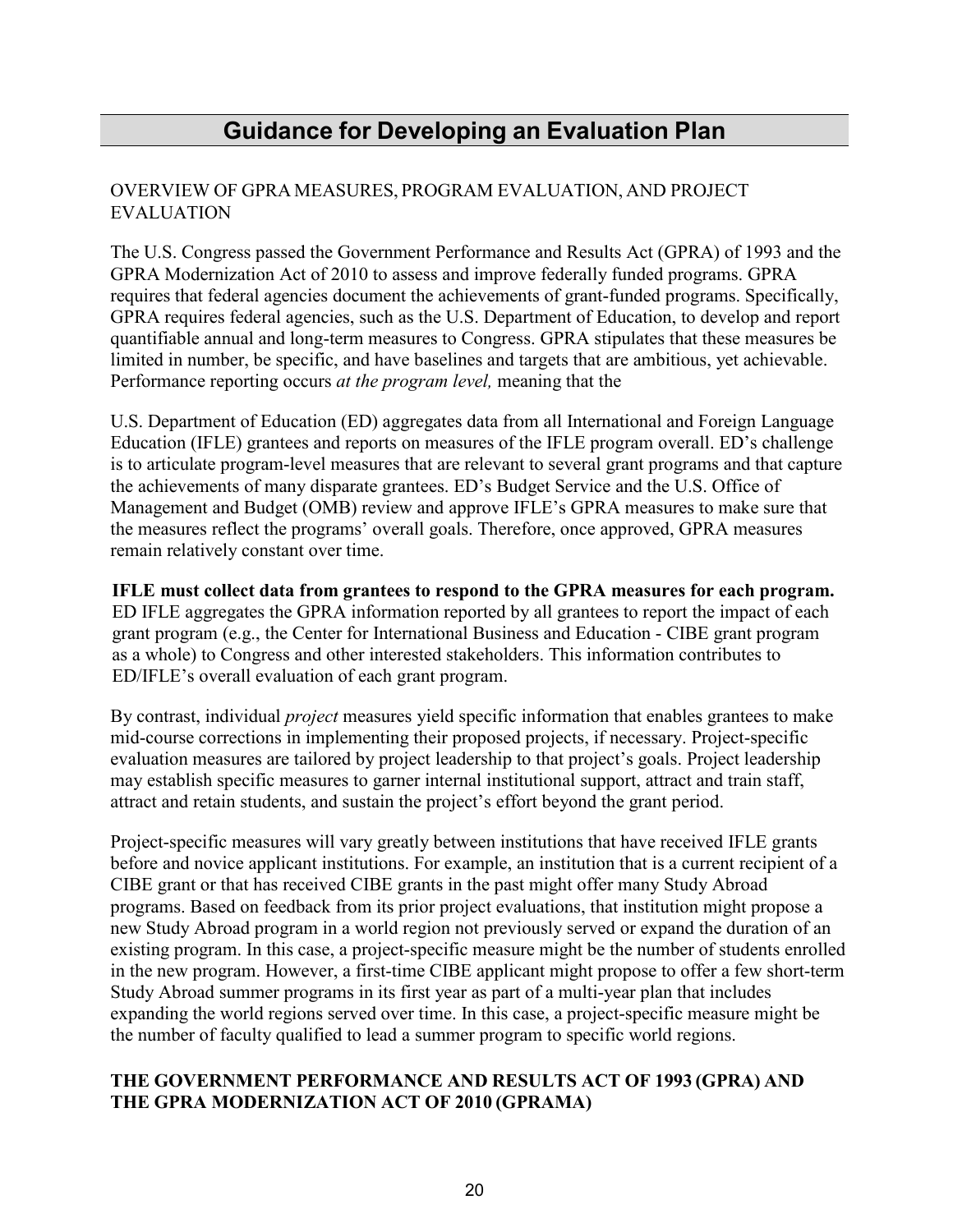GPRA and GPRAMA are intended to improve accountability for the expenditure of public funds, enhance congressional decision-making by providing Congress with objective information on the effectiveness of federal programs, and promoting federal programs' results, delivery of services, and customers' satisfaction. Accordingly, GPRA and the GPRAMA mandate that Federal agencies, including ED, submit three major products to Congress: multi-year strategic plans, annual plans, and annual reports. To comply with GPRA and GPRAMA, ED must state clearly in these products what it intends to accomplish, identify the resources required, and report on its progress annually to Congress.

## **HOW HAS THE DEPARTMENT OF EDUCATION RESPONDED TO THE GPRA REQUIREMENTS?**

As required by GPRA, ED has developed a strategic plan that reflects its organizational priorities and also integrates IFLE's mission and program authorities. ED's stated goal for IFLE is "to meet the nation's security and economic needs through the development and maintenance of a national capacity in foreign languages, and area and international studies."

The Title VI international education programs' overarching goals are to maintain a U.S. higher education system with the capacity to produce experts in less commonly taught languages and area studies who are capable of contributing to the needs of U.S. government, academic, and business institutions. The Fulbright-Hays programs provide opportunities for U.S. educators and postsecondary students to advance their studies of foreign languages, to create and improve curriculum, or to conduct learning and research activities in host country settings. Each IFLE grant program addresses a specific objective related to the overarching goal. The next section of this document provides program-specific guidance to applicants on selecting appropriate performance and evaluation measures.

## **IFLE GRANT PROJECT EVALUATION**

A strong project proposal by an applicant for an IFLE grant includes a well-designed evaluation plan that is based on clearly stated goals and objectives. The evaluation plan must address all IFLE GPRA measures, as well as include project-specific measures that are tied to the project's goals and objectives. The evaluation plan also must identify how each of the specific objectives will be achieved and establish the quantitative and qualitative measures that will be used to demonstrate the successful implementation of the proposed project. The Performance-Measure Form (PMF) serves as a guide for applicants to plan and articulate key aspects of a well-designed evaluation plan.

IFLE offers applicant institutions the following suggestions to consider in developing the Impact and Evaluation section of the grant application.

## **DEVELOPING AN EVALUATION PLAN**

## **Working with an Independent Project Evaluator**

Please note that an independent project evaluator may not be required for every IFLE grant program. Applicants and grantees should consult with their IFLE program officer and refer to program-specific materials for guidance.

The independent project evaluator should be involved in the project throughout the entire grant cycle from the proposal development phase through the project's funding and implementation to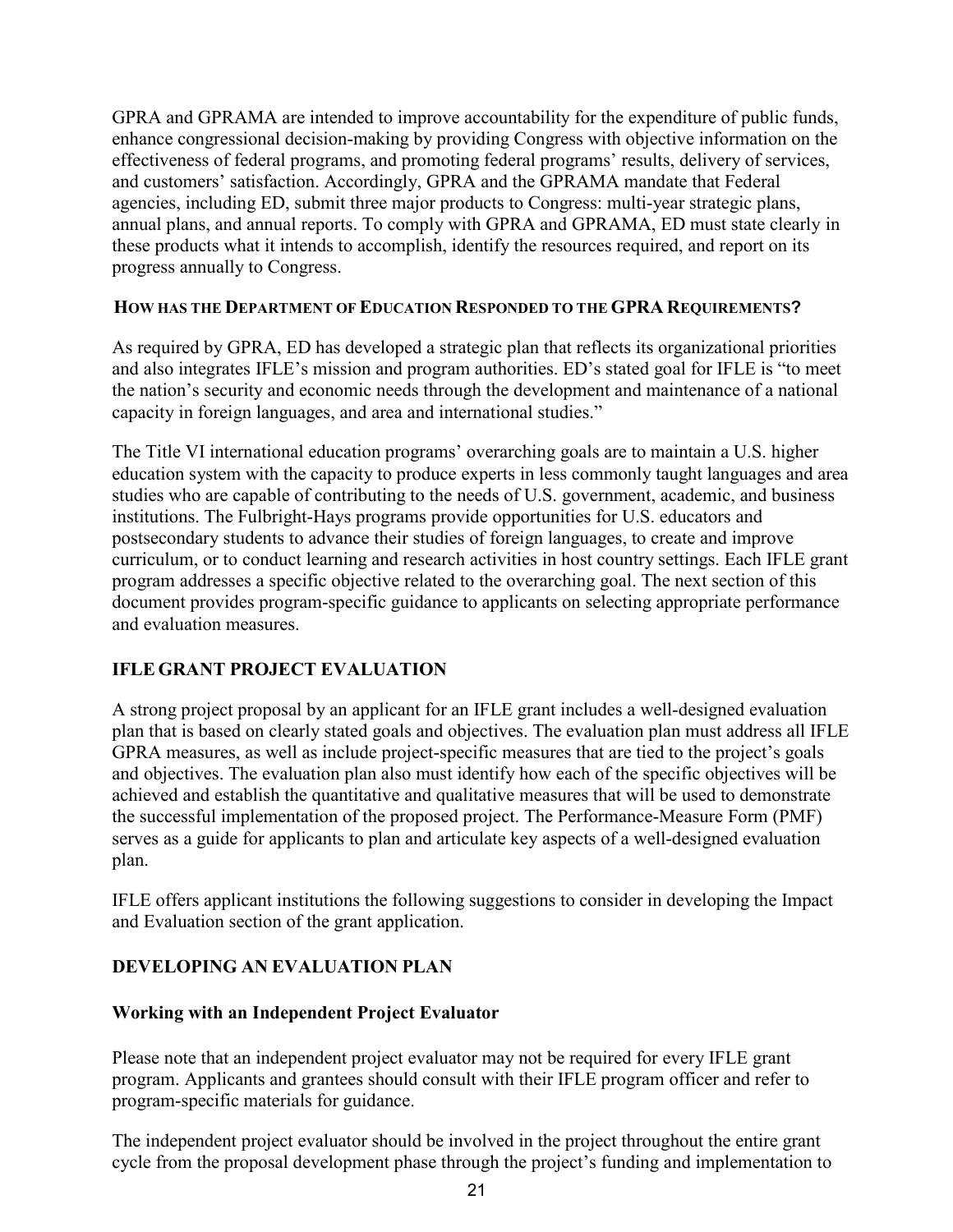ensure that a well-designed evaluation plan is developed and implemented. The independent project evaluator works with key project personnel to draft measurable objectives, identify appropriate progress indicators and benchmarks, and to formalize the data collection, calculation, and analytical methodologies. The primary role of the independent project evaluator is to provide technical support and expertise to the project in order to best demonstrate its progress toward achieving stated goals and objectives. The independent project evaluator may also provide support and guidance for the development of a dissemination plan to publicize the project results to internal and external entities.

A grant applicant may wish to collaborate with other projects on a given campus to pool resources and share the cost of a professional evaluator. The guidance provided in this document is intended to help maximize evaluation resources by streamlining an evaluation process and by supporting collaboration between key project personnel and an independent evaluator. Very small projects may have very limited funds available to compensate an evaluator. In such cases, limited resources are best expended on working with an evaluator at the project's start, as opposed to its later stages.

To ensure both the quality and the credibility of the evaluation, it should be conducted by a qualified evaluator with appropriate expertise and training. The evaluator should be independent, whether the evaluator is internal or external to the grant project. The applicant should provide a plan to ensure that the evaluator maintains sufficient independence from the project team, thus avoiding any potential or perceived conflict of interest.

### **Developing Clear Goals and Objectives**

A well-designed evaluation plan includes clearly articulated goals, measurable objectives, and a way to collect concrete data to substantiate the project's progress toward achieving its goals. The evaluation plan should be limited to a few clear and specific objectives that are linked directly to the proposed goals of the project and that can be measured. The applicant/grantee should consider the following when developing measurable objectives and planning for data collection:

- 1. What will indicate or demonstrate that the project is meeting its goals? Describe the expected measurable outcomes.
- 2. What types and sources of data will best demonstrate that the project is achieving, or will achieve, its objectives? Identify the data and its sources that can serve as indicators or benchmarks that the project is meeting, or will meet, the intended outcomes.
- 3. How will the data be collected? Describe access and frequency.
- 4. How will the data be analyzed and reported? Describe the methodology and key personnel responsible.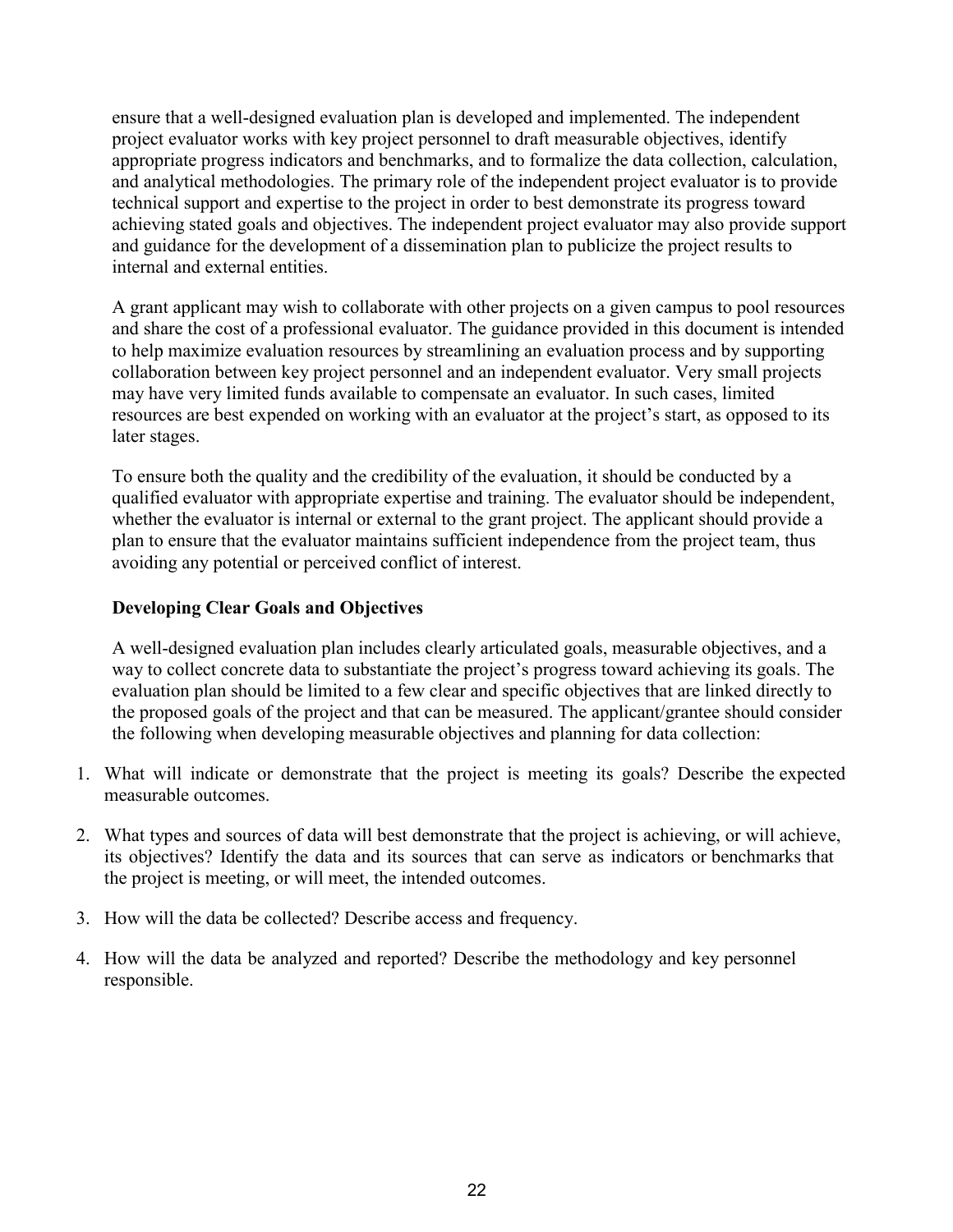5. Will the results demonstrate the project's proposed outcome and impact (e.g., an increase in qualified language instructors, higher graduation rate in international studies, better employment rate of program graduates, etc.)? Describe how the results may demonstrate short-term and longterm outcomes and impact.

Examples of possible project-specific quantitative objectives include:

- Increase the number of students completing advanced courses in priority languages;
- Increase the number of students in business, health, or science majors graduating with foreign language skills;
- Increase the number of study abroad opportunities for students on campus; or,
- Increase the number of certificates and degrees conferred in targeted programs of study.

Examples of possible project-specific qualitative objectives include:

- **Improve employment opportunities for students who possess advanced language skills and** international experience;
- Strengthen collaboration between foreign language departments, international education, and other disciplines; or,
- Improve quality of assessment tools for priority and/or less-commonly-taught languages.

Examples of specific activities that may support project objectives include:

- Recruit and hire qualified priority language faculty; or,
- Create or increase professional development and training sessions for faculty.

Progress indicators that relate to the quantitative and qualitative examples cited in the above sections include, but are not limited to, the following:

- Increase in the number of new faculty positions in priority and/or less-commonly-taught languages, area studies courses, or interdisciplinary courses that are institutionalized after grant support has ended;
- Increase in the number and type of courses developed, piloted, and subsequently submitted to the institution's review board for inclusion in the college catalog for the upcoming academic year.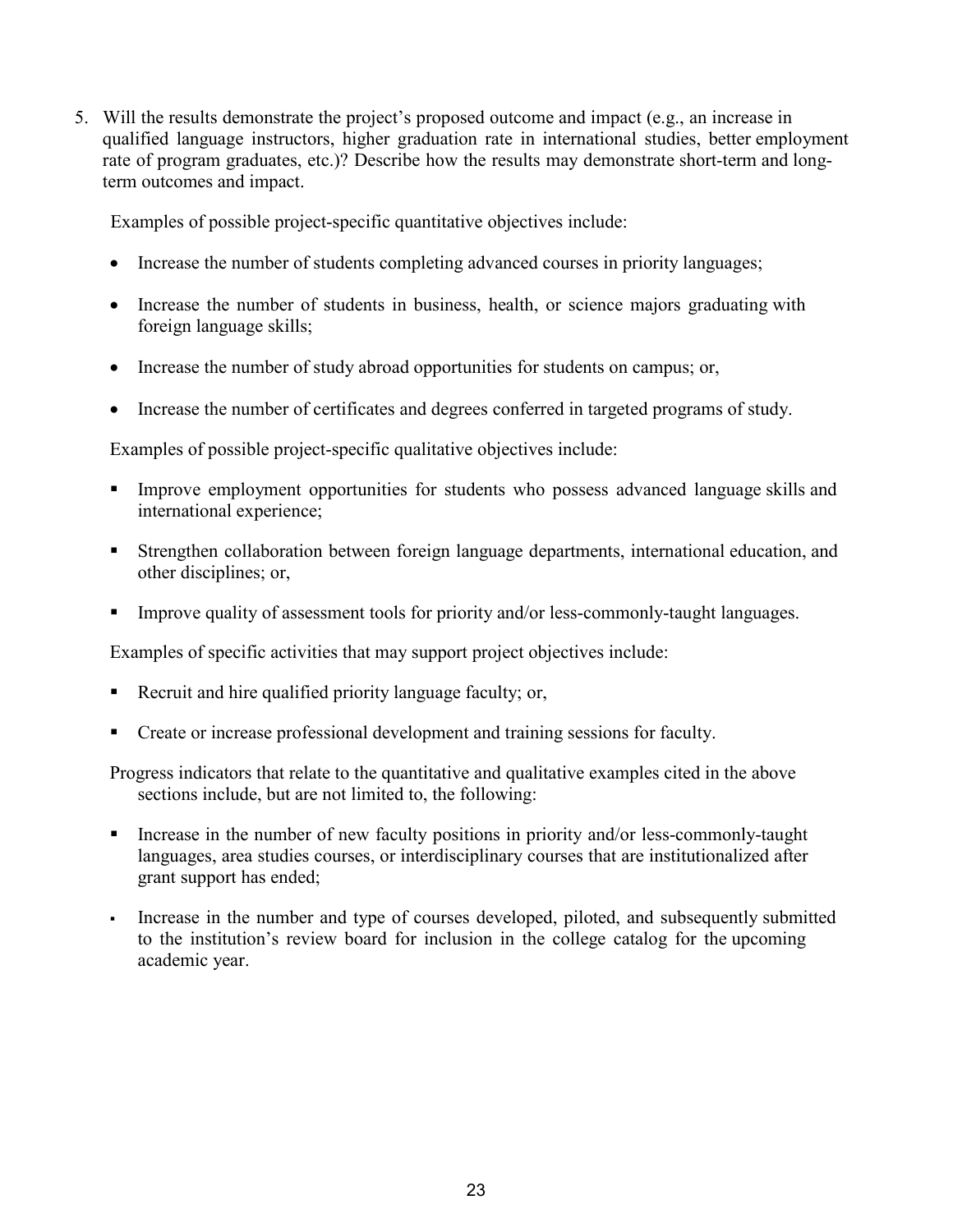## **Developing Evaluation Questions**

An applicant should formulate evaluation questions that interest all stakeholders and audiences related to the proposed project and align the questions with appropriate information gathering techniques.

- 1. Who/what will change?
- 2. When will the change(s) take place?
- 3. How much change is expected?
- 4. How will change be measured, recorded, or documented?

## **Planning Data Collection and Analysis**

In order to show change, baseline data must be included in the final evaluation plan and submitted to the program office, once the grant is awarded. Applicants should determine if baseline data already exist and where to find them. Data collection instruments that are not readily available need to be developed. Data collection instruments may include surveys, standardized tests, exams, focus groups, and topic guides. Institutions may have additional instruments that are specific to the proposed project. The final evaluation plan must specify the types and sources of data that will be collected and describe how the data will be collected, including access and frequency. The plan must also describe how the data will be compiled, analyzed, and reported, as well as the methodology that will be used and key personnel responsible for these tasks. The institutions should work with evaluation specialists to develop a detailed analysis plan to analyze the data and interpret results. In addition, the evaluation plan should include a timeline to delineate tasks and specify when and how progress benchmarks or indicators will be met. The timeline will help projects to stay on track toward achieving their goals.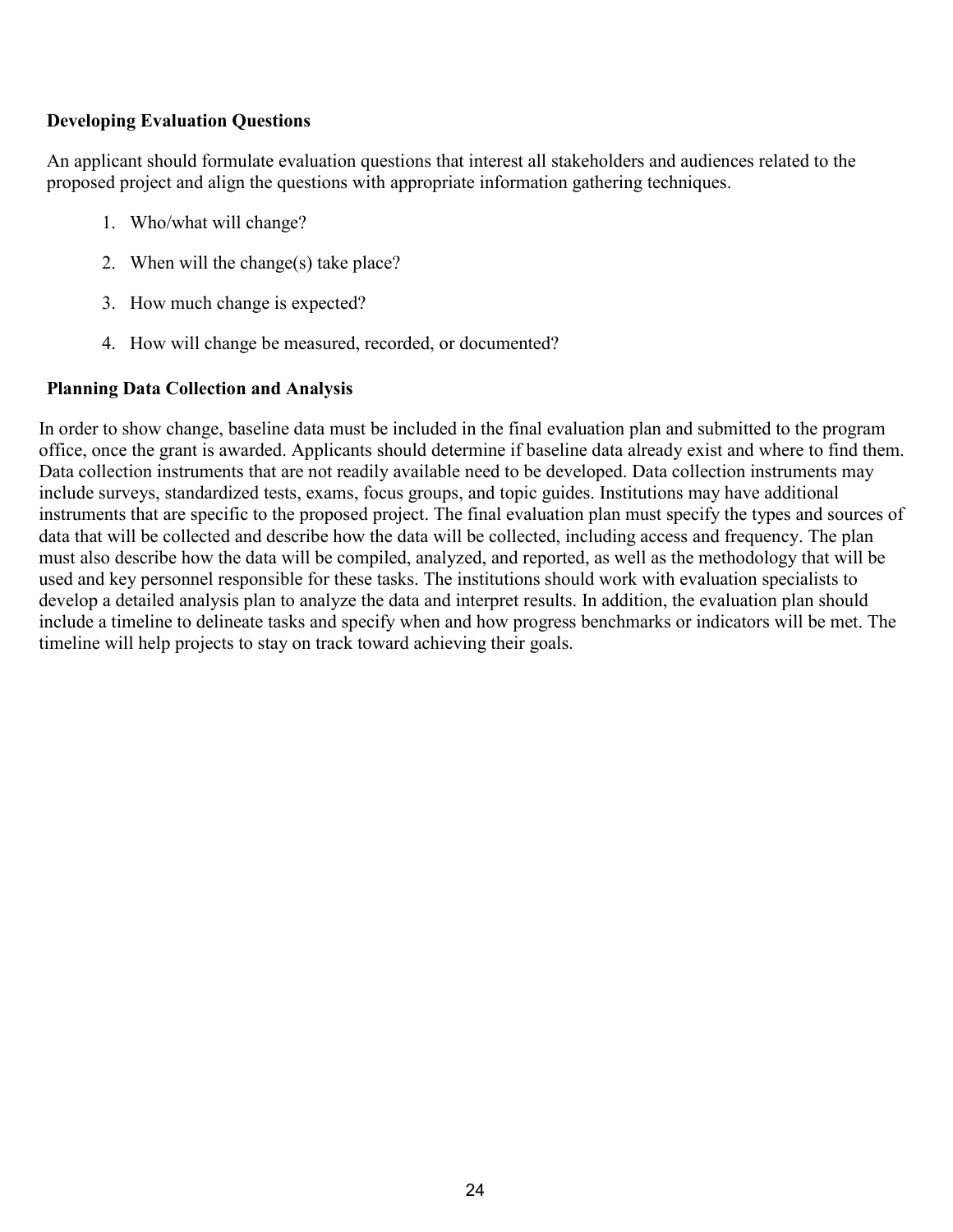## **Guidelines for Applicant Institutions**

<span id="page-24-0"></span>There are two parts to this application. The first part contains information and forms for the institution of higher education. The second part contains instructions and forms for the student applicants.

Although the FRA program funds faculty research, the legal applicant is the institution, and if a grant is awarded, the institution is the legal grantee. Faculty are not able to apply for this funding independently. In order to apply for this program, it is necessary for the applicant and the institution to coordinate their activities and keep each other informed.

Applications must be submitted electronically via the Department's G5 e- Application system. This system may be accessed at [www.g5.gov. B](http://www.g5.gov/)oth the student and the institution must complete their portions of the application correctly and submit via G5 e-Application. Faculty and Project Directors should read through the following guidelines and the information in this application package carefully, especially the Federal Register notice, and follow the instructions in order to submit a timely and complete application to the Department.

**The institution must appoint a Project Director.** The Project Director is the individual at the institution who will actually submit the application to the Department, and who will administer the grant and disburse funds, should any students at the university receive funding. This individual is usually someone in the office of the Dean of Graduate Studies or Student Affairs. There can be only one Project Director at an institution, and that person administers the grant and serves as the point of contact for all of that institution's fellows, regardless of research topic or discipline.

### **Responsibilities of the Institution's Project Director**

The Project Director at the applying institution of higher education is responsible for:

- a) Registering as the Project Director for his/her university in the G5 e-Application system. **In order to obtain a password and login information, he/she must first send his/her contact information [to FRA@ed.gov b](mailto:to%20FRA@ed.gov)efore the date specified in the Federal Register notice. If he/she fails to do this, he/she may not be able to access G5 e-Application and will not be able to transmit his/her institution's application package.**
- b) Completing OPE- Fulbright-Hays FRA Form Item #022:
	- 1) Screen individual faculty applications in accordance with the institution's own technical and academic criteria and the program's eligibility requirements;
	- 2) Indicate, for each student, whether Human Subjects Research Clearance (IRB) will be required by checking "Yes" or "No". Be sure to include the required narrative for each project involving human subjects as indicated in question #3 on the Department's Supplemental Information for SF 424 form.
- c) Transmitting in a single submission all recommended individual Faculty Research Abroad faculty applications. One each of the following forms should be included for each student applicant: *Application for Federal Assistance* (SF 424), the *ED Supplemental Information for SF 424*, the *Assurances -- Non-Construction Programs* (ED Form 424B) *and* the *Certification Regarding Lobbying; Debarment, Suspension, and Other Responsibility Matters* to the Department in accordance with the guidelines published in the Federal Register for new awards and contained in the transmittal instructions.
- d) Announcing the preliminary results of the competition to individual applicants (i.e., candidate status, alternate status, non-selection). An executed copy of the Grant Award Notification between the Department and the institution of higher education listing fellowship holders and award benefits will constitute the official announcement of the award. We estimate the announcements will be made in September 2022.
- e) Administering the grant and disbursing funds.

#### **Instructions for Assembly, Duplication and Transmission**

A complete institutional application to the FRA Program is the sum of all completed student applications, plus the--

- Application for Federal Assistance (SF 424), the Department Supplement to the  $424$ ,
- *Assurances -- Non-Construction Programs* (SF 424B);
- *Certification Regarding Lobbying; Debarment, Suspension and Other Responsibility Matters*;
- and
- *Disclosure of Lobbying Activities* (if applicable).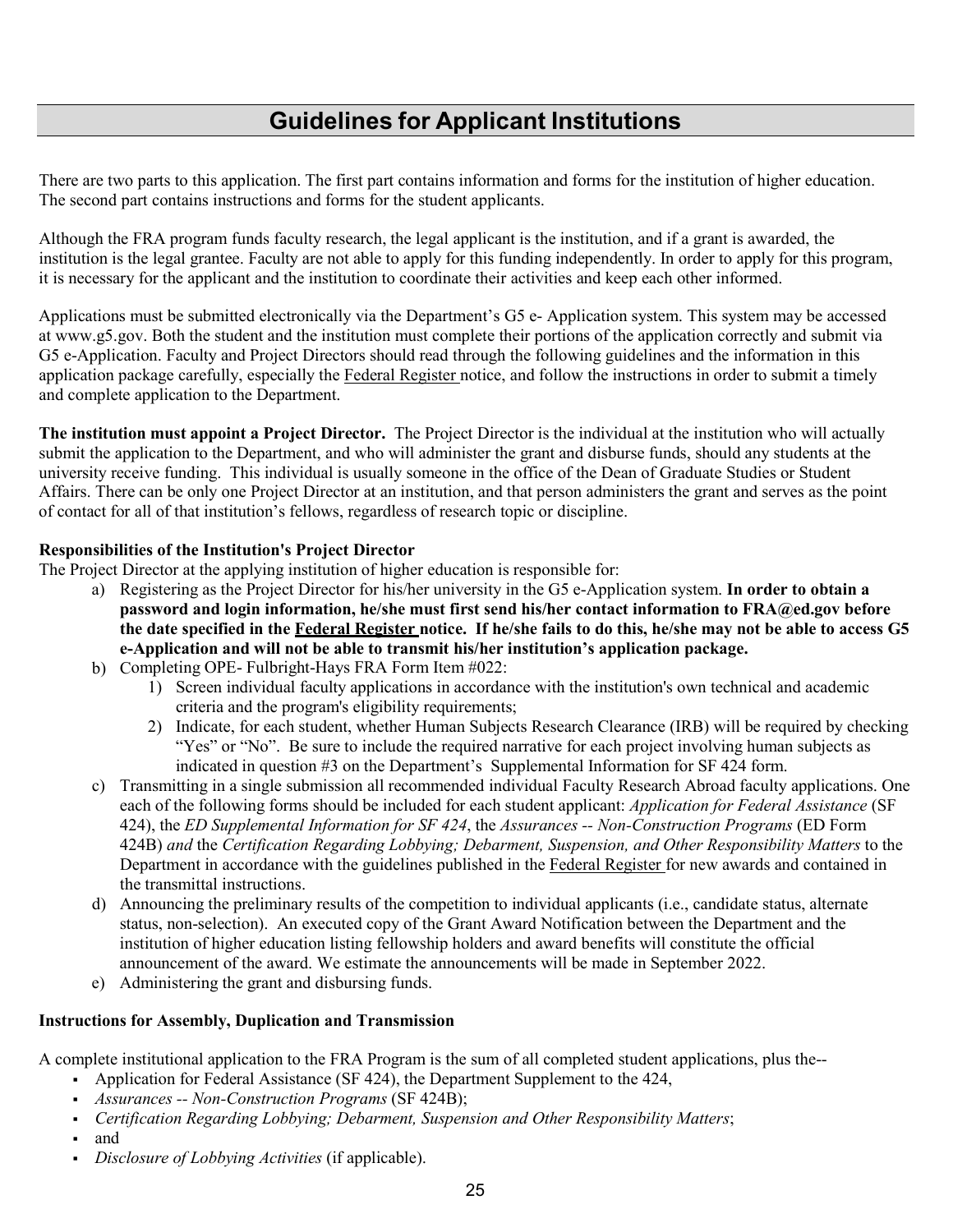Institutional Project Directors must submit the application to the ED via G5 e-Application, in accordance with the guidelines published in the Federal Register. **Failure to meet the deadline published in the Federal Register will mean rejection of the application without consideration. There is no appeal of this requirement.**

#### **Supplemental Instructions for the Application for Federal Assistance (SF 424)**

The instructions for the items below are to be used in conjunction with the general instructions contained in this application booklet.

- **Item 1.** Select "Application"
- **Item 2.** Select "New"
- **Item 3.** Mark "X"
- **Item 4.** Mark "X"
- **Item 5.** Mark "X"
- **Item 6.** Mark "X"
- **Item 7.** Mark "X"
- **Item 8. A.** Enter the legal name of the institution of higher education
	- **B.** Enter the tax identification number as assigned by the Internal Revenue Service

**C.** Enter the organization's UEI received from SAM. The UEI is a unique 12 character organization identifier. Information on registering with System for Award Management (SAM.gov) may be obtained by visiting the Grants.gov website.

- **D.** Enter the address of the institution of higher education.
- **E.** Enter the organizational unit (department or division) that will undertake the funding activity.

**F.** Enter the name of the Project Director. The Project Director should be the higher education institution's representative who will be responsible for the daily administration of the program while the researcher is overseas. State title, organizational affiliation, telephone and fax numbers and email address of the project director.

- **Item 9.** Select "H. Public/State Controlled IHE" OR "O. -. Private IHE".
- **Item 10.** Enter "US Department of Education".
- **Item 11.** Enter "84.019A, Fulbright-Hays Faculty Research Abroad Program".
- **Item 12.** Mark "X".<br> **Item 13.** Mark "X".
- Mark "X".
- **Item 14.** Enter "N/A".
- **Item 15.** Enter "Fulbright-Hays Faculty Research Abroad Program".
- **Item 16.** Enter applicant institution's district.
- **Item 17. A.** Enter XX
- **B.** Enter XX
- **Item 18.** Enter total amount of federal funds requested for all applicants.
- **Item 19.** Check, "C. Program not covered by E.O. 12373".
- **Item 20.** Self-Explanatory
- **Item 21.** Self-Explanatory to be completed by the IHE's authorized representative.
- **Item 22.** Will populate automatically as individual applicants submit their portion of the application to the project director.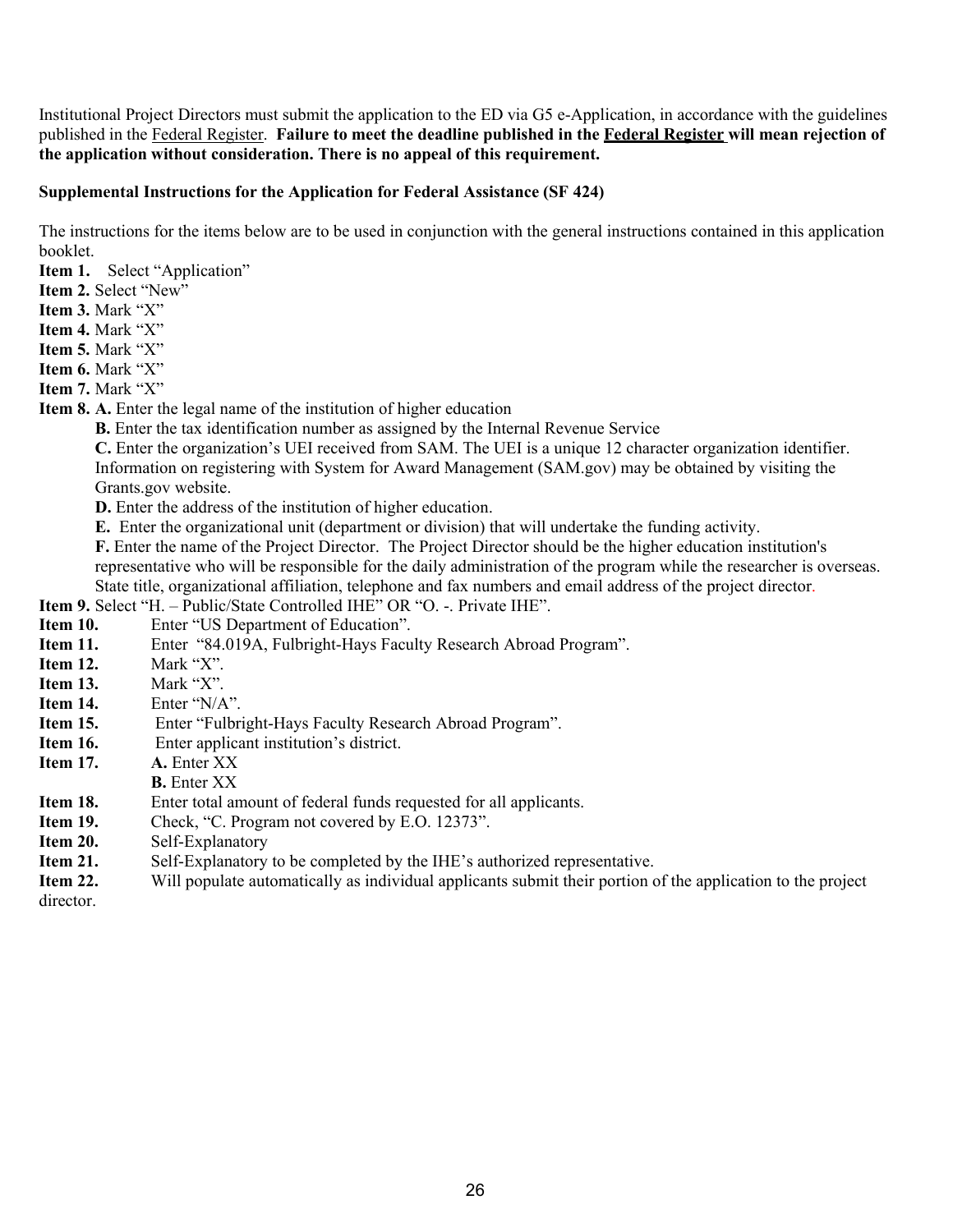## <span id="page-26-0"></span>**FREQUENTLY ASKED QUESTIONS FOR PROJECT DIRECTOR**

## *Q1. WHO IS THE PROJECT DIRECTOR?*

A1. The Project Director (PD) is the individual at the institution who will actually submit the application to the Department. This individual will administer the grant and disburse funds, should any faculty scholars at the university receive the FRA fellowship. This individual is usually someone in the office of the Dean of Graduate Studies or Student Affairs. There can be only one Project Director at an institution to serve as the point of contact for all of that institution's FRA fellows, regardless of research topic or discipline.

## *Q2. HOW DOES THE PROJECT DIRECTOR (PD) REGISTER IN THE E-APPLICATION SYSTEM?*

**A**. The registration process for the Project Director involves three (3) steps. First, check the enclosed list of previously registered Project Directors to see if it includes one's institution. If there is no listing, or the listed information needs to be changed, please request access to the FRA Project Director screens from the Department's program officer at FRA@ed.gov. Second, request access to the G5 e-Application system by submitting the Project Director's name, institution, and email address to the program officer at fra@ed.gov by the date specified in the published NIA. Third, register in the G5 e-Application system at www.G5.gov once the Department's program officer informs the Project Director that access has been granted.

## *Q3. HOW MANY SECTIONS ARE THERE TO THE APPLICATION AND WHO FILLS OUT WHAT SECTION?*

**A.** There are two major sections to the e-application – the individual faculty applicant's section and PD section. Upon completion of the individual component of the application, the faculty member submits all portions of the application (narrative, cv, individual budget, etc.) to the PD. The PD is responsible for reviewing all individual faculty applications, including the submitted institutional support statement and language reference form(s) submitted by the referees, of his/her institution and submitting them in a single submission, along with the required institutional components, to the Department. **Only the PD can submit an application to** the Department.

## *Q4. WHEN THE PD SUBMITS THE E-APPLICATION, WHERE DOES IT GO?*

**A.** After the PD hits the submit button, the entire application (both the individual and institutional components) is sent electronically to the Department. The PD will receive a confirmation e-mail that states: "Your application for Fulbright Hays FRA Program, CFDA 84.019A, was received on **XX** (the date) at XX (the time submitted), Washington, DC time. This message will include the application' s identifier number (P019A2200XX).

## *Q5. WHEN DOES THE PD HIT THE SUBMIT BUTTON?*

**A.** When: 1) All institutional and individual components of each individual faculty applicant, including foreign language references and institutional support statements are submitted; 2) The PD has reviewed all individual applications; and 3) The PD has approved each individual application by checking the box next to their name on "Item 22" on Application for Federal Assistance (SF 424). The applicant must submit the application BEFORE 4:30:00 p.m., Washington, D.C. time, on the published deadline.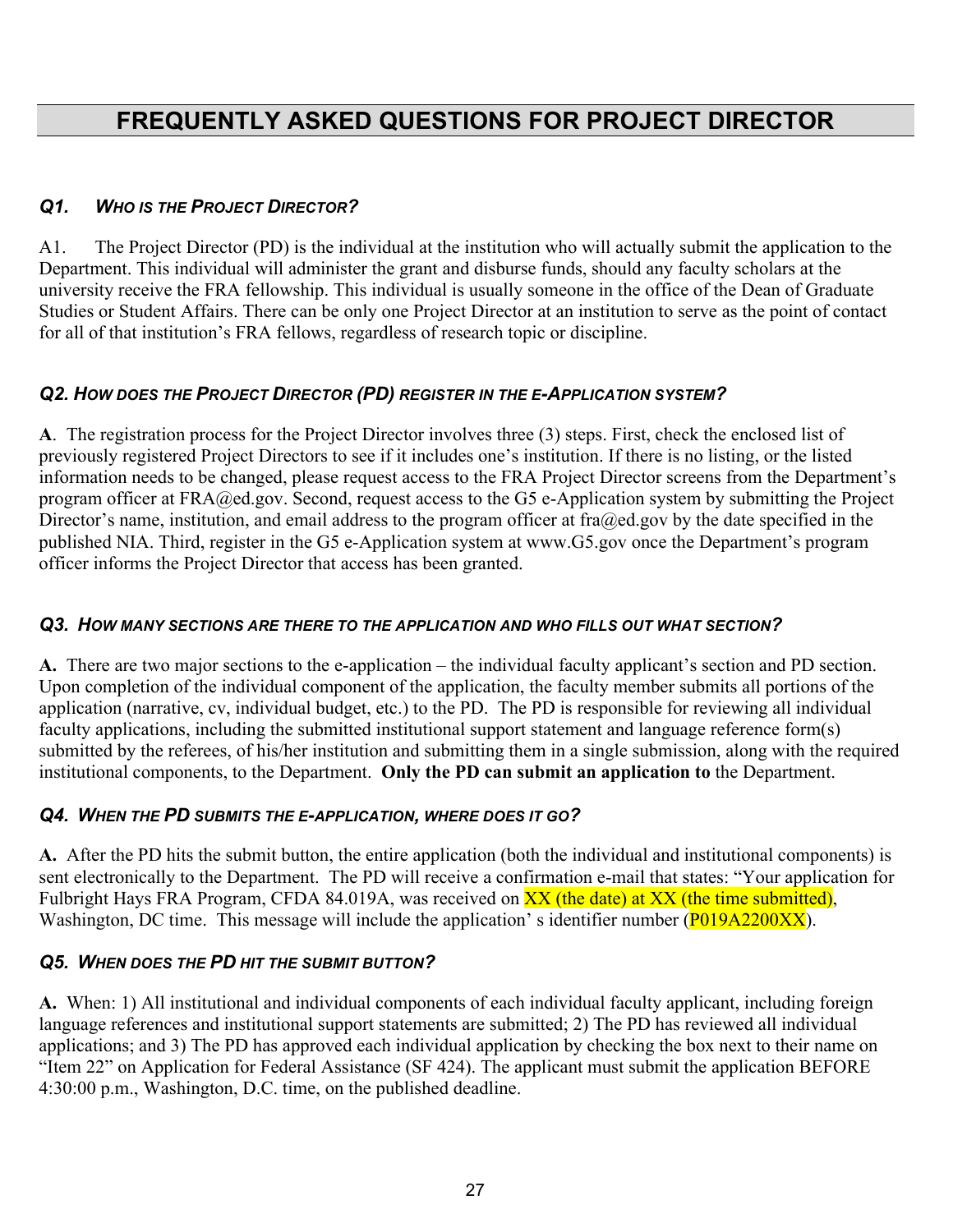## *Q6. HOW DOES THE PD REVIEW AND APPROVE THE FACULTY APPLICATIONS FOR SUBMISSION TO THE DEPARTMENT?*

**A.** The PD is able to review only applications that have been submitted to them by individual faculty applicants employed at their institution. To review an individual application, they should consult "Item 22" on Application for Federal Assistance (SF 424) and click on the faculty member's name. This will link them to that individual's application. After the review of all individual applications have been completed, the PD indicates his/her approval of each application by clicking the acceptance box next to each name. **Only PD-approved applications are included in the institutional submission to the Department.** 

## *Q7. WHO IS RESPONSIBLE FOR SUBMITTING THE HUMAN SUBJECTS CLEARANCE (IRB) NARRATIVE?*

A. The PD is responsible for collecting all IRB narratives from students who may need IRB approval for their research project. All faculty narratives must be combined into one document and uploaded in the ED Supplemental Form to the SF 424. The narrative questions that must be answered are found in the directions for the ED Supplemental Form to the SF 424

## *Q8. WHOM SHOULD THE PD CONTACT IN THE EVENT OF TECHNICAL PROBLEMS WITH G5 (E.G., PULLING UP A FORM?*

**A.** If the PD experiences any technical difficulties, they should contact the G5 help desk at 1-888-336-8930 (TTY: 1-866-697-2696, local 202-401-8363) Monday-Friday from 8:00 a.m. to 6:00 p.m. eastern time.

## *Q9. IF THE PD HAS A QUESTION SPECIFIC TO THE FRA PROGRAM (E.G., ELIGIBILITY REQUIREMENTS) WHO SHOULD THEY CONTACT?*

**A.** If the PD has program specific questions, he/she should contact Dr. Pamela J. Maimer at (202) 453-6891; [FRA@ed.gov.](mailto:FRA@ed.gov)

## *Q10. WHO SHOULD WRITE THE INSTITUTIONAL SUPPORT STATEMENT?*

**A.** An administrator of the institution who is knowledgeable about the applicant's abilities and the institution's language and area studies resources should write the institutional support statement. The statement should describe how the project will contribute to the institution's plans for developing and strengthening its program in foreign languages and area studies. It should explain how the institution plans to utilize the faculty member's experience upon completion of the fellowship and must endorse the project on the basis of the candidate's professional competence, personal suitability and availability to accept the award if offered. This will be submitted via G5.

## *Q11. HOW ARE THE LANGUAGE REFERENCE FORM AND INSTITUTIONAL SUPPORT STATEMENT SUBMITTED?*

**A:** The faculty applicant will submit, via G5, the referees' names and e-mail addresses. The referees will then receive e-mails, which are automatically generated by the G5 system, with directions for completing and returning the reference forms. The e-mails will contain links to the forms and Personal Identification Numbers (PINs) for the referees. The referees must click on the links and provide the PINs in order to be linked to the faculty member's reference forms. Once the forms are completed, the referees MUST click the submit buttons. After the referees hit the submit buttons, the forms have been submitted to the PD. Both the faculty member and the PD can monitor the submission of, but cannot review, the reference forms by checking the icon next to the reference forms. Reference forms must be submitted BEFORE the PD submits the application to the Department. It would be helpful if the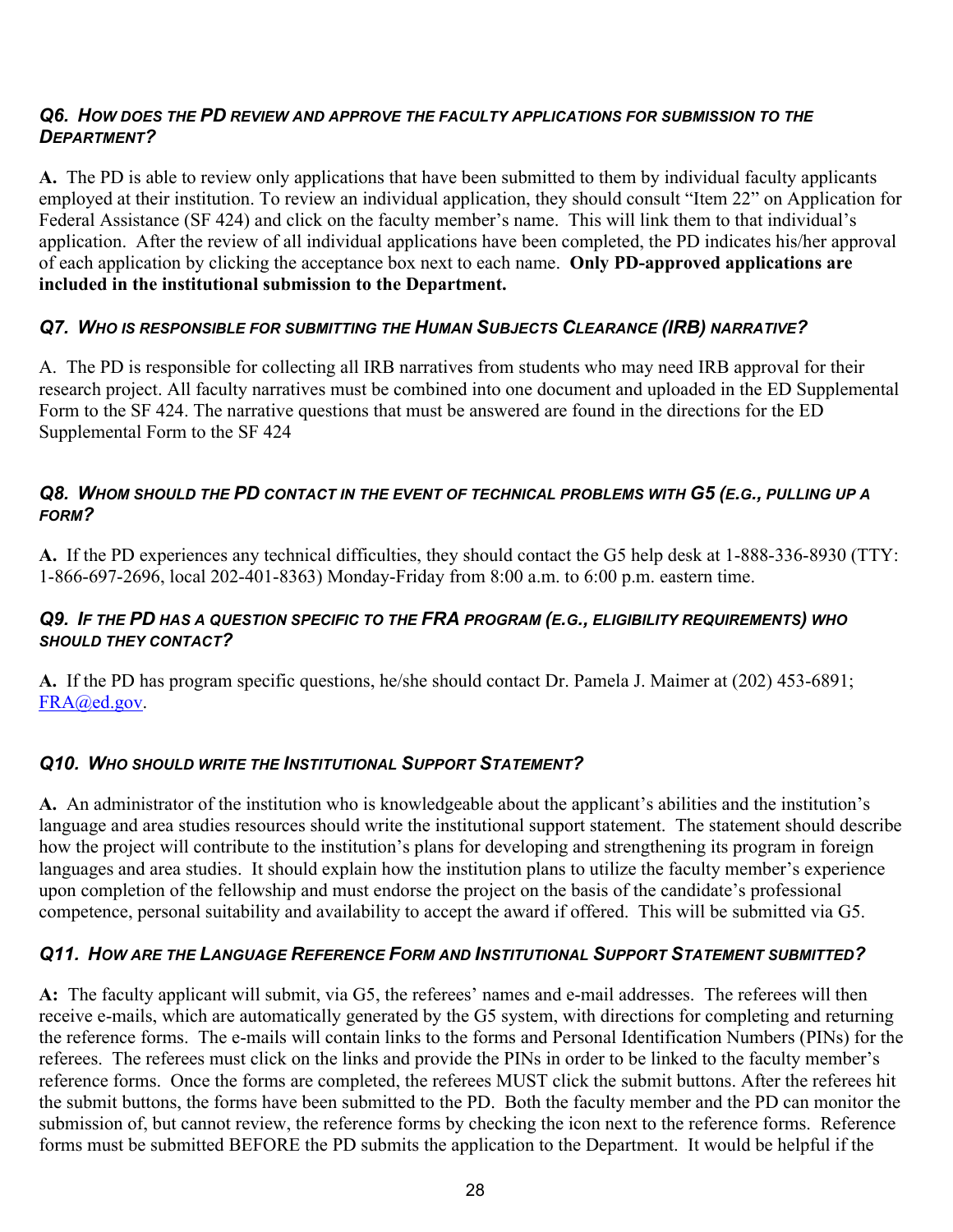referee sent a copy of the reference and form to the project director as a precaution. We suggest that the PD set internal deadlines for the submission of references and remind students to inform their referees of this deadline.

## *Q12. CAN THE PD SCHEDULE AN INSTITUTIONAL DEADLINE TO MEET THE DEADLINE PUBLISHED IN THE FEDERAL REGISTER?*

**A.** Yes. The Project Director should set an institutional deadline for faculty and referees so there is time to review the individual application material, solve technical problems, and submit a complete institutional application before the official program deadline as specified in the Federal Register.

## *Q13. IF A PD HAS ACCESS TO THE FULBRIGHT-HAYS DOCTORAL DISSERTATION RESEARCH ABROAD (DDRA) PROGRAM SCREENS, DOES SHE/HE ALSO HAVE ACCESS TO THE FRA PD SCREENS?*

**A.** No. Each program is separate and distinct in G5. The PD must register for each program separately in accordance with the instructions outlined in the NIA published in the *Federal Register.* IFLE strongly suggests that potential PDs request access to and register in the G5 system as soon as possible.

## *Q14. CAN A FACULTY APPLICANT BE DESIGNATED AS A PROJECT DIRECTOR (PD)?*

**A.** No, they cannot. The PD is the individual at the university who will administer the grant, disburse funds, and complete the reporting requirements in accordance with the terms and conditions of the grant should a faculty applicant be selected for a fellowship. They are the institutional point of contact for both the FRA applicant and the Department. They can be the chair of a department, a person in the sponsored research/grants office, Fulbright-Hays project director, or any other employee so designated by the "authorized representative" of the institution.

## *Q15. WHAT SIGNATURES ARE REQUIRED FOR G5?*

**A.** The PD is responsible for submitting all documents electronically, including the Application for Federal Assistance (SF 424), and all necessary assurances and certifications. Within three days after submitting the electronic application, the PD MUST obtain the institution's Authorizing Representative's signature on the SF 424 and email to FRA@ed.gov. The application's identifier number (P019A2200XX) must be noted in the upper right hand corner of the email signature page of the SF 424. The Department may request original signatures on other forms at a later date.

## *Q16. MAY PERMANENT RESIDENT APPLICANTS APPLY TO THE COUNTRY WHICH THEY HOLD A PASSPORT?*

**A**. U.S. Legal Permanent residents (i.e. "green card" holders) applying for funding under the FRA program may not conduct their research in their country of origin. Therefore, we will not accept applications from students requesting to conduct their research in their country of origin. For example, an applicant with a passport from Hong Kong may not apply to conduct their research in Hong Kong; however, they may apply to conduct their research in India.

We will only accept applications from faculty to conduct research in Russia who are U.S. citizens. Applications from faculty who are permanent U.S. residents for research in Russia will be found ineligible and will not be reviewed.

**Additionally, the Department will not approve travel to countries for which the U.S. Department of State has strongly urged private American citizens to depart immediately for reasons of personal security (i.e., "ordered departure"), or suspended its Fulbright program for the same reason. The Department will not**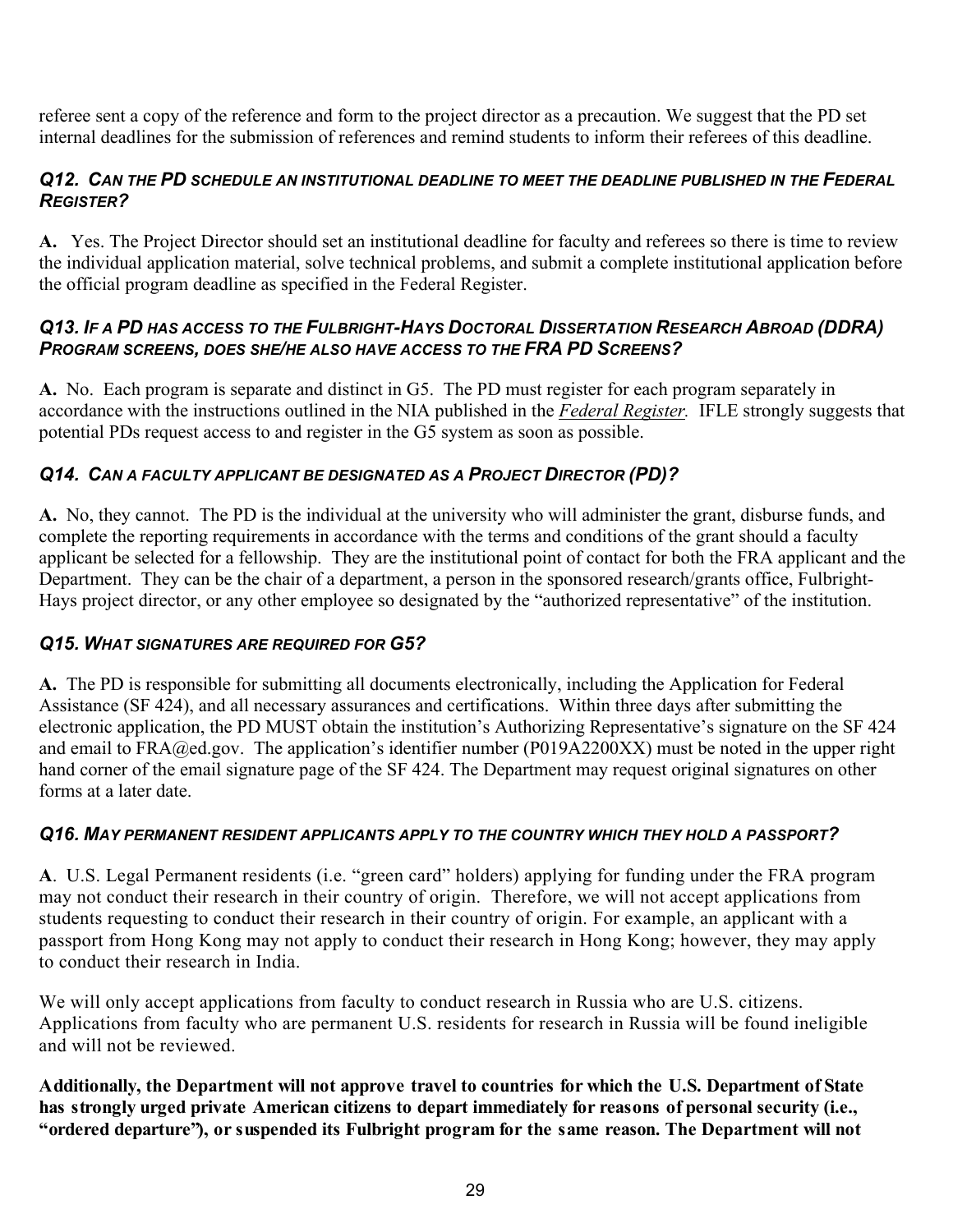**approve travel to countries under an "authorize d departure" where the Ambassador has specifically re quested Fulbright fellows to leave for security or health reasons.**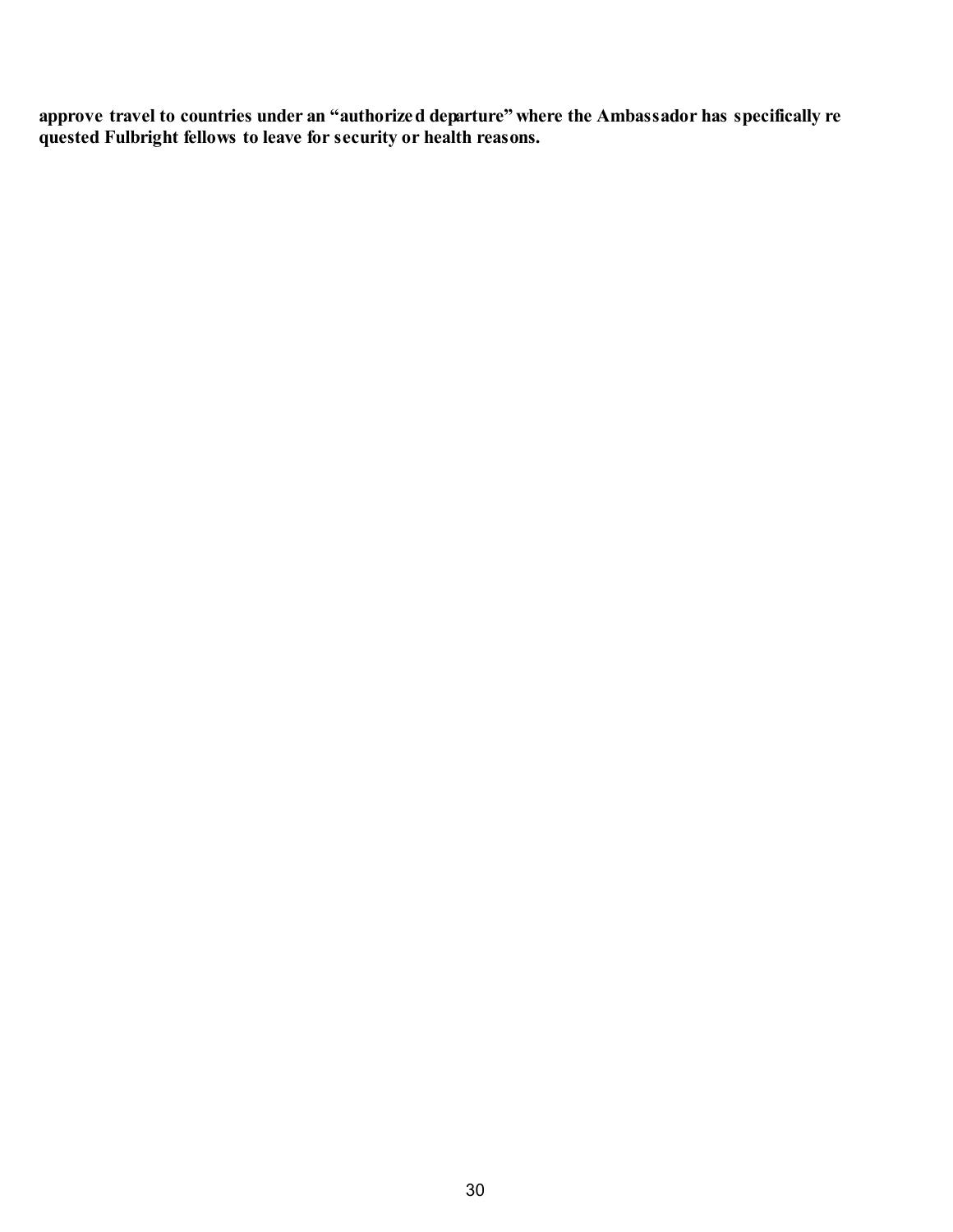## **Institutional Fulbright-Hays Project Directors**

<span id="page-30-0"></span>Please check with the listed contact **BEFORE** completing your application as Project Directors may have changed. If there is not an assigned Project Director at your institution, please consult with your institution to have one assigned to be the contact for Faculty Research Abroad.

| <b>List of Institutional Fulbright-Hays Project Directors</b> |                            |                                  |  |  |
|---------------------------------------------------------------|----------------------------|----------------------------------|--|--|
| <b>Applicant Name</b>                                         | <b>Director Name</b>       | <b>Director E-mail</b>           |  |  |
| <b>American University</b>                                    | Jason Kennedy              | jkennedy@american.edu            |  |  |
| <b>Arizona State University</b>                               | Mirna Mun                  | notifications@asu.edu            |  |  |
|                                                               | Kaye Leith                 | Kaitlyn.Leith@asu.edu            |  |  |
| <b>Auburn University</b>                                      | George Crandell            | crandgw@auburn.edu               |  |  |
| <b>Boston University</b>                                      | Janette Countryman         | janette@bu.edu                   |  |  |
| <b>Brown University</b>                                       | Thomas Lewis               | resadmin@brown.edu               |  |  |
| <b>California Institute of Integral Studies</b>               | Jody O'Connor              | joconnor@ciis.edu                |  |  |
| <b>Carnegie Mellon University</b>                             | Suzanne Laurich-McIntyre   | slaurichmcintyre@cmu.edu         |  |  |
| <b>Case Western Reserve University</b>                        | Lynmarie Hamel             | lxh5@case.edu                    |  |  |
| <b>Catholic University</b>                                    | J. Steven Brown            | brownjs@cua.edu                  |  |  |
| <b>Columbia University</b>                                    | <b>Sandra Peters</b>       | scp3@columbia.edu                |  |  |
| <b>Cornell University</b>                                     | David Holmberg; Elizabeth  | eae56@cornell.edu;               |  |  |
|                                                               | Edmondson                  | dholmberg@cornell.edu            |  |  |
| The Research Foundation/CUNY                                  | Rachel Sponzo              | rsponzo@gc.cuny.edu              |  |  |
| for the Graduate Center/CUNY                                  |                            |                                  |  |  |
| <b>Duke University</b>                                        | Giovanni Zanalda; Amanda   | giovanni.zanalda@duke.edu;       |  |  |
|                                                               | Frederick                  | amanda.frederick@duke.edu        |  |  |
| <b>Emory University</b>                                       | Mike Suh; Jeff Staton      | mksuh@emory.edu;                 |  |  |
|                                                               |                            | jkstato@emory.edu                |  |  |
| <b>Florida Atlantic University</b>                            | Nancy Thoman; Tracy Vuong  | nthoman@fau.edu; tvuong1@fau.edu |  |  |
| <b>Florida A&amp;M University</b>                             | Donald Palm                | donald.palm@famu.edu             |  |  |
| <b>Florida International University</b>                       | Alla Mirzoyan              | amirzoya@fiu.edu                 |  |  |
| <b>Florida State University</b>                               | Adrienne Stephenson        | apstephenson@admin.fsu.edu       |  |  |
| <b>George Mason University</b>                                | Laurence Bray              | lbray2@gmu.edu                   |  |  |
| <b>Georgetown University</b>                                  | Katie Li                   | Katie.Li@georgetown.edu          |  |  |
| <b>George Washington University</b>                           | <b>Autumn Anthony</b>      | aanthony@email.gwu.edu           |  |  |
| <b>Georgia State University</b>                               | Katrina Helz               | khelz@gsu.edu                    |  |  |
| <b>Harvard University</b>                                     | Jeannette Millier          | jeannette_miller@fas.harvard.edu |  |  |
| <b>Howard University</b>                                      | Pamela Clarke              | pamela.a.clarke@howard.edu       |  |  |
| <b>Indiana University</b>                                     | Jennifer Barron            | ugsawrd@indiana.edu              |  |  |
| <b>Johns Hopkins University</b>                               | Mary Louise Healy          | mhealy11@jhu.edu                 |  |  |
| <b>Kent State University</b>                                  | Frank Congin               | fcongin@kent.edu                 |  |  |
| <b>Massachusetts Institute of</b>                             | Kimberly Benard            | benard@mit.edu                   |  |  |
| <b>Technology</b>                                             |                            |                                  |  |  |
| <b>Michigan State University</b>                              | Joy Campbell               | joycamp@msu.edu                  |  |  |
| <b>New York University</b>                                    | Allan Corns; Abby Williams | allan.corns@nyu.edu;             |  |  |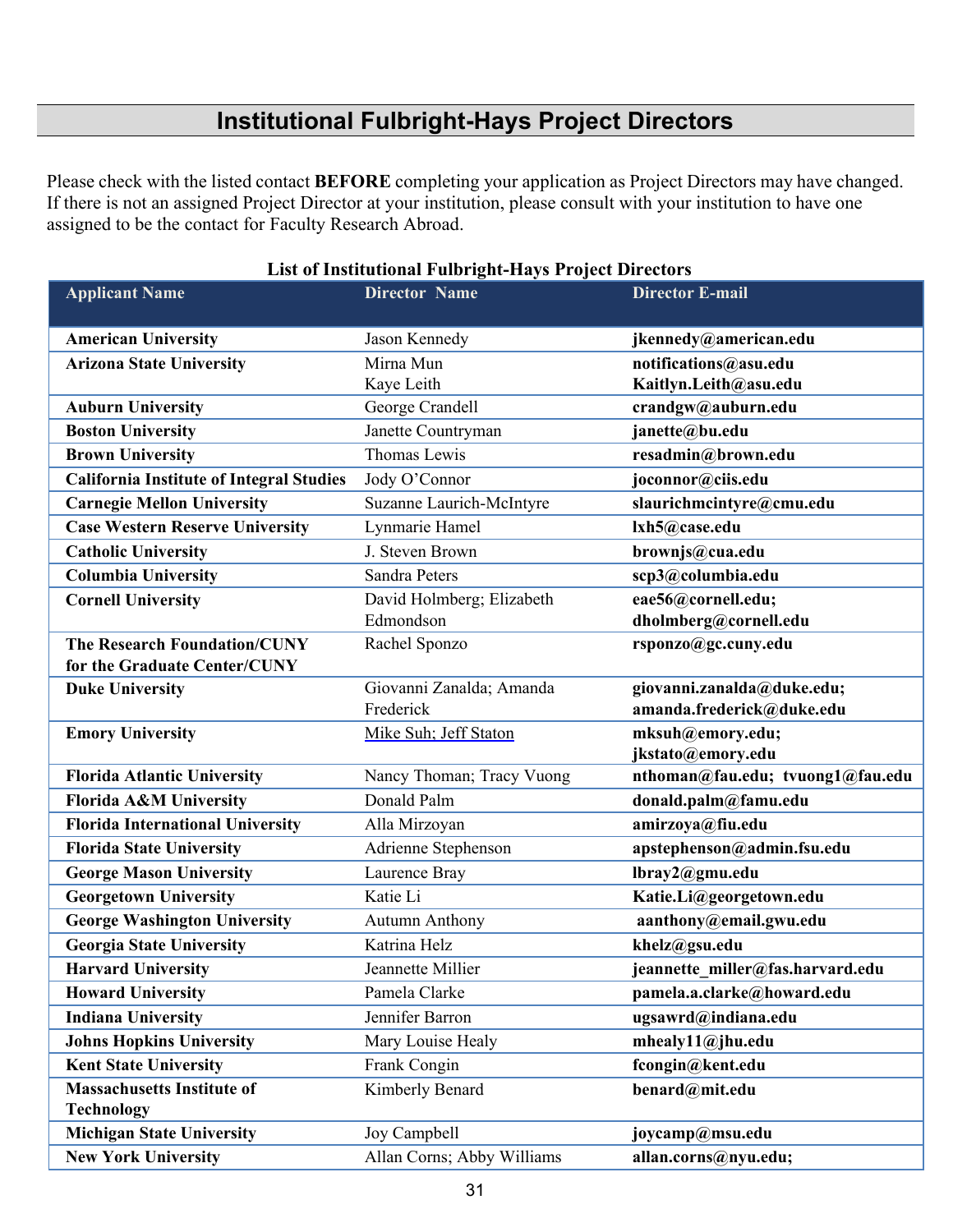|                                                              |                                  | abby.williams@nyu.edu            |
|--------------------------------------------------------------|----------------------------------|----------------------------------|
| <b>North Carolina State University</b>                       | Sherrie Settle                   | sps@ncsu.edu                     |
| <b>Northeastern University</b>                               | Erika Koss                       | e.koss@neu.edu                   |
| <b>Northwestern University</b>                               | Stephen Hill                     | s-hill@northwestern.edu          |
| <b>Northern Illinois University</b>                          | Kerry Wilks                      | kwilks@niu.edu                   |
| <b>Ohio University</b>                                       | Joseph Shields                   | shieldj1@ohio.edu                |
| <b>Ohio State University</b>                                 | Joanna Kukielka-Blaser           | kukielka-blaser.1@osu.edu        |
| <b>Old Dominion University Research</b><br><b>Foundation</b> | <b>Allison Wiggins</b>           | oip@odu.edu                      |
| <b>Oregon State University</b>                               | Robert Allan                     | rallan@coas.oregonstate.edu      |
| Pennsylvania State University                                | Jessica Hoffman<br>Sarah Moryken | jrs5162@psu.edu<br>skm23@psu.edu |
| <b>Princeton Theological Seminary</b>                        | Rose Ellen Dunn                  | rose.ellen.dunn@ptsem.edu        |
| <b>Princeton University</b>                                  | Elaine Willey                    | ewilley@princeton.edu            |
| <b>Portland State University</b>                             | Debra Clemans                    | clemansd@pdx.edu                 |
| <b>Purdue University</b>                                     | Mohan Dutta                      | mdutta@purdue.edu                |
| <b>Rice University</b>                                       | Kim Gonzalez Hohlt               | klg1@rice.edu                    |
| <b>Rutgers University</b>                                    | Teresa Delcorso-Ellmann          | Teresa.delcorso@rutgers.edu      |
| <b>Rutgers, The State University of New</b>                  | Kinna Perry                      | kinnap@newark.rutgers.edu        |
| Jersey - Newark                                              |                                  |                                  |
| <b>Southern Methodist University</b>                         | James Quick                      | jquick@smu.edu                   |
| <b>Stanford University</b>                                   | Shalini Bhutani                  | sbhutani@stanford.edu            |
|                                                              | Diane Murk                       | dmurk@stanford.edu               |
| <b>State University of New York</b><br><b>Stony Brook</b>    | Jennifer Green                   | jennifer.green@stonybrook.edu    |
| <b>Syracuse University</b>                                   | <b>Stuart Taub</b>               | staub@syr.edu                    |
| <b>Temple University</b>                                     | Zebulon Kendrick                 | zkend@temple.edu                 |
| <b>Texas A&amp;M University</b>                              | Linda Thurman                    | lfthurman@tamu.edu               |
| <b>Texas Christian University</b>                            | Don Coerver                      | d.coerver@tcu.edu                |
| <b>Texas State University</b>                                | Andrea Hilkovitz                 | akh70@txstate.edu                |
| <b>Texas Tech University</b>                                 | Jane Bell                        | jane.bell@ttu.edu                |
|                                                              | Kathleen Harris                  | ors@ttu.edu                      |
| <b>Tulane University</b>                                     | Michael Cunningham               | mcunnin1@tulane.edu              |
| <b>University of Arizona</b>                                 | Rachel Nielsen                   | rnielsen@arizona.edu             |
| <b>University of California, Berkeley</b>                    | Gina Farales Blanco              | gfarales@berkeley.edu            |
| <b>University of California, Davis</b>                       | Adriane Boykin                   | aboykin@ucdavis.edu              |
| <b>University of California, Irvine</b>                      | Sonia Lepe                       | slepe1@uci.edu                   |
| <b>University of California, Los Angeles</b>                 | <b>Susan Ettner</b>              | uclafellowship@grad.ucla.edu     |
|                                                              | Ross Fenimore                    |                                  |
| <b>University of California, Riverside</b>                   | Cheryl Gerry                     | cheryl.gerry@ucr.edu             |
| University of California, San Diego                          | Waleed Majeed                    | wamajeed@ucsd.edu                |
| University of California, Santa<br><b>Barbara</b>            | Leila Rupp                       | Leila.rupp@ucsb.edu              |
| University of California, Santa Cruz                         | Stephanie Casher                 | scasher@ucsc.edu                 |
| <b>University of Chicago</b>                                 | Brooke Noonan; Kevin Doherty     | brookec@uchicago.edu;            |
|                                                              |                                  |                                  |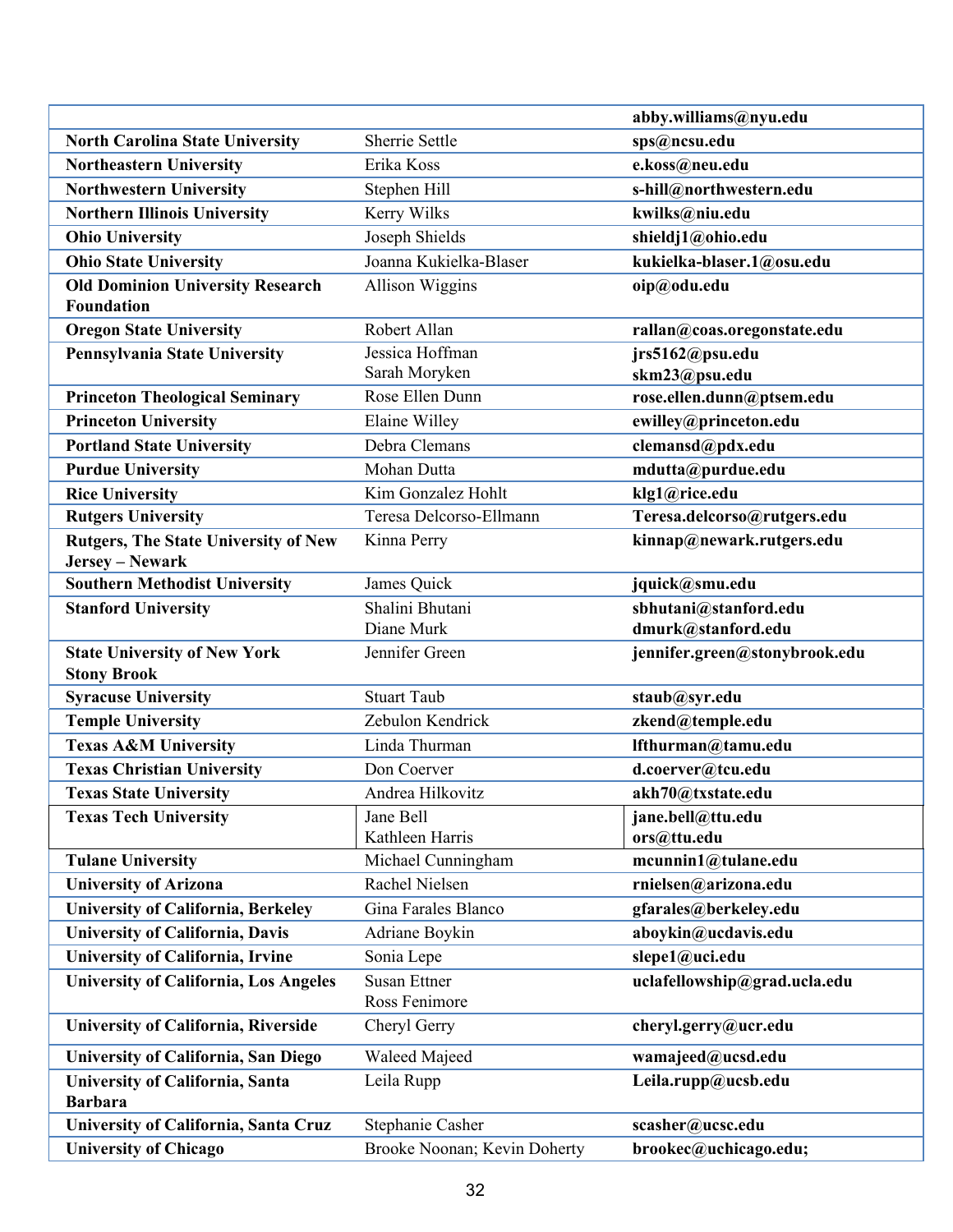|                                            |                                  | kevdoh@uchicago.edu                  |
|--------------------------------------------|----------------------------------|--------------------------------------|
| <b>University of Colorado</b>              | Amy Susan Hoak                   | Amy.Hoak@colorado.edu                |
| <b>University of Connecticut</b>           | LuAnn Saunders-Kanabay           | luann.saunders-                      |
|                                            |                                  | kanabay@uconn.edu                    |
| <b>University of Florida</b>               | Stephanie Gray                   | slgray@ufl.edu                       |
| <b>University of Georgia</b>               | <b>Brian Watkins</b>             | brianw@uga.edu                       |
| <b>University of Hawaii</b>                | Kristen Connors                  | connorsk@hawaii.edu                  |
| <b>University of Illinois</b>              | Catherine Ocen                   | ocen@illinois.edu                    |
| <b>University of Kansas</b>                | Rachel Johnson                   | rachelsj@ku.edu                      |
| <b>University of Kentucky Research</b>     | Martha Peterson; Kimberly Stroth | Martha.Peterson@uky.edu;             |
| <b>Foundation</b>                          |                                  | kim.stroth@uky.edu                   |
| <b>University of Maryland</b>              | <b>Wendy Montgomery</b>          | oraa@umd.edu                         |
| <b>University of Maryland, Baltimore</b>   | Janet Rutledge                   | jrutledge@umbc.edu                   |
| County                                     |                                  |                                      |
| <b>University of Massachusetts, Boston</b> | <b>Heather Carey</b>             | heather.carey@umb.edu                |
| <b>University of Michigan</b>              | Mary Gallagher                   | ii.ddrapd@umich.edu                  |
| <b>University of Minnesota</b>             | Nicolas Allyn                    | awards@umn.edu                       |
| <b>University of North Carolina at</b>     | <b>Emmy Grace</b>                | eagrace@email.unc.edu                |
| <b>Chapel Hill</b>                         | Samantha Lee                     | Samantha.Lee@nd.edu                  |
| <b>University of Notre Dame</b>            |                                  |                                      |
| <b>University of Oregon</b>                | <b>Holly Lakey</b>               | lakey@uoregon.edu                    |
| <b>University of Pennsylvania</b>          | <b>Tracey Turner</b>             | tturner@sas.upenn.edu                |
| <b>University of Pittsburgh</b>            | Joshua Cannon                    | JWC70@pitt.edu                       |
| <b>University of Rochester</b>             | Kristina Lantzky-Eaton           | kristina.lantzky-eaton@rochester.edu |
| <b>University of South Florida</b>         | Ruth Bahr                        | rbahr@usf.edu                        |
| <b>University of Southern California</b>   | Meredith Drake-Reitan            | mereditd@usc.edu                     |
| <b>University of Southern Mississippi</b>  | <b>Karen Coats</b>               | karen.coats@usm.edu                  |
| The University of Texas at Austin          | <b>Elizabeth Korves</b>          | korvesem@austin.utexas.edu           |
| <b>University of Virginia</b>              | <b>Edward Barnaby</b>            | etb8b@virginia.edu                   |
| <b>University of Washington</b>            | Michelle Sutton                  | mdrapek@uw.edu                       |
| <b>University of Wisconsin System</b>      | Mark Lilleleht                   | awards@iris.wisc.edu                 |
| <b>University of Wisconsin-Milwaukee</b>   | <b>Sharon Gosz</b>               | schetney@uwm.edu                     |
| <b>Vanderbilt University</b>               | Bunmi Olatunji                   | graduateschool@Vanderbilt.edu        |
| <b>Washington University</b>               | Vijay Ramani                     | ramani@wustl.edu                     |
| <b>Western Michigan University</b>         | Michelle Metro-Roland            | michelle.metro-roland@wmich.edu      |
| <b>Yale University</b>                     | Robert Harper-Mangels            | robert.harper-mangels@yale.edu       |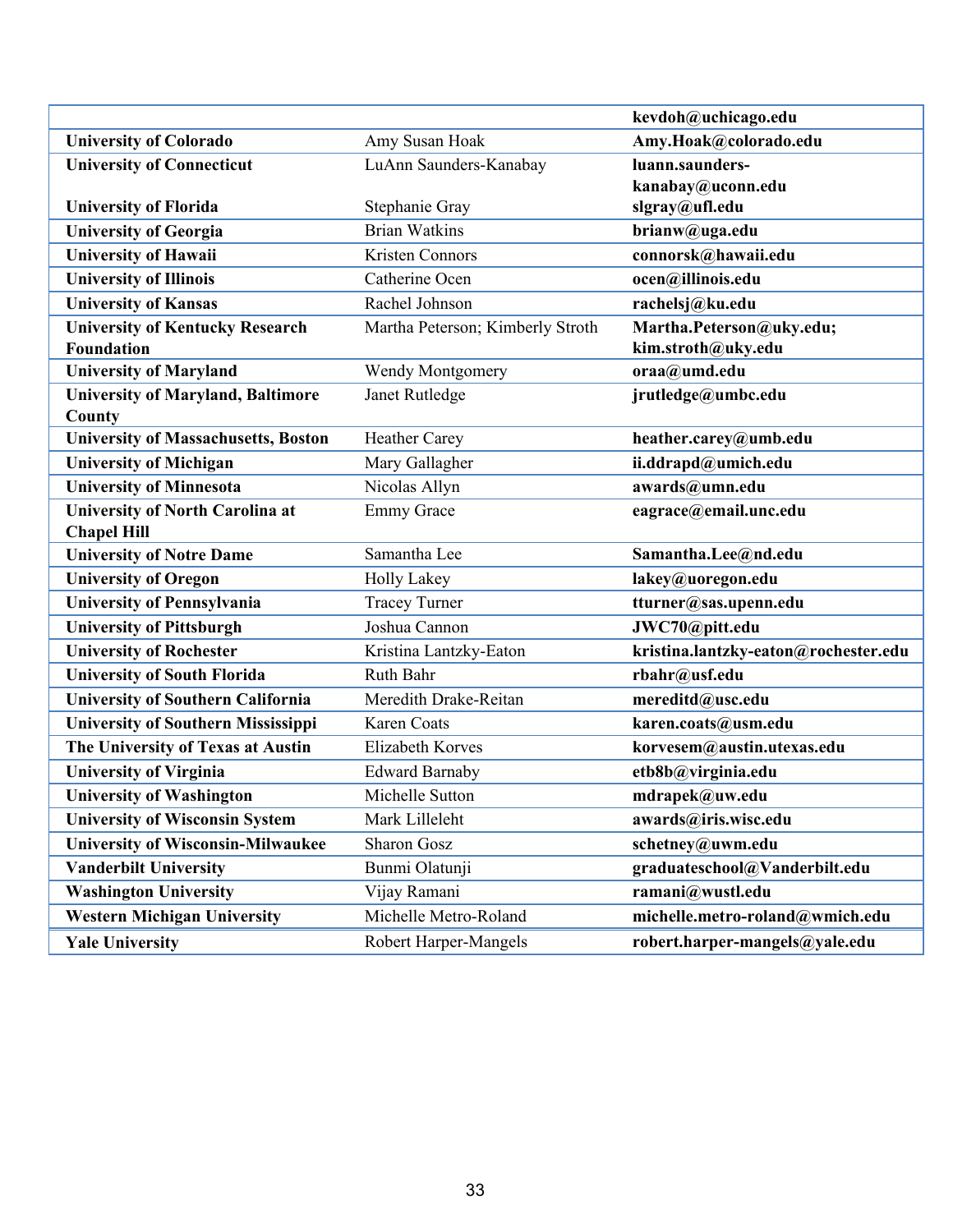## **GUIDELINES FOR FACULTY APPLICANTS**

#### <span id="page-33-0"></span>**Program Objective**

Section 102(b)(6) of the Mutual Education and Cultural Exchange Act of 1961 (Fulbright-Hays Act) has as its objective the promotion, improvement, and development of modern foreign languages and area studies throughout the educational structure of the United States. To help accomplish this objective the Faculty Research Abroad Program provides opportunities for scholars to conduct research overseas in the field of modern foreign languages and area studies.

For the purpose of these programs, area studies is defined as a program of comprehensive study of the aspects of a society or societies, including the study of their geography, history, culture, economy, politics, international relations, and languages.

Research overseas means research outside the United States, Puerto Rico, Guam, American Samoa, and the American Virgin Islands. Research will not be funded in countries in which the United States has no diplomatic representation or which are specifically excluded in the NIA annually published in the *Federal Register* and contained in this application.

For a complete description of the programs, consult the US Department of Education Regulations 34 Code of Federal Regulations Parts 663.

#### **Eligibility Requirements**

#### **To be eligible to receive an award under the Faculty Research Abroad Program, a faculty member must:**

- 1. Be a citizen of the United States; or (b) Be a permanent resident of the United States;
- 2. Be employed by an institution of higher education as defined in the program regulations.
- 3. Have been engaged in teaching relevant to his or her foreign language or area studies specialization for the two years immediately preceding the date of the award.
- 4. Propose research relevant to his or her modern foreign language or area studies specialization which:
	- a) cannot be conducted in the United States or for which a foreign country or region provides significantly superior research facilities;
	- b) will contribute to the development or improvement of the study of modern foreign languages or area studies in the fields needed for full understanding of the area, regions, or countries in which modern foreign languages are commonly used, and
	- c) is not dissertation research for a doctoral degree.
- 5. Possess adequate skills in the language(s) necessary to successfully carry out the project.

#### **Instructions for Fulbright-Hays Training Grants Application Form**

In order that each individual applicant be evaluated properly according to the published procedures, eligibility requirements, and evaluation criteria, this specific electronic application package must be completed by each individual scholar applying for the Fulbright-Hays fellowship.

**Item 1-4**: Self-explanatory

**Item 5:** Choose the name of the institution through which you are applying. A faculty member planning to conduct research must apply to the Faculty Research Abroad Program through the university in which he or she is employed. If your university does not appear on this drop down list, please contact your Project Director. Only institutions' whose Project Directors have registered in e-application appear in this list. Please ensure that you choose the correct campus, i.e., University of Texas, Austin vs. University of Texas, Brownsville. A list of registered Project Directors and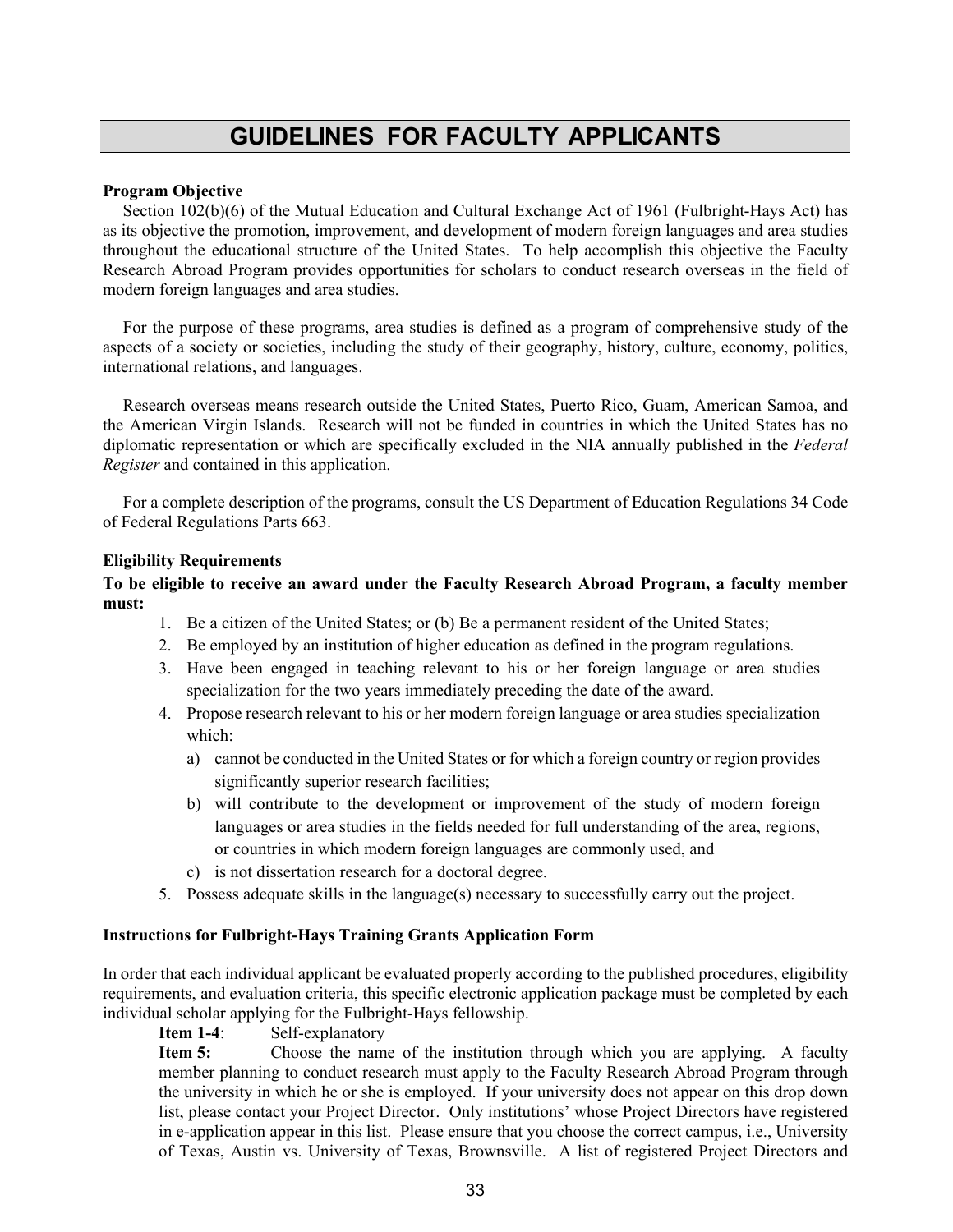schools can be located in "Faculty Research Abroad Program – Section D, "Other important information".

**Items 6-7:** Self-explanatory

**Item 8**: Indicate all countries in which you plan to conduct research with Fulbright-Hays Faculty Research Abroad support.

**Item 9:** Indicate all the foreign languages to be used in your research during the fellowship period and submit a completed *Fulbright-Hays Foreign Language Reference Form* for each foreign language listed. Do not list English.

**Item 10:** Indicate the start and end dates for conducting your research under the fellowship. Activation of the award may be as early as January 1 for faculty members, provided: a ED Grant Agreement has been executed, travel has been approved, the appropriate research clearances and research visas have been secured by the individual scholar and, if required, human subject clearance obtained. All research must be completed by December 31 of the year following the year in which the grant is made. Awards for full time research of 3 to 12 months duration will be offered for individual faculty members. Fellowships are not renewable.

Items 11-12: Self-explanatory

**Item 13:** If resident alien, provide Alien Registration Number, country of birth, and previous citizenship. Please refer to the program's citizenship requirements as cited in the program regulations. **Item 14:** Provide all academic degrees awarded, institutions from which they were granted and the disciplines in which they were granted. List the last degree received, first.

**Item 15:** Self-explanatory

**Item 16:** Provide an abstract of **no more than 120 words** describing your proposed research including a summary of research to be conducted as well as institutional and individual affiliations.

**Item 17:** Self-explanatory

**Item 18:** Indicate previous relevant foreign travel, period of stay and purpose (e.g., participation in an overseas language program) and specify all previous travel to the proposed host countries listed in item 8.

**Items 19- 20:** Indicate whether you are in default on any US Department of Education Student Financial Assistance loan, US Department of Education grant or any other Federal loan.

**Item 21:** Indicate whether you have been the recipient of these fellowships.

**Item 22:** Indicate current applications for other fellowships (Note: please see **Important Note Regarding Host Country Research Clearances** on Page C4).

**Item 23:** Enter the name, address and telephone number of the physician or certified nurse practitioner that completed your exam. Do not send a separate medical evaluation.

**Item 24a**: Enter amount requested for travel for one (1) economy class ticket, and list, in complete detail, starting with the airport closest to your current or permanent address, **all points** of travel related to your proposed project departure from and return to the United States (e.g., Philadelphia, PA - London, UK – Beijing, China - London, UK - Philadelphia, PA). The itinerary should not exceed a 12-month period and must include all countries in which you plan to conduct research with Fulbright-Hays Faculty Research Abroad support. FRA funds can be requested for only ONE (1) round-trip international ticket.

All international travel estimates should be based on commercial high season rates for jet economy travel **on U.S. flag carriers**. If approved in advance, international travel by automobile, train, or ship may be authorized in certain cases. The cost of travel by surface carrier may not exceed the cost of jet economy travel via the most direct route for the itinerary listed in the Grant Agreement. Travel by sea also must be on a U.S. flag carrier.

You will not be authorized to travel on grant funds until you have secured the appropriate research visa, research permission, and, if necessary, the appropriate affiliation with a host country institution. All travel must comply with the Fly America Act and be approved by ED Program Staff. No support for dependents' travel is provided.

**Item 24b**: Enter your annual academic year salary at the time of application (excluding summer salary, anticipated increases, or benefits). Do not put commas in the amount you enter. Enter the number of months that you are requesting funds for (3-12 months). (**Monthly maintenance rates**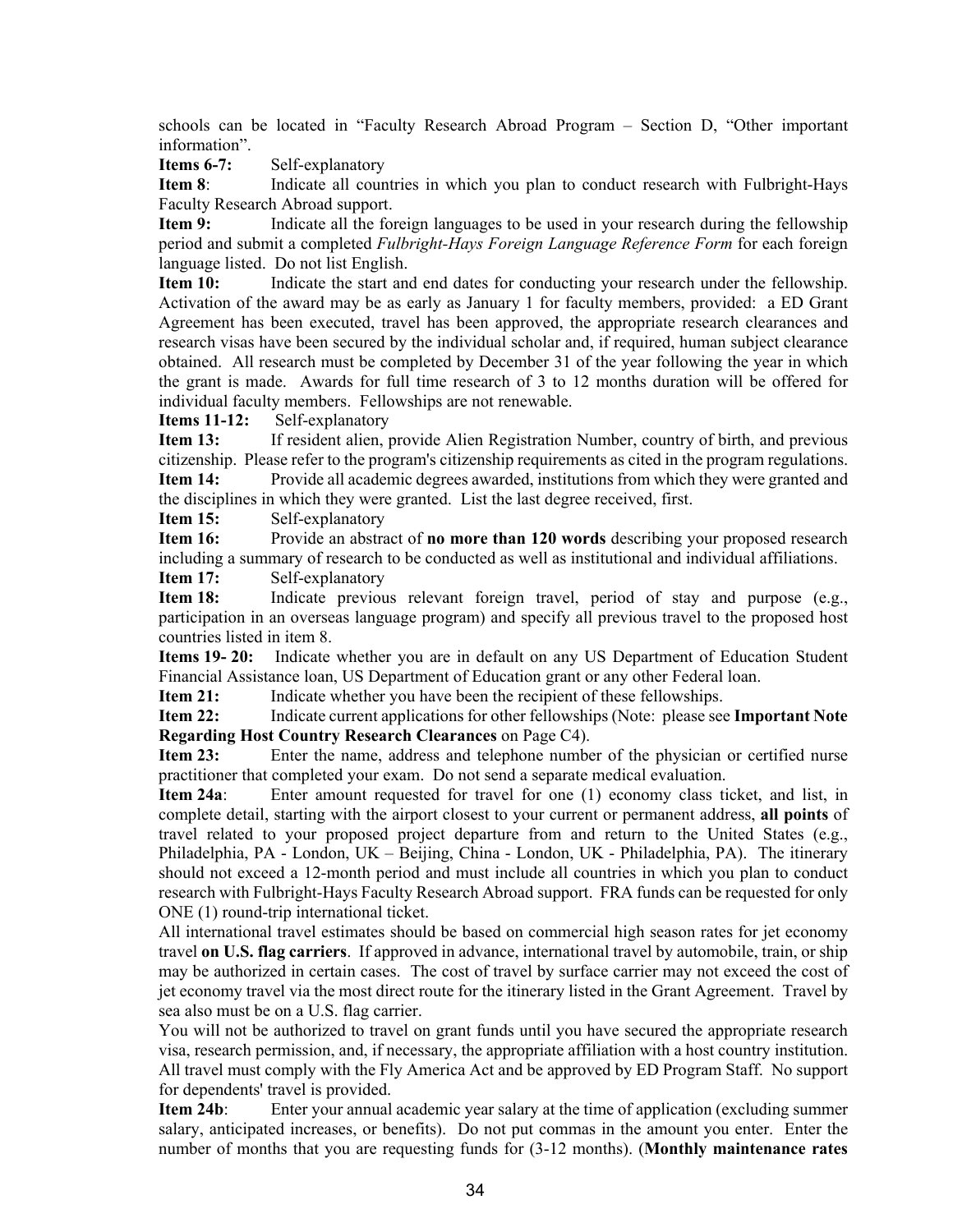**equals: annual academic year salary (not including summer salary, anticipated increases, or benefits) at the time of application divided by 9.** This will be computed by the e-application system. Please note that there are no dependents' allowances under the Faculty Research Abroad Program.

**Item 24c:** Enter the amount of any duplicating support you will receive. This amount will automatically be deducted by the e-application system.

**Item 24d:** Enter and justify in detail your needs for this allowance which may include expenses such as books, copying, informants, tutoring, translating and interpreting fees, tapes, film, travel within host countries, affiliation fees, etc. This allowance does not cover costs such as hotels and per diem while in the host country(ies), and costs incurred in the United States such as, expenses of passports including photographs or medical expenses such as malaria pills or vaccinations.

The cost of health and accident insurance for a Faculty Research Abroad award recipient and contributions for faculty retirement must be borne by the individual or his/her institution.

**Item 24e:** Fixed \$100 administrative fee paid to institution.

**Item 24f:** The e-application will automatically compute the sum of 24a-24e.

**Item 25:** Self-explanatory.

**Item 26:** A curriculum vitae (CV) needs to be attached to your application through the eapplication. The CV. should be brief and address those previously cited evaluation criteria focused on the qualifications of the individual applicant. You should list relevant course work dealing with your language and area studies specialization; indicate fellowships and honors received; describe your publications record and any other items which, in your opinion, give a panel of scholars a comprehensive view of your past achievements, ability to successfully complete the particular research described in this proposal, and overall promise as a teacher and/or research scholar

**Item 27:** The project narrative and bibliography needs to be attached to your individual application through the e-application. Please note the page limitations specified in the NIA published in the *Federal Register.*

You should develop your narrative taking into account the evaluation criteria provided in the sample Technical Review Form. Given the fact that, in addition to language and area studies scholars, non-specialists are included in the evaluation process and that host country officials will review your application and ultimately decide whether research permission is granted, you may also wish to consider the following factors when developing your project description:

a. Host country sensitivities and interests.

b. The use of English, which can readily be understood by well-educated non-specialists.

Awards are not made to applicants planning to conduct research on topics that are determined to be politically sensitive by the host country or unfeasible. It should also be noted that the U.S. Department of Education will not submit to the host country any "dummy" proposal (i.e., proposals which do not accurately reflect the research purpose in the hope of avoiding difficulties with host country acceptance of the proposal).

#### **Instructions for preparing the Minority-Serving Institution or Community College Competitive Preference Priority**

#### **For a Minority-Serving Institution or Community College,** please visit:

https://nces.ed.gov/collegenavigator/. Please enter your institution's information to search for the school. Once you find your school, please upload the document that contains your school's general information and designation as either a Minority-Serving Institution or Community College.

#### **Instructions for preparing the Human Subject Research Narrative**

Prepare the required narratives if the project involves Human Subjects Research and/or requires IRB approval, and submit these narratives to the Project Director well in advance of the deadline listed in the Federal Register notice. The instructions regarding Human Subjects Research are located in the ED Supplemental Information for SF424, found in Section B of this application booklet.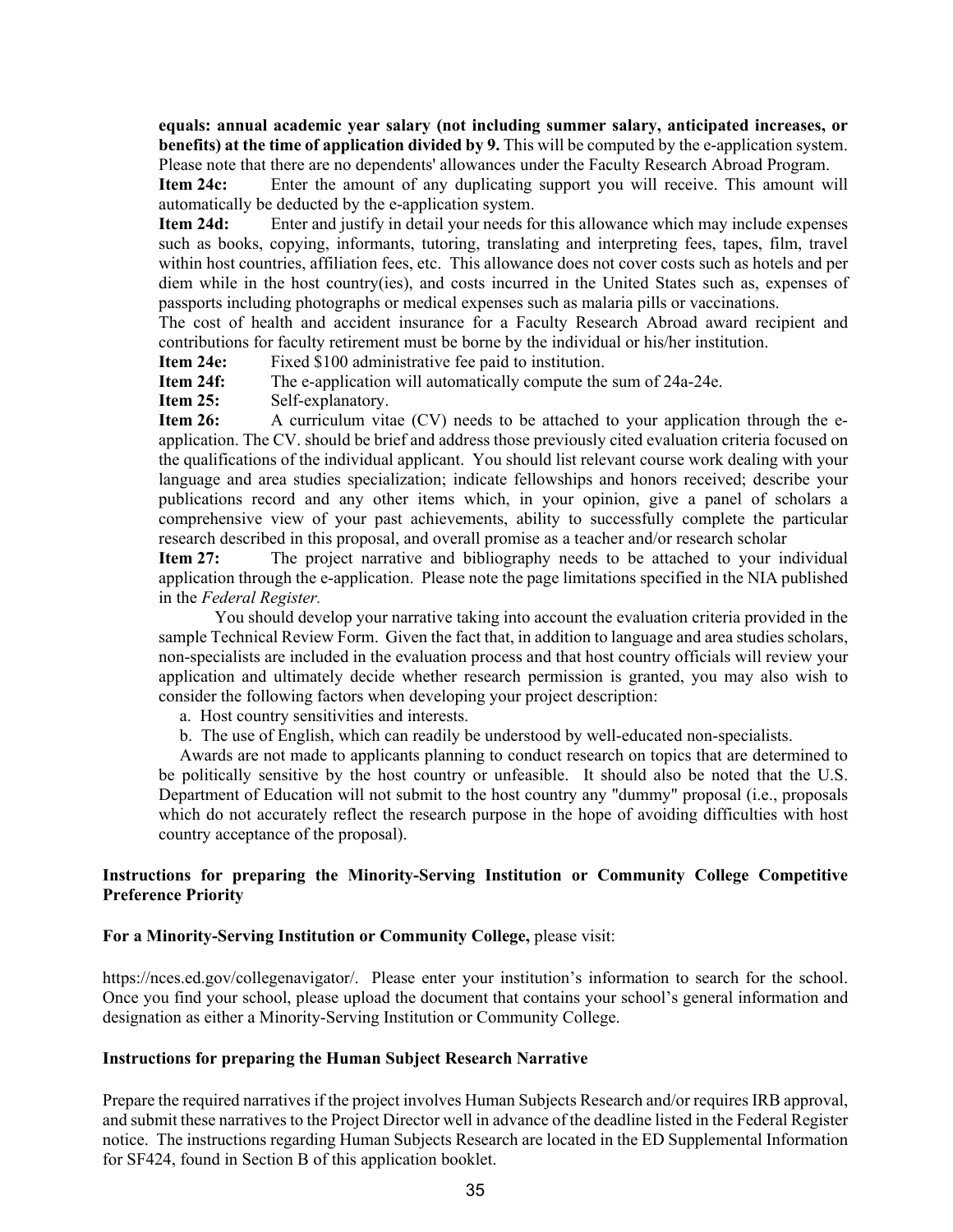#### **Instructions for Fulbright-Hays Foreign Language Reference Form**

The language reference form, which is required for this program, should be completed by a specialist in the language and submitted to the project director at the applying college or university. A completed reference for each language listed in item 9 of the *Fulbright-Hays Training Grants Application Form* must be submitted via the web by the referee to the institution's Project Director.

#### **Instructions for Fulbright-Hays Faculty Institutional Support Statement**

This statement should be prepared by an administrator of the institution of higher education who is knowledgeable about the applicant's abilities and the institution's language and area studies resources. It should describe how the project will contribute to the institution's plans for developing and strengthening its program in foreign languages and area studies. It should explain how the institution plans to utilize the faculty member's experience upon completion of the fellowship and must endorse the project on the basis of the candidate's professional competence, personal suitability, and availability to accept the award is offered. A completed statement must be submitted via the web by the referee to the institution's Project Director.

#### **Important Note Regarding Host Country Research Clearances**

When Fulbright Commissions or other overseas organizations apply for host country clearance for a FRA fellow's project, the Department expects that that the organization will use the proposal submitted to the Department by that fellow for the FRA competition. It is not acceptable to "transfer" clearances from a project submitted under one program's competition to a project submitted under another program's competition, in order to expedite clearance. The project that we fund must be the one submitted to the Department that was reviewed and scored by Department peer reviewers according to the FRA program's selection criteria, and has undergone the Department's review procedures. This review process is the whole basis of the Department's funding decisions, and these funding decisions are approved by officials throughout the Department. The Department understands that the proposals that faculty members submit for other programs may be "basically" the same, but we simply do not have the ability to verify this. The proposals for other programs often have different page limits, requirements and selection criteria, resulting in an application that is really quite different from what was submitted to the Department. The Department can only be responsible for funding the projects submitted under the FRA program.

The Department urges applicants to begin the clearance process as soon as possible, and to understand that they may have to be flexible with regard to when they begin their research.

#### **Instructions for Assembly, Duplication, and Transmission**

**You must check with your institution to determine if your institution will be submitting all applications via G5 as required in the Federal Register, or if it has been granted a waiver from that requirement. All of the institution's applications must be submitted in the same format.**

A completed G5 e-Application packet to be submitted by the PD, at the applying college/university, to the U.S. Department of Education by 4:30 p.m. eastern time on the published in the NIA should contain the items specified below:

- 1) Fulbright-Hays Training Grants Application Form(s) submitted by the individual faculty members, via the a-Application.
- 2) One (1) Fulbright-Hays Foreign Language Reference Form, for each language needed to conduct the research outlined, submitted by your referee via G5
- 3) One (1) Fulbright-Hays Faculty Institutional Support Form submitted by your referee via e-Application.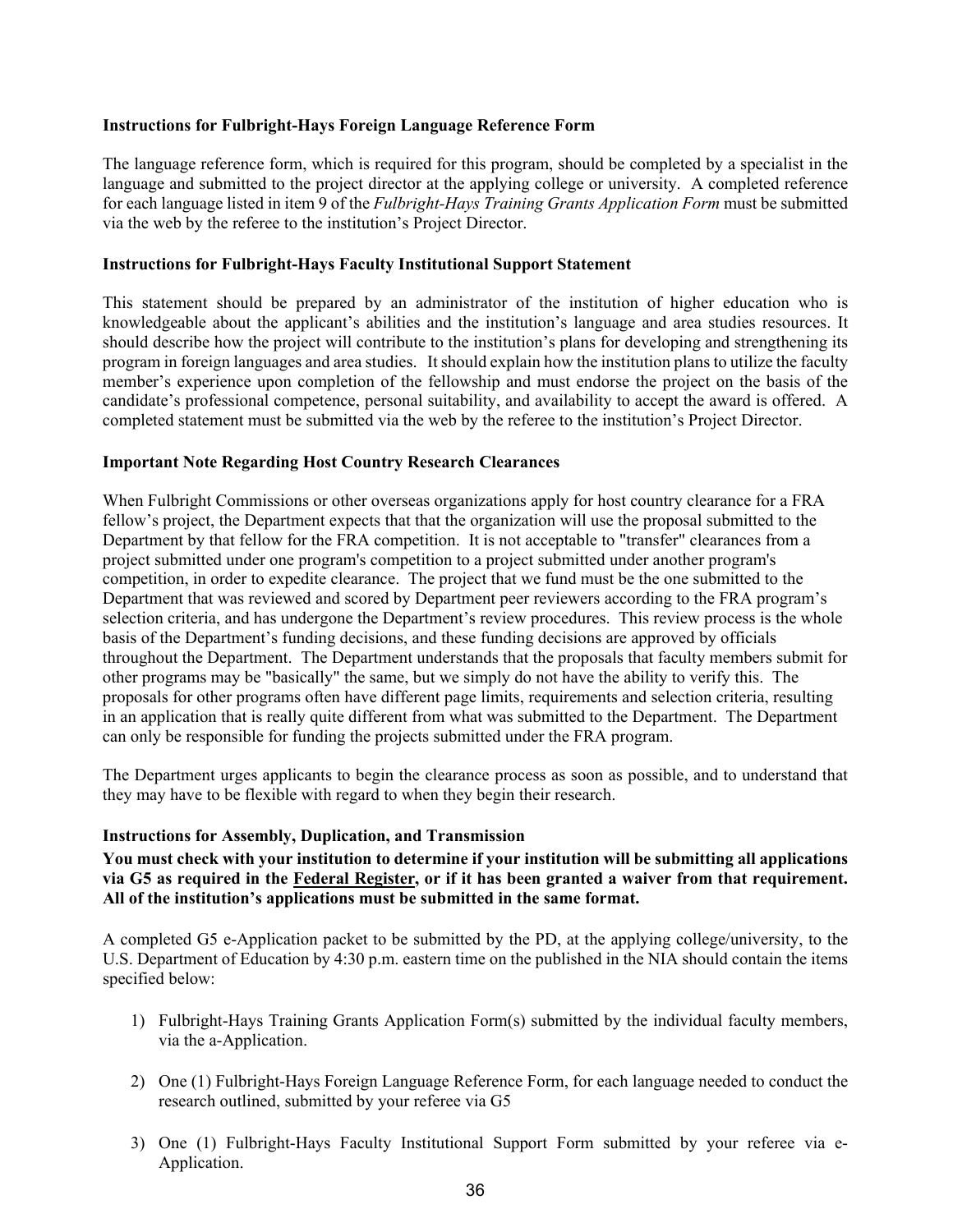A complete institutional application to the Faculty Research Abroad Program is the sum of all completed individual application packets submitted with the *Application for Federal Education Assistance* (Standard Form 424), the *ED Supplemental Information for SF424*, the *Assurances -- Non-Construction Programs* (Standard Form 424B); and *Certification Regarding Lobbying* to the U.S. Department of Education**. Failure to meet the deadline published in the** *Federal Register* **will mean rejection of the application without consideration. There is no appeal of this requirement.**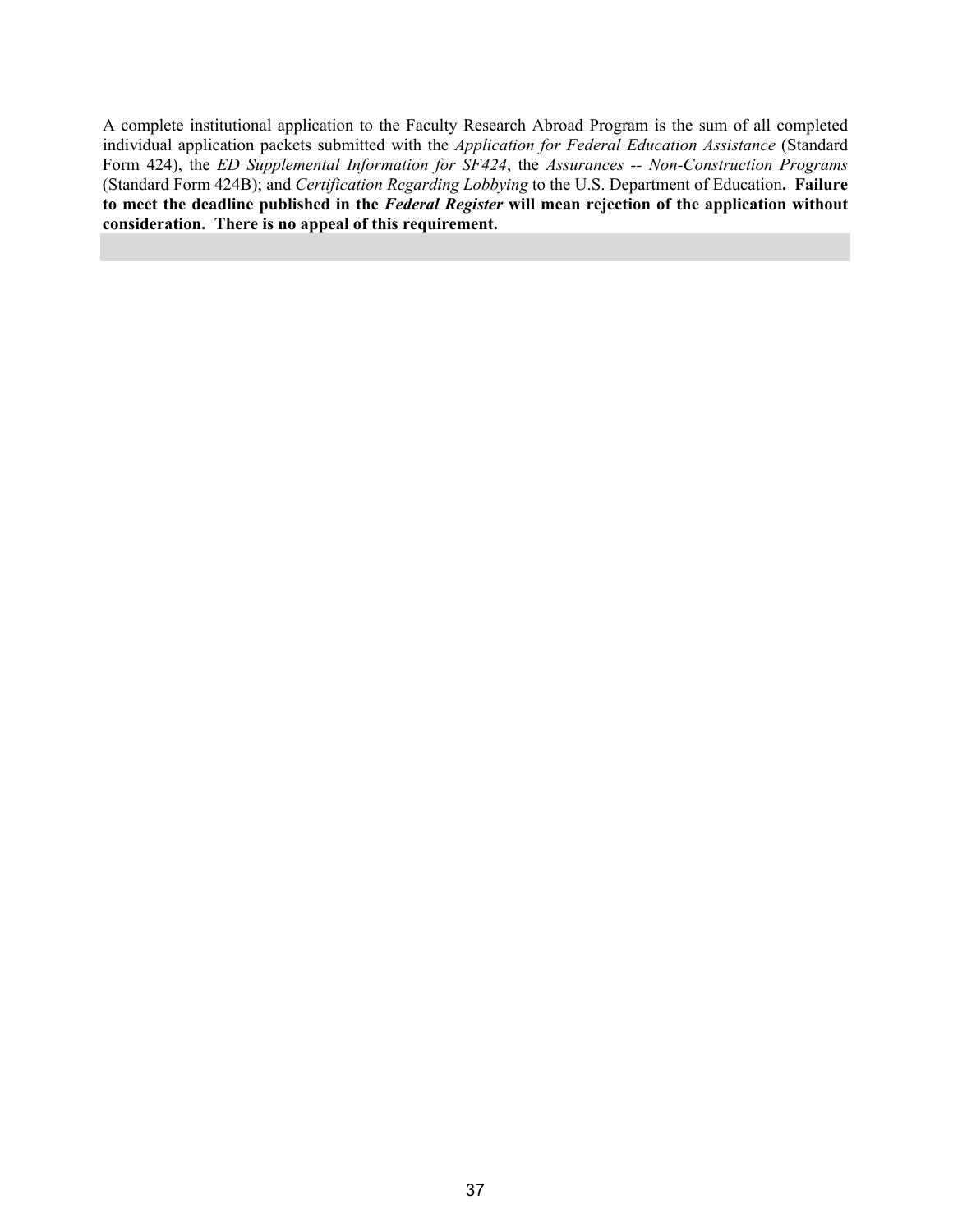## <span id="page-38-0"></span>**G5 e-Application Submission Procedures and Tips for Applicants**

### IMPORTANT – PLEASE READ FIRST

### **U.S. Department of Education**

### *[http://www.G5.gov](http://www.g5.gov/)*

To facilitate your use of G5 e-Application, this document includes important application preparation and submission procedures you need to be aware of to ensure your application is received in a timely manner and accepted by the Department of Education. Please read and follow these step-by-step directions to create and submit your application.

#### **ATTENTION**

Applicants using the Department of Education's G5 e-Application system will need to register first to access an application package. Forms in an application package are completed on line and narratives are uploaded while logged into the system. Therefore, allow sufficient time to complete your application before the closing date. If you encounter difficulties, you may also contact the G5 helpdesk on 1-888- 336-8930. The following are steps you should follow to successfully complete an application using G5 e-Application. Please note that there is a training module available on the G5 home page (*www.G5.gov*) that details the registration and G5 application processes in detail for users new to G5. You can access this module under the Main Menu of the homepage and link to Online Training. Look for the training topic G5 for Applicants.

Step 1 – **Register in G5** to access the electronic application package. If you are a new user, you will need to register to use G5 e-Application.

• From the G5 Portal Page [http://www.G5.gov/, c](http://www.g5.gov/,)lick on the Sign Up button for non-ED employees. The User Registration Screen displays.

• Click the button to the right of the ED Employee/ED Contractor field to display the employee/contractor options. Select the "no" list option. Enter all required information as noted by red asterisks (\*).

• Click the continue button to proceed to the user registration agreement. Select the agree button to accept the terms of the user agreement, and then the Submit button. **Note:** If you do not agree, then you may not complete the registration process. The system displays a message indicating that the system will send a notification to your email address.

The system sends a message with a link to activate your account. Clicking the link takes you to the Account Activation screen. Click the **Agree** option to accept the activation terms.

• Click on the Submit button to initiate your activation. Read the EDCAPS Security memorandum with the subject "G5 User ID and Password" and click the **Continue >** button. The next Account Activation screen will require you to complete the password, security question and security answer. Fill out the required fields and press the Continue button to move to the summary information.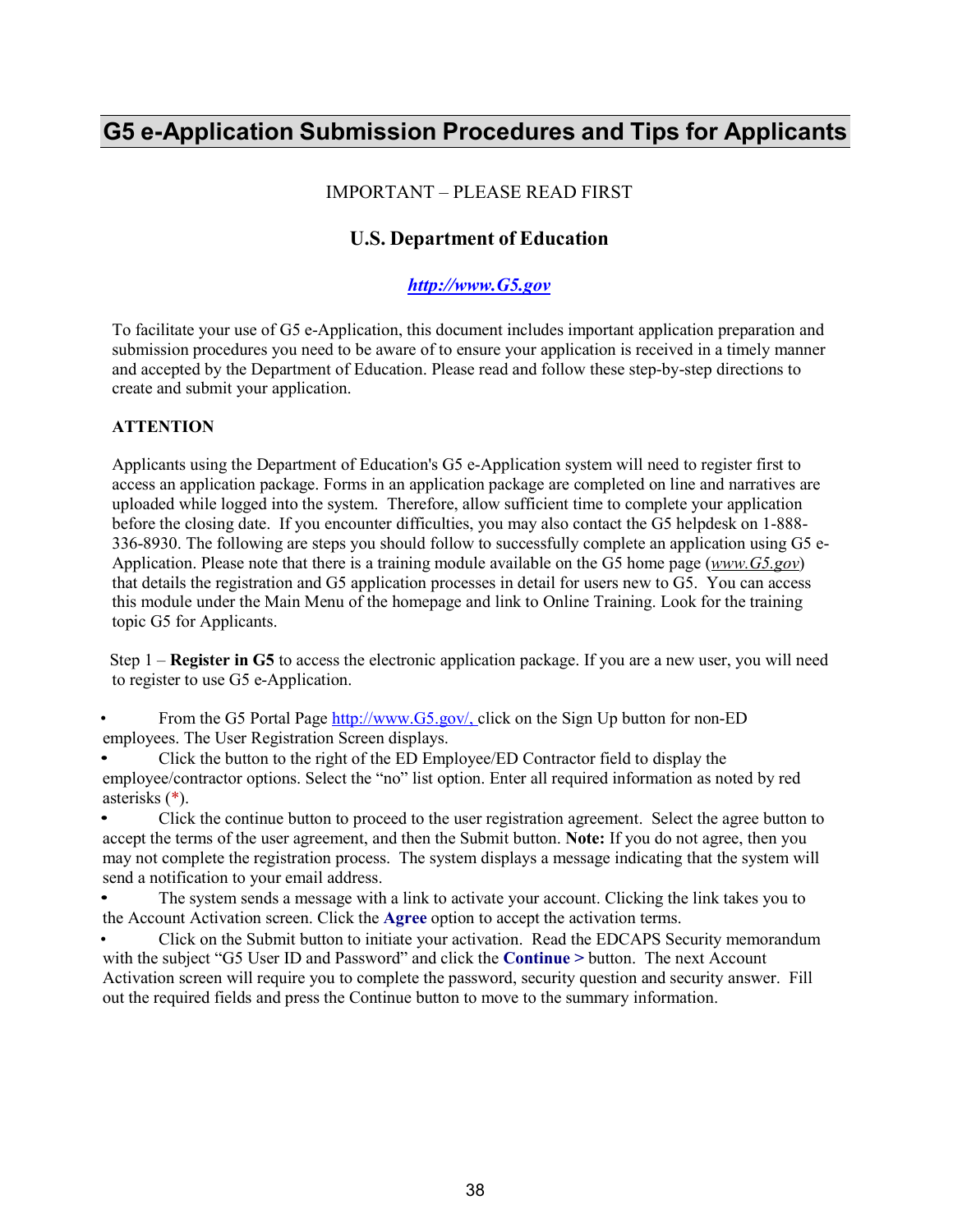• Click the **Activate** button to activate your account and save your password and security information. The system displays a message indicating that the account has been activated. You will now need to log into G5 where you will be taken to the My Profile page where you should select your role for access. In the Availability Types field, select "Applicant" from the list and Continue. Proceed through the next screen and Submit. You will then receive an email with the G5 link. Your applicant role may take a few minutes to activate.

If you already have a username and password for G5 use them to login. If you have access to more than one G5 module, you will be directed to select which module you wish to enter. Keep in mind that this username and password will be used for all G5 modules. In order to update your registration for additional G5 modules, click the appropriate tab on the top of the screen and provide the requested information.

The site is viewed best using Internet Explorer 5.5 or higher.

• Step 2 - **Add Application Package to your Start Page**. From your Home Page, go to Grant Setup and click on "Package Submission." Select the package for which you wish to apply and click on the "Initiate New Application" button. In the future, the package will now appear when you click on "Package Submission" or after using the "Click Here to view my Applications" link under "Quick View" on your Home Page.

• Step 3 - **Begin the Application**. After going to the Application Package, click on the "Modify Application" button. This brings you to a page where you will see all of the application's forms and narratives listed.

• Step 4 - **Fill out Forms**. Select the form you would like to complete and click on the "Edit Form" button to enter data. Remember to click the "Save" button at the bottom of the form and check the "Form Completed" box for each form as you complete it.

• Step 5 - **Upload File(s) for Narrative Responses**. When prompted to attach narrative documents to application forms, enter the title of the document, and then Select the "Upload" button. Next, click on the "Browse" button to locate your file. Remember to click the "Save" button after you upload the document and check the "Form Completed" box when you finish uploading your file(s) and/or completing the form. Please note for file uploads, **we accept .pdf files only.**

• Step 6 - **Verify Information/Submit your Application**. Verify your information is correct and complete before submitting. Only authorized individuals for your organization can submit an application. Please check with your certifying official or sponsored research office before submission. After all forms are completed, click on the "Continue" button at the bottom of your application. Enter and verify the Authorizing Representative information and click the "Submit" button. At the top of the page you will see a confirmation message stating that your application was successfully submitted and providing you with your application number. You will also receive an email to confirm that your application was received, and it will include your application number. Please print and keep this e-mail for your records. [Reminder: applications must be submitted before 4:30:00 pm, Washington, D.C. time, on the deadline date for applications. G5 e-Application will not accept your application if you try to submit it after 4:30:00 on the deadline date.]

• Step 7 – **Printing Your Completed Application.** You have the option to print each form at any time by clicking on the "View Form" button after selecting the appropriate form to print. After submission of your application, you have the option to print a complete e-Application package in PDF. From the Application Packages tab you will notice that your application status has changed from Draft toSubmitted. To locate the PDF of your application, select the package radio button and click the "Modify Application" button. Then select the "Click Here to view the PDF Package" in the upper right hand corner of the page under the Package Information section.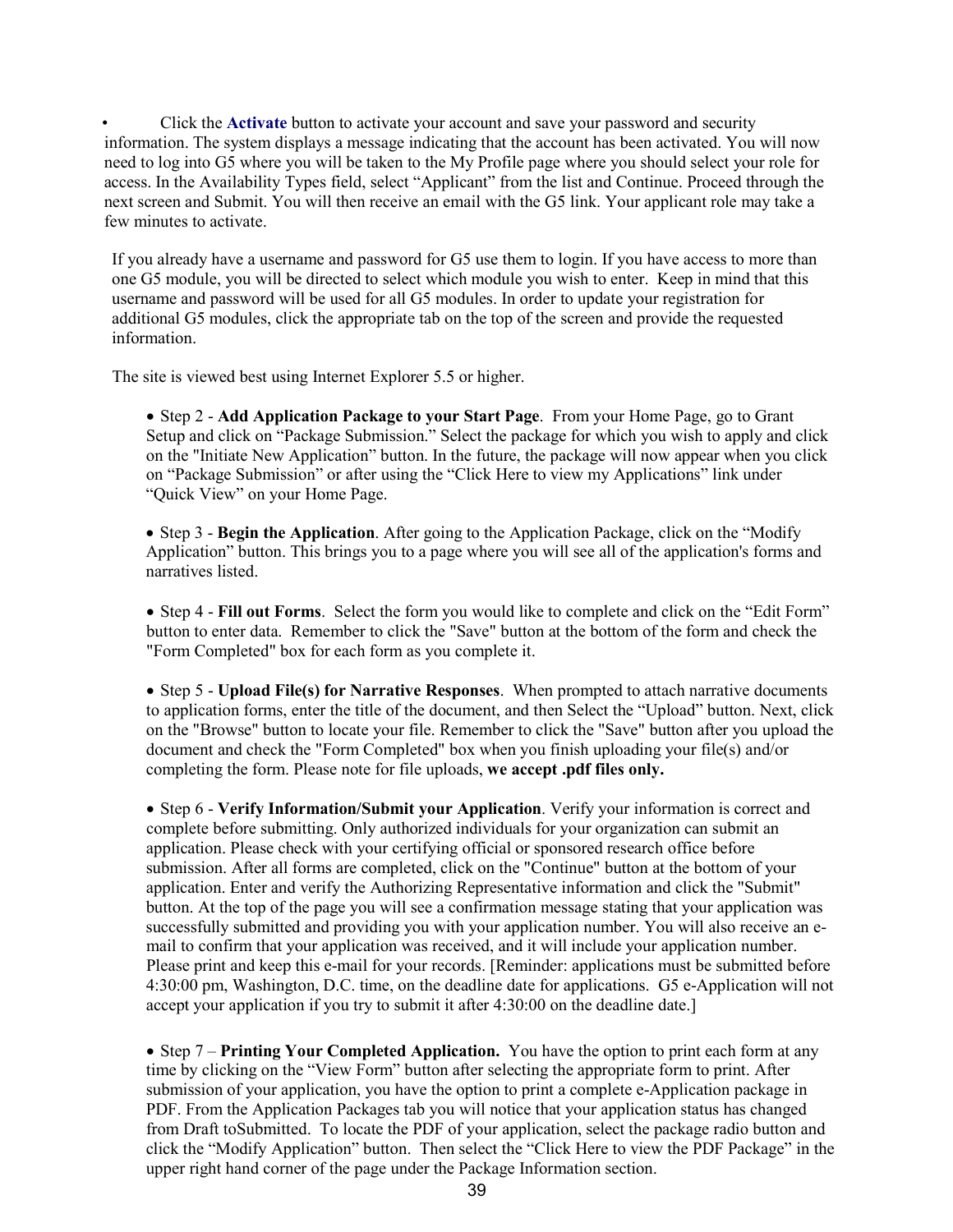- Step 8 **Fax the signed SF 424 Cover Page (or Program Specific Cover Page)**. Write your unique application number (received in step 8) on the upper right corner of your printed SF 424 Cover Page (or Program Specific Cover Page), and email it to FRA@ed.gov within 3 business days of submitting your e-Application. This may be optional for some programs.
- NOTE: For more detailed information on submitting an e-Application, please see the **User Guide**. The Online Training can be found under the main menu at [http://www.G5.gov.](http://www.g5.gov/)

### **Attaching Files – Additional Tips**

Please note the following tips related to attaching files to your application:

- 1. Ensure that you only attach the Education approved file type detailed in the Federal Register application notice (readonly, non-modifiable .PDF files only). Also, do not upload any password protected files to your application.When attaching files, applicants should limit the size of their file names. Lengthy file names could result in difficulties with opening and processing your application. We recommend you keep your file names to less than 50 characters.
- 2. **PLEASE DO NOT USE SPECIAL/NONENGLISH CHARACTERS IN ANY FORM OR DOCUMENT FOR BOTH FELLOWSHIP APPLICANTS AND REFEREES (for example, %, \*, /, etc.) Foreign characters or symbols includes words spelled with a non-English alphabet, such as"Boğaziçi" or "Nizām al-Dīn Gīlānī" or any word with an accent mark.** Both of these conditions (lengthy file names and/or special characters including in the file names) could result in difficulties opening and processing a submitted application.
- 3. Applicants should limit the size of their file attachments. Documents submitted that contain graphics and/or scanned material often greatly increase the size of the file attachments and can result in difficulties opening the files. Please note that each file attachment in e- Application has a file size limitation which is anywhere from 2 to 8 MB and the limitation will be indicated on the individual screen when you upload a file. For reference, however, the average discretionary grant application package totals 1 to 2 MB. Therefore, you may want to check the size of your attachments before uploading them into e-Application.

#### **Other Submission Tips**

**SUBMIT EARLY** – **We strongly recommend that you do not wait until the last day to submit your application.** 

The time it takes to upload the narratives for your application will vary depending on a number of factors including the size of the files and the speed of your Internet connection. If you try to submit your application after 4:30:00 PM Washington, DC time on the deadline date, the G5 e- Application system will not accept it.

1. If electronic submission is optional and you have problems that you are unable to resolve before the deadline date and time for electronic applications, please follow the transmittal instructions for hard copy applications in this notice and get a hard copy application postmarked by midnight on the deadline date.

If electronic submission is required, you must submit an electronic application before 4:30 PM unless you follow the procedures in this notice and qualify for one of the exceptions to the electronic submission requirement and submit, no later than two weeks before the application deadline date, a written statement to the Department that you qualify for one of these exceptions.

- 2. Dial-Up Internet Connections When using a dial up connection to upload and submit your application, it can take significantly longer than when you are connected to the Internet with a high-speed connection. While times will vary depending upon the size of your application, it can take a few minutes to a few hours to complete your grant submission using a dial up connection. If you do not have access to a high-speed connection and electronic submission is required, you may want to consider following the instructions in this notice to obtain an exception to the electronic submission requirement no later than two weeks before the application deadline date.
- 3. Exception to Electronic Submission Requirement: You qualify for an exception to the electronic submission requirement, and may submit your application in paper format, if you are unable to submit an application through G5 because––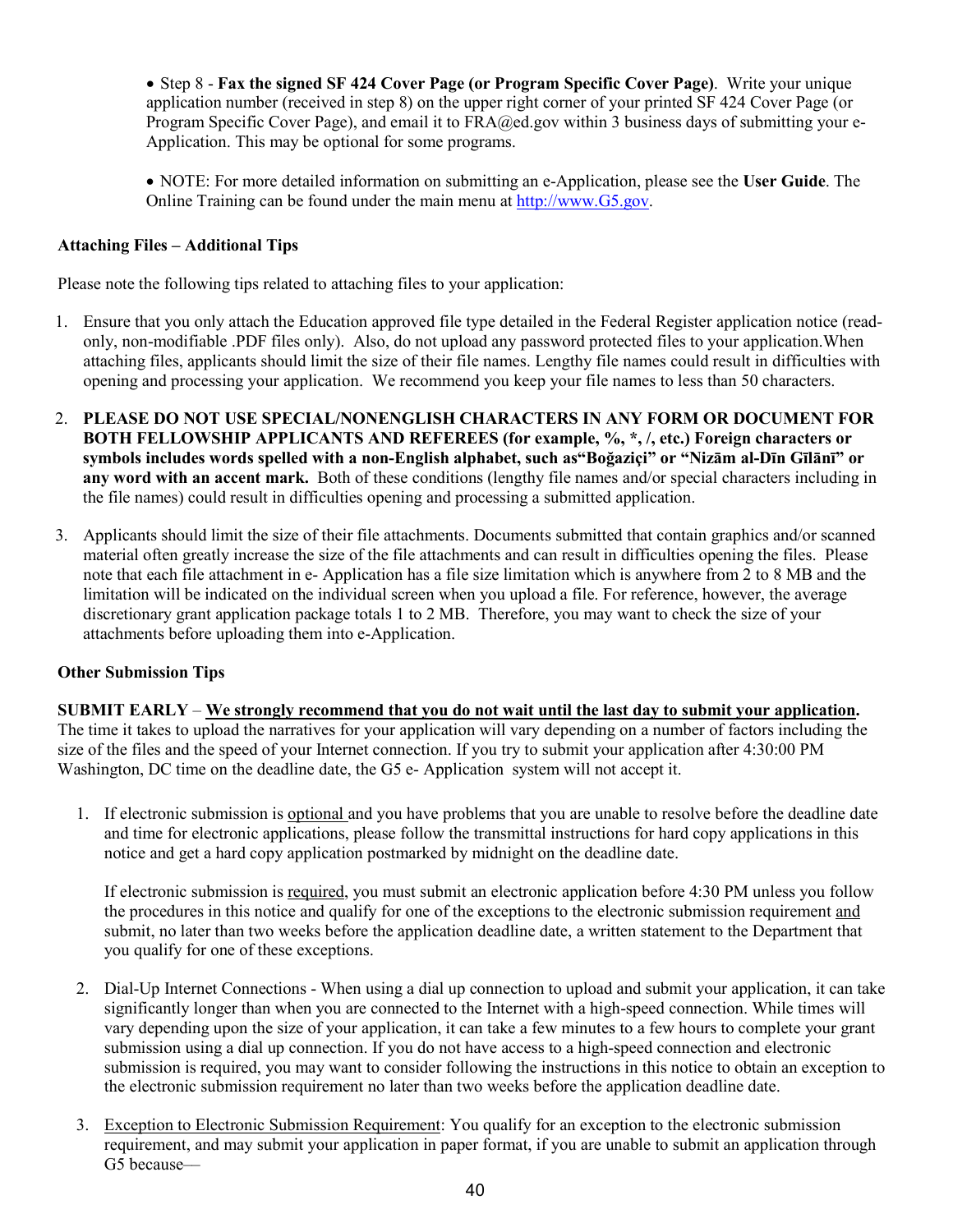- You do not have access to the Internet; or
- You do not have the capacity to upload large documents to G5; and
- No later than two weeks before the application deadline date (14 calendar days or, if the fourteenth calendar day before the application deadline date falls on a Federal holiday, the next business day following the Federal holiday), you mail or fax a written statement to the Department, explaining which of the two grounds for an exception prevents you from using the Internet to submit your application. If you mail your written statement to the Department, it must be postmarked no later than two weeks before the application deadline date. If you fax your written statement to the Department, we must receive the faxed statement no later than two weeks before the application deadline date.

Address and email your statement to: Dr. Pamela J. Maimer, U.S. Department of Education, 400 Maryland Ave, S.W., Room 256-24, Washington, D.C. 20202. Email: FRA@ed.gov

Your paper application must be submitted in accordance with the mail or hand delivery instructions described in this notice.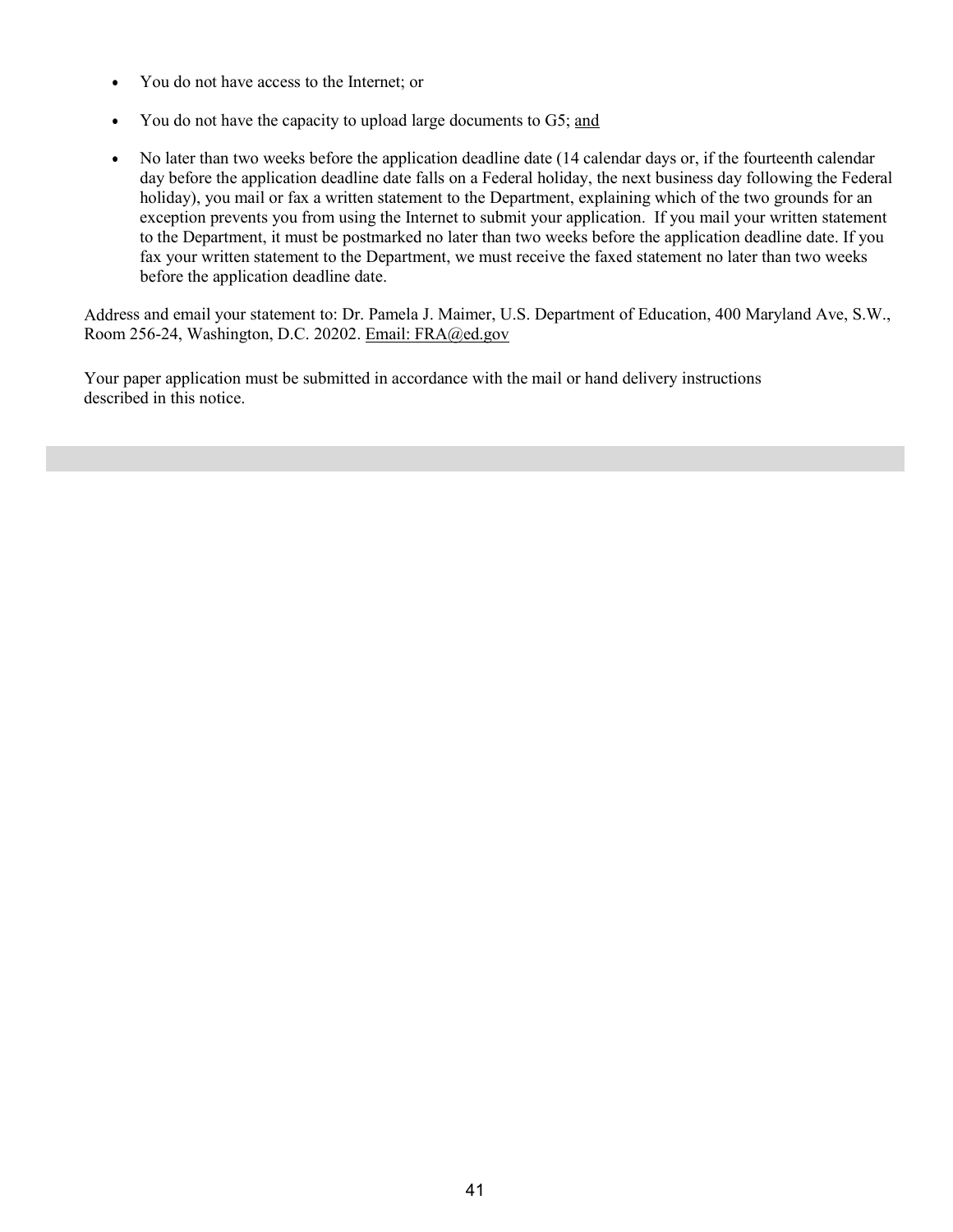## <span id="page-42-0"></span>**FREQUENTLY ASKED QUESTIONS FOR FACULTY APPLICANTS**

#### **Q: Can I apply independently of my university?**

**A:** No, an eligible applicant is a U.S. institution of higher education. The faculty member's application must be submitted to the institution's PD who is registered in the Department's G5 system.

#### **Q. How many sections are there to the G5 e- Application and who fills out what section?**

**A:** There are two primary sections to the G5 e-Application – the faculty member's individual section and the section to be completed by the PD. Upon completion of his/her section, the faculty member submits all components of the faculty member section (parts 1-4) to the PD. The PD is responsible for reviewing the faculty member's section and submitting it, along with the PD section, which contains the required federal forms, to the Department. Included in this submission are the language reference form and institutional support statement that were transmitted to the PD by the referees. **Only the PD can submit an application to the Department.**

#### **Q. How are the Language Reference Form and Institutional Support Statement submitted?**

**A:** The faculty applicant will submit, via G5, the referees' names and e-mail addresses. The referees will then receive e-mails, which are automatically generated from G5, with directions for completing and returning the reference forms. The e-mails will contain links to the forms and Personal Identify Numbers (PINs) for the referees. The referees must click on the links and provide the PINs in order to be linked to the faculty member's reference forms. Once the forms are completed, the referees click the submit buttons. **After the referees hit the submit buttons, the forms are submitted to the PD.** Both the faculty member and the PD can monitor the submission of the reference forms by checking the icon next to the reference forms. An icon for a submitted form is a blank piece of paper with a check mark on it. **Reference forms must be submitted BEFORE the PD submits the application to the Department**. It is suggested that internal deadlines be set by the PD for the submission of references. The Project Director and the reference writers do not have to be the same person.

#### **Q: When the faculty member clicks the "submit" button in the G5 application system, where does their application go?**

**A:** The faculty member's application is transmitted to their institution's PD for review and submission to the Department. A faculty applicant is not able to transmit their application directly to the Department.

#### **Q: When should a faculty member's application be submitted?**

**A:** The PD determines the internal deadline by which all sections of the application must be submitted. It is the responsibility of the faculty member to ensure that the language reference(s) and institutional support statement are submitted by referees no later than the established internal deadline.

#### **Q: To whom does the published deadline in the NIA apply?**

**A:** The published deadline in the NIA is the date by which the PD must submit all components of the application to the Department via G5. It is recommended that the PD have access to all sections of the application well in advance of this date. Application materials cannot be submitted after the published deadline.

#### **Q: Can a faculty applicant be designated as a Project Director (PD)?**

**A:** No. The PD is the individual at the institution who will administer the grant, disburse funds, and complete the reporting requirements in accordance with the terms and conditions of the grant should a faculty applicant be selected for a fellowship. They are the institutional point of contact for both the FRA fellow and the Department. They can be the chair of a department, a person in the sponsored research/grants office or any other employee so designated by the "authorized representative" of the institution.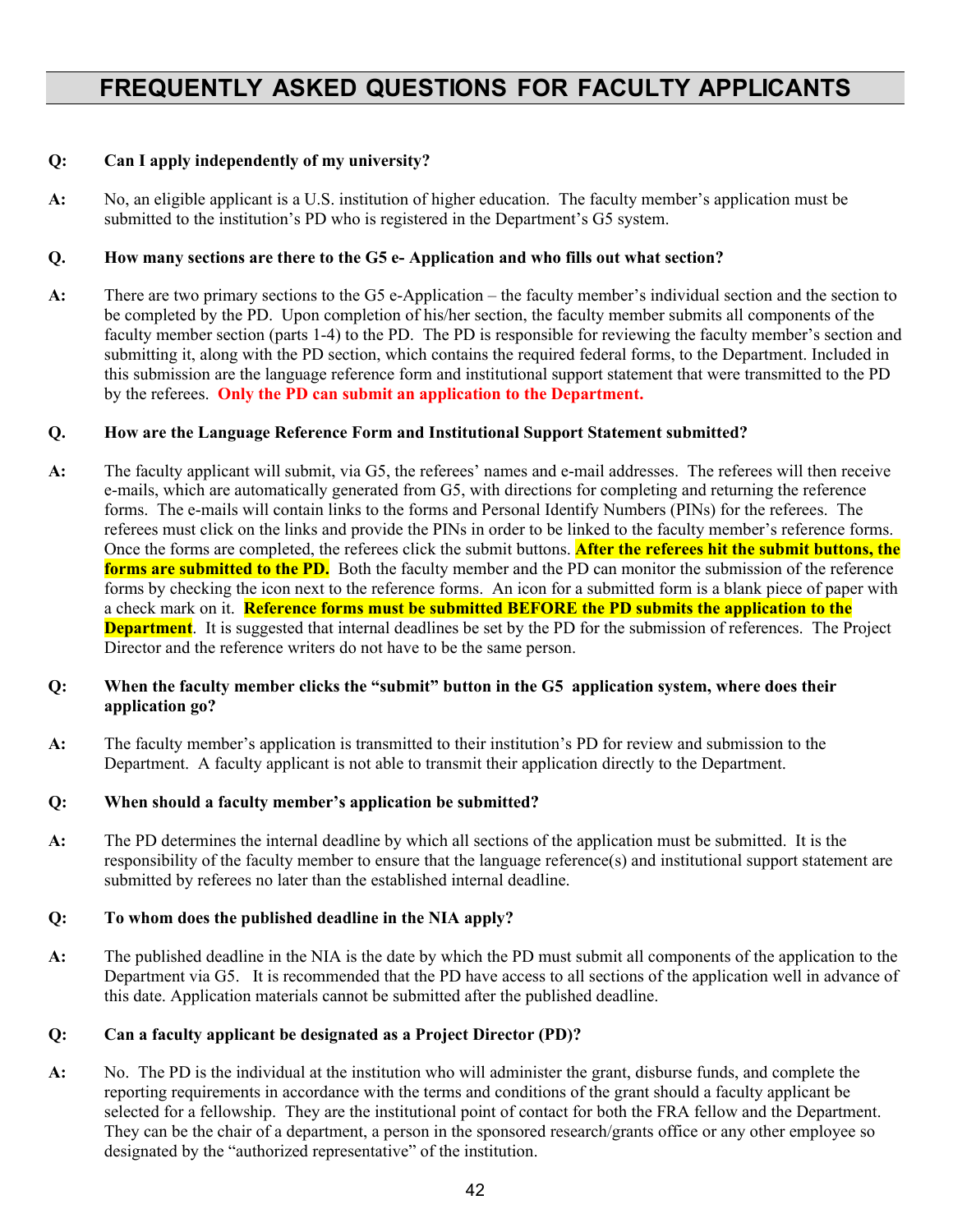#### **Q: How do I know who the PD is?**

**A:** Check the PDs listed in this application package as a starting place. As this is a new competition after many years, it will be necessary for your institution's administration to appoint a PD and ensure that they register in the G5 system.

#### **Q: How will a faculty member know that his PD has access to his application?**

**A:** After the faculty member has submitted their G5 application, they will receive an e-mail that stating that their application has been received by the PD at their institution. The PD will be copied on the e-mail notification; nevertheless, the faculty member may want to contact the PD in addition to the e-mail notification. If the PD did not receive this e-mail, please contact the Department's G5 Help Desk immediately.

#### **Q: How do I know that the PD has submitted the application to the Department?**

**A**:A faculty member will not receive a notification e-mail when the PD transmits the application to the Department. Only the PD will receive such a notification e-mail. A faculty member must check with their institution's PD to determine whether the application has been submitted.

#### **Q. Who should write the institutional support statement? Should the PD?**

**A:** The institutional support statement may be written by the PD, but does not have to be. It should be written by an administrator of the institution who is knowledgeable about the applicant's abilities and the institution's language and area studies resources. It should describe how the project will contribute to the institution's plans for developing and strengthening its program in foreign languages and area studies. It should explain how the institution plans to utilize the faculty member's experience upon completion of the fellowship and must endorse the project on the basis of the candidate's professional competence, personal suitability and availability to accept the award if offered. This reference will be submitted via G5.

#### **Q: How important is the page limit cited in the NIA?**

**A:** We recommend that applicants adhere to the recommended page limit guidelines contained in the published Federal Register notice.

#### **Q: Should references, footnotes, endnotes, or the bibliography be included in the narrative? How long should they be?**

**A:** References, footnotes, endnotes and the bibliography will certainly strengthen an application. However, they will be considered part of the application narrative, and subject to the recommended page limit restrictions. Please check the NIA for more information regarding these.

#### **Q: Should Letters of Affiliation from overseas host institutions or organizations be included in an application?**

**A:** Yes, these letters are helpful to the panel in evaluating an application. Applicants must upload the letters into the G5 and submit them as "Host Country Supporting Materials". Only one "Host Country Supporting Materials" document may be uploaded, so all letters must be scanned as one document. Letters or references sent in the mail will not be included with the faculty member's application. These letters may not be mailed or accepted separately from the G5 e-application

### **Q: Do the provisions of the "Fly America Act" apply to this program?**

**A:** Yes. International travel budget estimates ought to be based on jet economy high season rates on U.S. Flag carriers where available.

#### **Q. Does the international travel allowance provide funds for dependent's travel?**

**A**: No, it does not.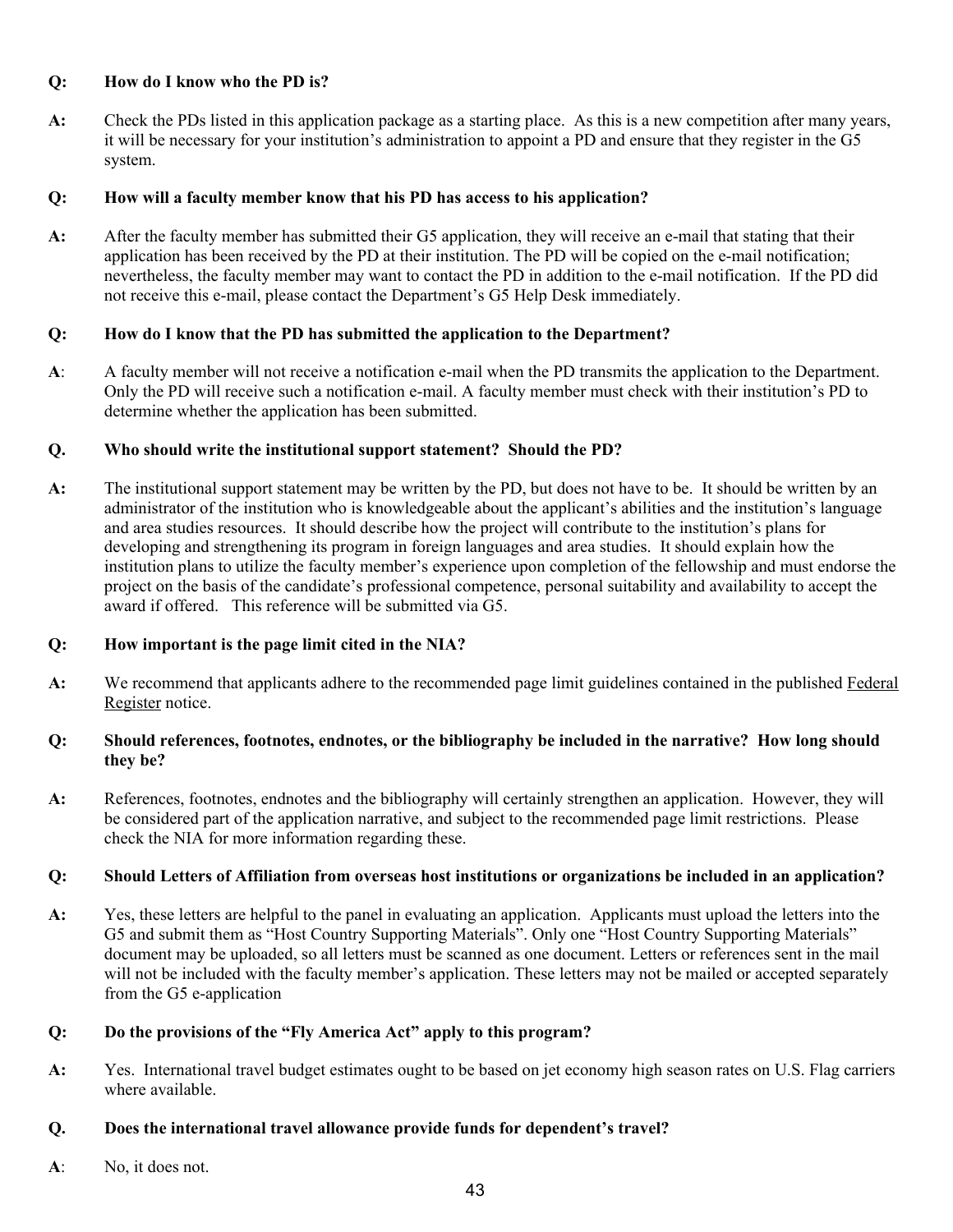#### **Q: What signatures are needed for the G5 application system?**

**A:** No signatures are required for the faculty member's application. However, signatures from your doctor/nurse practitioner may be requested at a later date.

#### **Q: If a faculty member experiences technical difficulties or has questions regarding the G5 e-Application system, whom does he contact for assistance?**

**A:** Contact the G5 Help Desk at 1-888-336-8930. The Department program officers are not able to answer technical questions about G5 e-Application.

#### **Q: If a faculty member has programmatic questions, whom should he contact?**

A: The faculty member's first point of contact is always the institutional Project Director. The Project Director may then contact the Department's program office at FRA@ed.gov, if further clarification is needed.

### **Q. When will faculty applicants be notified whether or not they have been selected?**

**A.** The review process for FRA Program applications is lengthy and multi-faceted, so announcement times may vary. Please contact the PD for institutional notification deadlines.

#### **Q: When may fellowships be activated?**

**A:** A fellowship may be activated after a Grant Award Notification (GAN) has been issued, host country visa and research requirements have been met, and human subject research clearance, if required, has been given by the employing institution, and travel approval has been obtained by the PD from the Department. The GAN will specify the performance and budget periods. All research must be completed during these periods.

#### **Q: Must a faculty member apply for his own visa and research clearance?**

**A:** Yes. Faculty members are advised to contact the host country's Fulbright Commissions and U.S. embassies for guidance on obtaining appropriate visas and clearances.

### **Q. May I request funds for hotel, lodging or per diem expenses?**

**A.** No. The maintenance amount awarded is based on the cities/regions and the research period spent in the approved area and should cover the lodging and other living expenses of the fellow. Therefore, FRA funds will not be awarded for hotel stays nor for per diem expenses during the same research period when a maintenance allowance is awarded.

#### **Q. May faculty apply for support to go to more than one country?**

**A.** Yes. A faculty scholar may propose research in multiple countries. Please be aware that a copy of all principal and alternate candidate applications will be sent to the Fulbright Commission or American Embassy in each host country to be reviewed for political sensitivity, feasibility, and budget. Final award decisions for the project as a whole will be based on the project feasibility in each proposed country.

#### **Q. May permanent residents of other countries apply to their country of origin as one of the research sites?**

**A**. U.S. Legal Permanent Resident aka "green card" holders may apply to countries *other* than their country of origin. Applications from students who are permanent U.S. residents for research in which they hold a passport will not be accepted for that country. We will only accept applications from faculty to conduct research in Russia who are U.S. citizens. Applications from students who are permanent U.S. residents for research in Russia will be found ineligible and will not be reviewed.

#### **Q**. **What if my research location is not approved for travel by the U.S. Department of State Fulbright Programs?**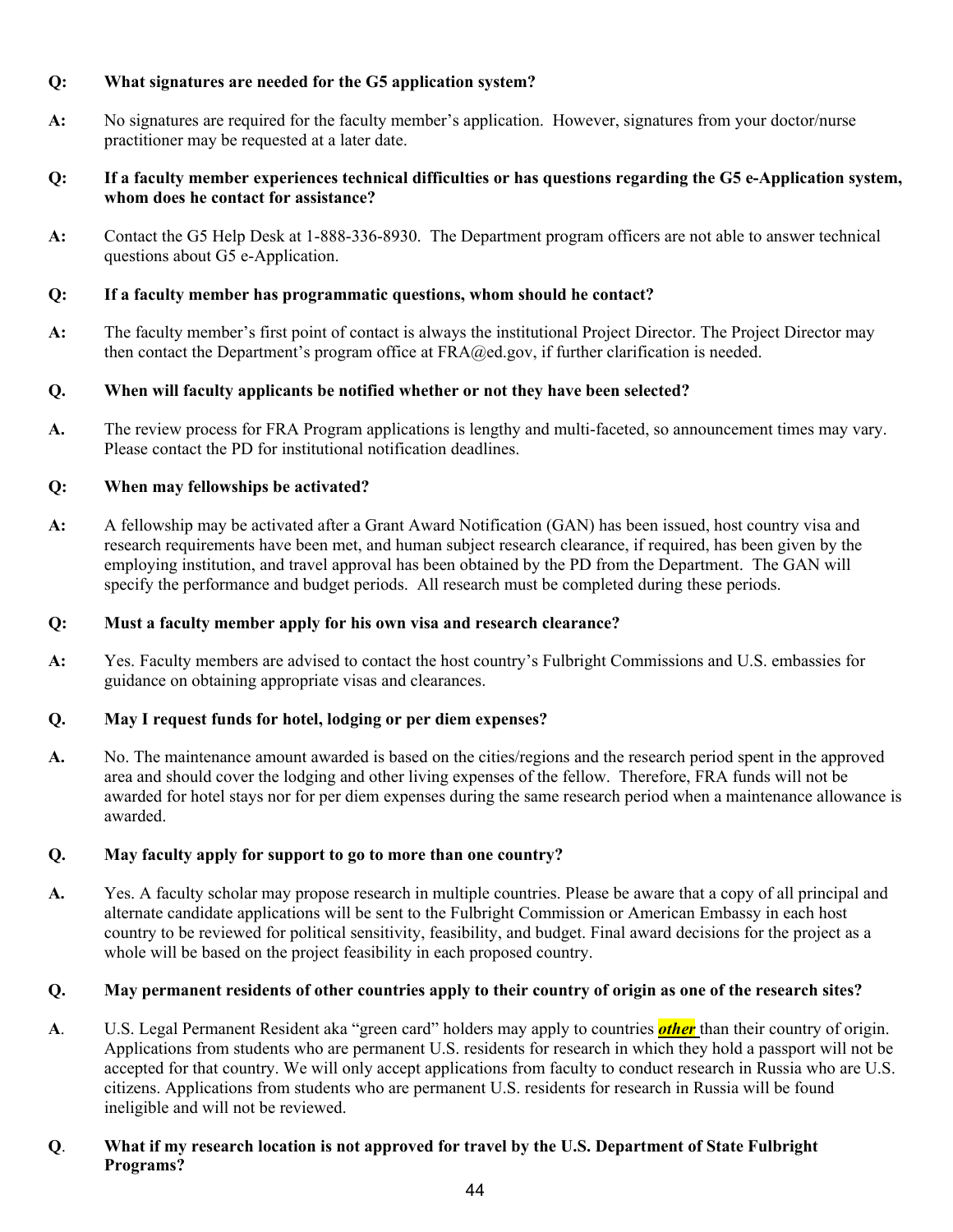**A**. The Department will not approve travel to countries for which the U.S. Department of State (State Department) has strongly urged private American citizens to depart immediately for reasons of health emergency or personal security (i.e., "ordered departure", COVID/pandemic departure), or suspended its Fulbright program for the same reason. ED will not approve travel to countries under an "authorized departure" where the Ambassador has specifically requested Fulbright fellows to leave for security or health reasons. For up-to-date information on travel warnings, please consult the State Department travel warnings and consular information sheets at [http://travel.state.gov/.](http://travel.state.gov/) Please contact FRA Program Staff at  $FRA$   $@ed.gov$  for up to date information on country closures.

#### **Q. May a student request copies of his/her application's panel reviewers' comments?**

A. All panel reviewers' comments will be sent to the institutional Project Director upon announcement of the awards. Faculty applicants should contact their Project Director to request a copy.

#### **Q. Can I have two Fulbright Fellowships (i.e., FRA and Fulbright IIE) at the same time?**

A. No. an applicant may not concurrently receive a grant from the Fulbright Program and a grant from the Fulbright-Hays FRA Fellowship Program.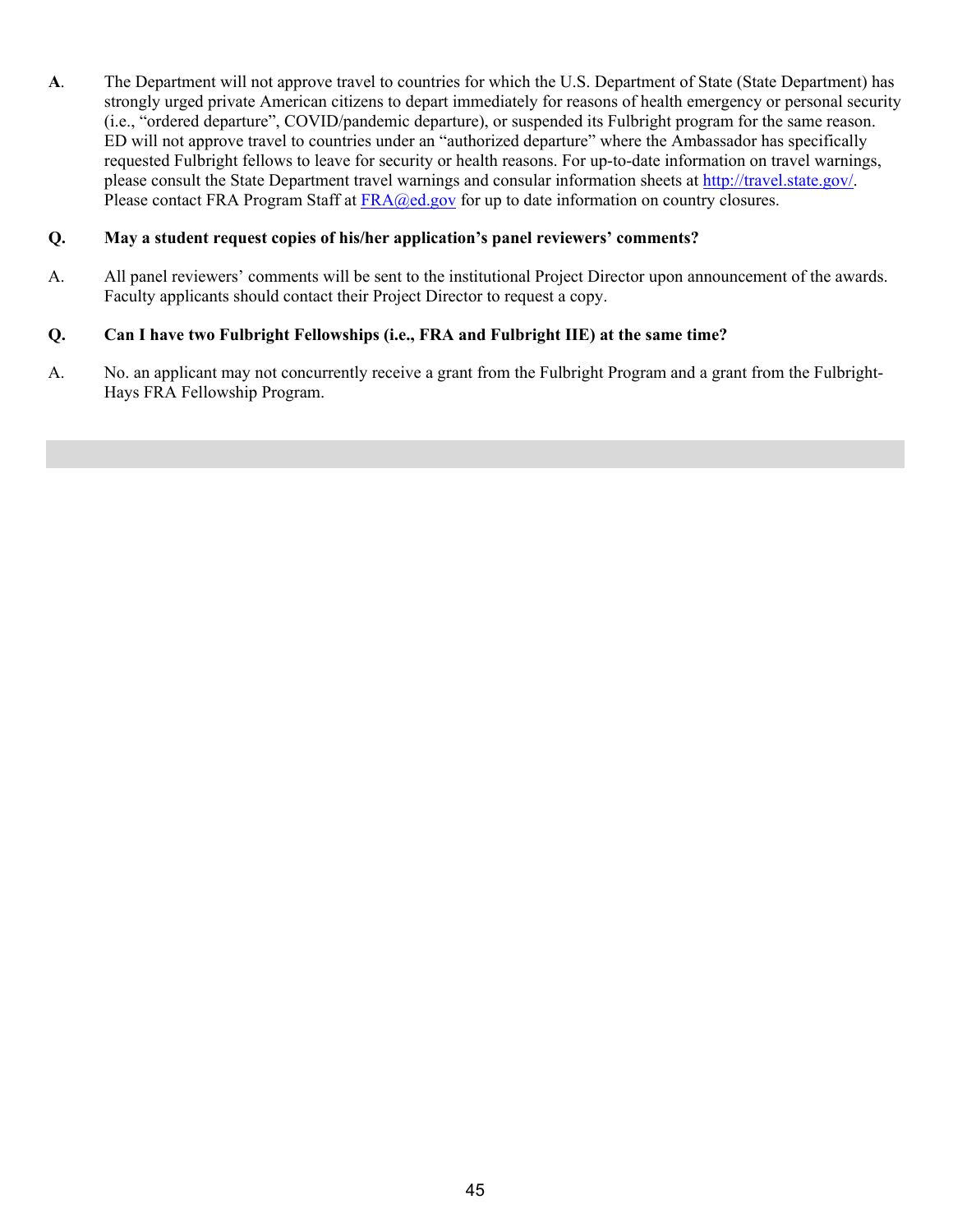## **IRB INFORMATION FOR FACULTY APPLICANTS**

### <span id="page-46-0"></span>**DEFINITIONS FOR DEPARTMENT OF EDUCATION SUPPLEMENTAL INFORMATION FOR SF 424**

#### **(Attachment to Instructions for Supplemental Information for SF 424)**

#### **Definitions:**

**Novice Applicant (See 34 CFR 75.225**). For discretionary grant programs under which the Secretary gives special consideration to novice applications, a novice applicant means any applicant for a grant from ED that—

- Has never received a grant or subgrant under the program from which it seeks funding;
- Has never been a member of a group application, submitted in accordance with 34 CFR 75.127-75.129, that received a grant under the program from which it seeks funding; and
- Has not had an active discretionary grant from the Federal government in the five years before the deadline date for applications under the program. For the purposes of this requirement, a grant is active until the end of the grant's project or funding period, including any extensions of those periods that extend the grantee's authority to obligate funds.

In the case of a group application submitted in accordance with 34 CFR 75.127-75.129, a group includes only parties that meet the requirements listed above.

#### **PROTECTION OF HUMAN SUBJECTS IN RESEARCH**

#### **I. Definitions and Exemptions**

#### **A. Definitions.**

A research activity involves human subjects if the activity is research, as defined in the Department's regulations, and the research activity will involve use of human subjects, as defined in the regulations.

#### —**Research**

The ED Regulations for the Protection of Human Subjects, Title 34, Code of Federal Regulations, Part 97, define research as "a systematic investigation, including research development, testing and evaluation, designed to develop or contribute to generalizable knowledge." *If an activity follows a deliberate plan whose purpose is to develop or contribute to generalizable knowledge it is research.* Activities which meet this definition constitute research whether or not they are conducted or supported under a program that is considered research for other purposes. For example, some demonstration and service programs may include research activities.

#### **—Human Subject**

The regulations define human subject as "a living individual about whom an investigator (whether professional or student) conducting research obtains (1) data through intervention or interaction with the individual, or (2) identifiable private information." *(1) If an activity involves obtaining information about a living person by manipulating that person or that person's environment, as might occur when a new instructional technique is tested, or by communicating or interacting with the individual, as occurs with surveys and interviews, the definition of human subject is met. (2) If an activity involves obtaining private information about a living person in such a way that the information can be linked to that individual (the identity of the subject is or may be readily determined by the investigator or associated with the information), the definition of human subject is met.* [Private information includes information about behavior that occurs in a context in which an individual can reasonably expect that no observation or recording is taking place, and information which has been provided for specific purposes by an individual and which the individual can reasonably expect will not be made public (for example, a school health record).]

#### **B. Exemptions.**

Research activities in which the **only** involvement of human subjects will be in one or more of the following six categories of *exemptions* are not covered by the regulations:

(1) Research conducted in established or commonly accepted educational settings, involving normal educational practices, such as (a) research on regular and special education instructional strategies, or (b) research on the effectiveness of or the comparison among instructional techniques, curricula, or classroom management methods.

(2) Research involving the use of educational tests (cognitive, diagnostic, aptitude, achievement), survey procedures, interview procedures or observation of public behavior, unless: (a) information obtained is recorded in such a manner that human subjects can be identified, directly or through identifiers linked to the subjects; and (b) any disclosure of the human subjects' responses outside the research could reasonably place the subjects at risk of criminal or civil liability or be damaging to the subjects' financial standing, employability, or reputation. *If the subjects are children, exemption 2 applies only to research involving educational tests and*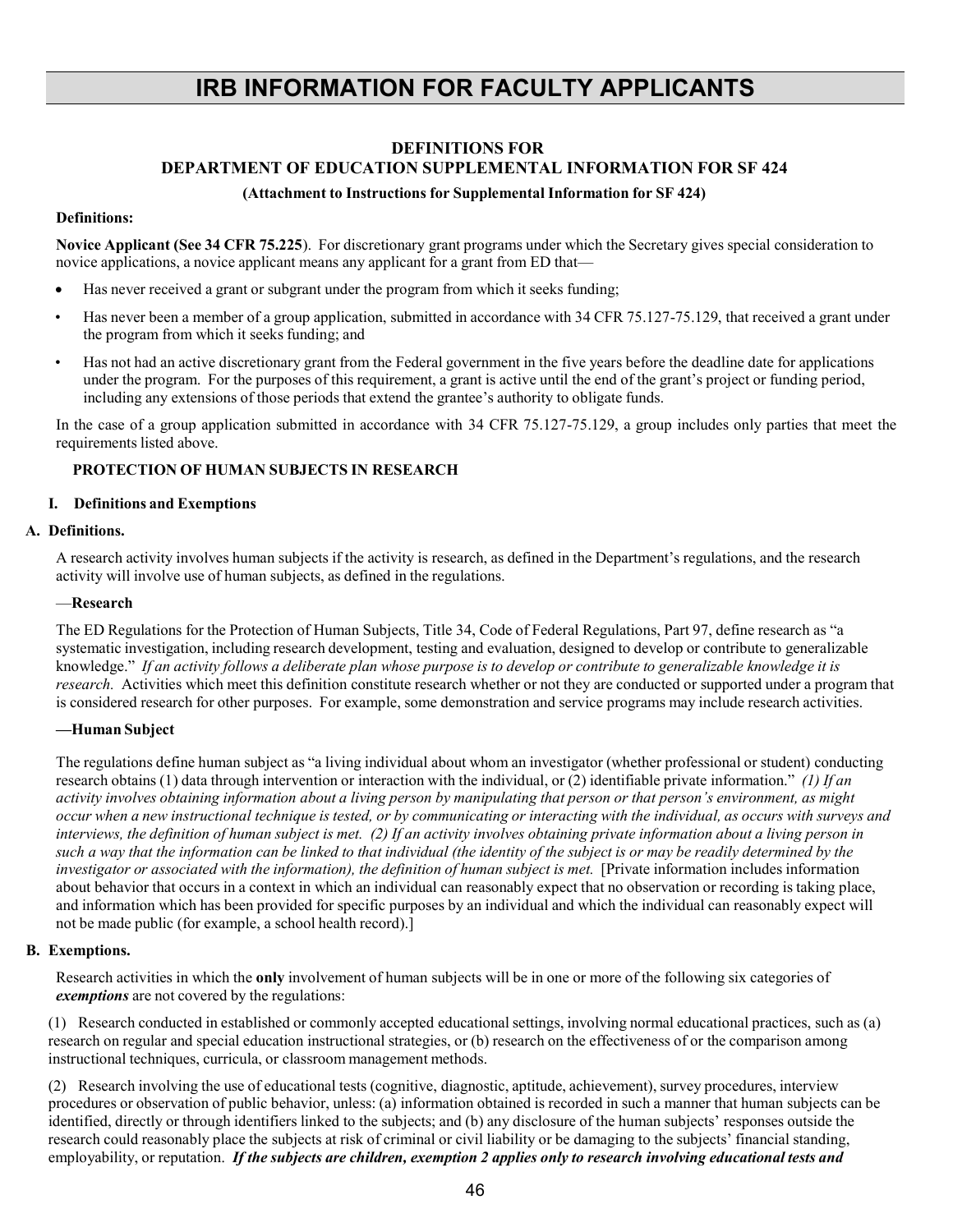#### *observations of public behavior when the investigator(s) do not participate in the activities being observed.*

*Exemption 2 does not apply if children are surveyed or interviewed or if the research involves observation of public behavior and the investigator(s) participate in the activities being observed.* [Children are defined as persons who have not attained the legal age for consent to treatments or procedures involved in the research, under the applicable law or jurisdiction in which the research will be conducted.]

(3) Research involving the use of educational tests (cognitive, diagnostic, aptitude, achievement), survey procedures, interview procedures or observation of public behavior that is not exempt under section (2) above, if the human subjects are elected or appointed public officials or candidates for public office; or federal statute(s) require(s) without exception that the confidentiality of the personally identifiable information will be maintained throughout the research and thereafter.

(4) Research involving the collection or study of existing data, documents, records, pathological specimens, or diagnostic specimens, if these sources are publicly available or if the information is recorded by the investigator in a manner that subjects cannot be identified, directly or through identifiers linked to the subjects.

(5) Research and demonstration projects which are conducted by or subject to the approval of department or agency heads, and which are designed to study, evaluate, or otherwise examine:

- (a) public benefit or service programs;
- (b) procedures for obtaining benefits or services under those programs;
- (c) possible changes in or alternatives to those programs or procedures; or

(d) possible changes in methods or levels of payment for benefits or services under those programs.

(6) Taste and food quality evaluation and consumer acceptance studies, (a) if wholesome foods without additives are consumed or (b) if a food is consumed that contains a food ingredient at or below the level and for a use found to be safe, or agricultural chemical or environmental contaminant at or below the level found to be safe, by the Food and Drug Administration or approved by the Environmental Protection Agency or the Food Safety and Inspection Service of the U.S. Department of Agriculture.

#### **II. Instructions for Exempt and Nonexempt Human Subjects Research Narratives**

If the applicant marked "Yes" for Item 3 of Department of Education Supplemental Information for SF 424, the applicant must provide a human subjects "exempt research" or "nonexempt research" narrative. Insert the narrative(s) in the space provided. If you have multiple projects and need to provide more than one narrative, be sure to label each set of responses as to the project they address.

#### **A. Exempt Research Narrative.**

If you marked "Yes" for item 3 a. and designated exemption numbers(s), provide the "exempt research" narrative. The narrative must contain sufficient information about the involvement of human subjects in the proposed research to allow a determination by ED that the designated exemption(s) are appropriate. The narrative must be succinct.

#### **B. Nonexempt Research Narrative.**

If you marked "No" for item 3 a. you must provide the "nonexempt research" narrative. The narrative must address the following seven points. Although no specific page limitation applies to this section of the application, be succinct.

(1) **Human Subjects Involvement and Characteristics**: Provide a detailed description of the proposed involvement of human subjects. Describe the characteristics of the subject population, including their anticipated number, age range, and health status. Identify the criteria for inclusion or exclusion of any subpopulation. Explain the rationale for the involvement of special classes of subjects, such as children, children with disabilities, adults with disabilities, persons with mental disabilities, pregnant women, prisoners, institutionalized individuals, or others who are likely to be vulnerable

(2) **Sources of Materials**: Identify the sources of research material obtained from individually identifiable living human subjects in the form of specimens, records, or data. Indicate whether the material or data will be obtained specifically for research purposes or whether use will be made of existing specimens, records, or data.

(3) **Recruitment and Informed Consent**: Describe plans for the recruitment of subjects and the consent procedures to be followed. Include the circumstances under which consent will be sought and obtained, who will seek it, the nature of the information to be provided to prospective subjects, and the method of documenting consent. State if the Institutional Review Board (IRB) has authorized a modification or waiver of the elements of consent or the requirement for documentation of consent.

(4) **Potential Risks**: Describe potential risks (physical, psychological, social, legal, or other) and assess their likelihood and seriousness. Where appropriate, describe alternative treatments and procedures that might be advantageous to the subjects.

(5) **Protection Against Risk**: Describe the procedures for protecting against or minimizing potential risks, including risks to confidentiality, and assess their likely effectiveness. Where appropriate, discuss provisions for ensuring necessary medical or professional intervention in the event of adverse effects to the subjects. Also, where appropriate, describe the provisions for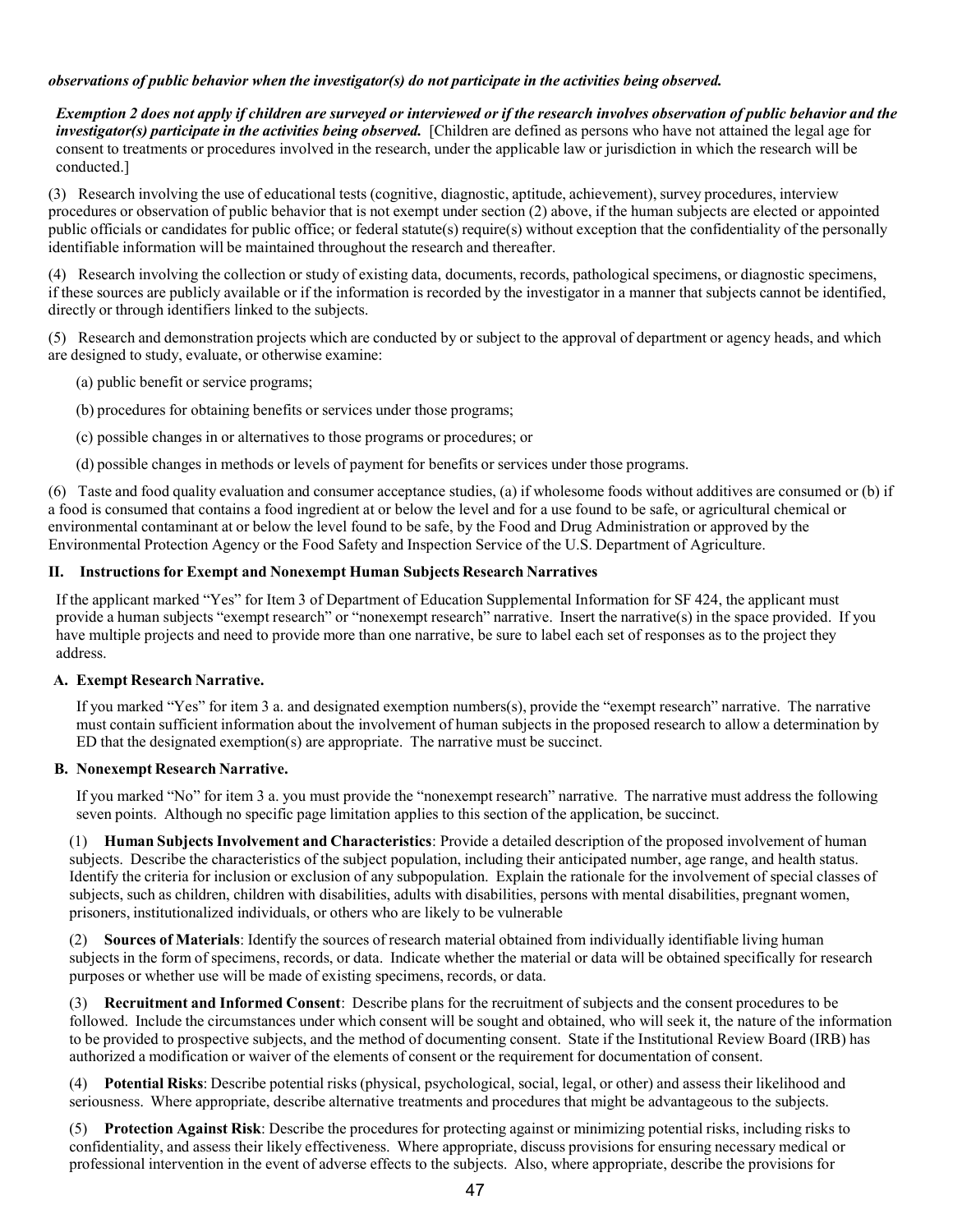monitoring the data collected to ensure the safety of the subjects.

(6) **Importance of the Knowledge to be Gained**: Discuss the importance of the knowledge gained or to be gained as a result of the proposed research. Discuss why the risks to subjects are reasonable in relation to the anticipated benefits to subjects and in relation to the importance of the knowledge that may reasonably be expected to result.

(7) **Collaborating Site(s)**: If research involving human subjects will take place at collaborating site(s) or other performance site(s), name the sites and briefly describe their involvement or role in the research.

*Copies of the Department of Education's Regulations for the Protection of Human Subjects, 34 CFR Part 97 and other pertinent materials on the protection of human subjects in research are available from the U.S. Department of Education, Protection of Human Subjects Coordinator, Office of the Chief Financial Officer, LBJ Building, 400 Maryland Avenue, SW, Washington, D.C. 20202-4250, telephone: (202) 260- 3353, and on the U.S. Department of Education's Protection of Human Subjects in Research Web Site: <http://www.ed.gov/about/offices/list/ocfo/humansub.html>*

NOTE: The **State Applicant Identifier** on the SF 424 is for State Use only. Please complete it on the OMB Standard 424 in the upper right corner of the form (if applicable).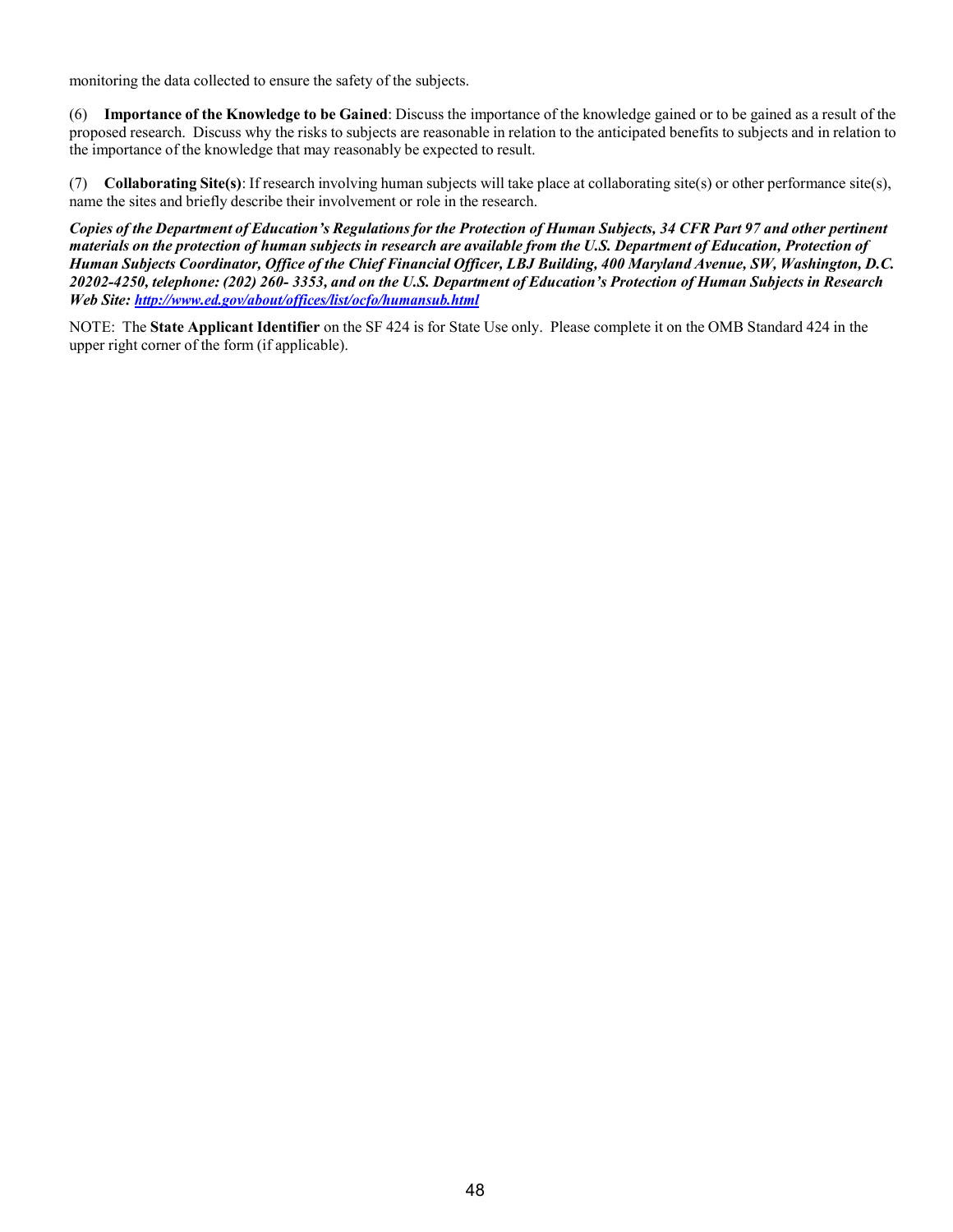### *DEPARTMENT OF EDUCATION GRANTS FORMS*

#### [SF-424 Form--Application Form for Federal Assistance](https://apply07.grants.gov/apply/forms/sample/SF424_2_1-V2.1.pdf) [\(Instructions to Form SF 424\)](https://www2.ed.gov/fund/grant/apply/appforms/sf-424-instructions.pdf)

OPE- Fulbright-Hays FRA Item #022 which will automatically populate with a list of all students from your university who have submitted applications, their disciplines, countries of research, and amounts requested. Please note that Project Directors must indicate for each student application whether or not Human Subjects Research Clearance (IRB) is required.

[ED Supplemental Form for SF 424](https://www2.ed.gov/fund/grant/apply/appforms/sf424edsuppl.pdf) [\(Instructions to ED Supplemental Form for SF 424\)](https://www2.ed.gov/fund/grant/apply/appforms/sf424instruct.pdf)

[Assurances Non-Construction Programs](https://www2.ed.gov/fund/grant/apply/appforms/sf424b.pdf)

[Disclosure of Lobbying Activities](https://apply07.grants.gov/apply/forms/sample/SFLLL_1_2-V1.2.pdf) Certifications Regarding Lobbying; Debarment, Suspension and Other Responsibility Matters, if applicable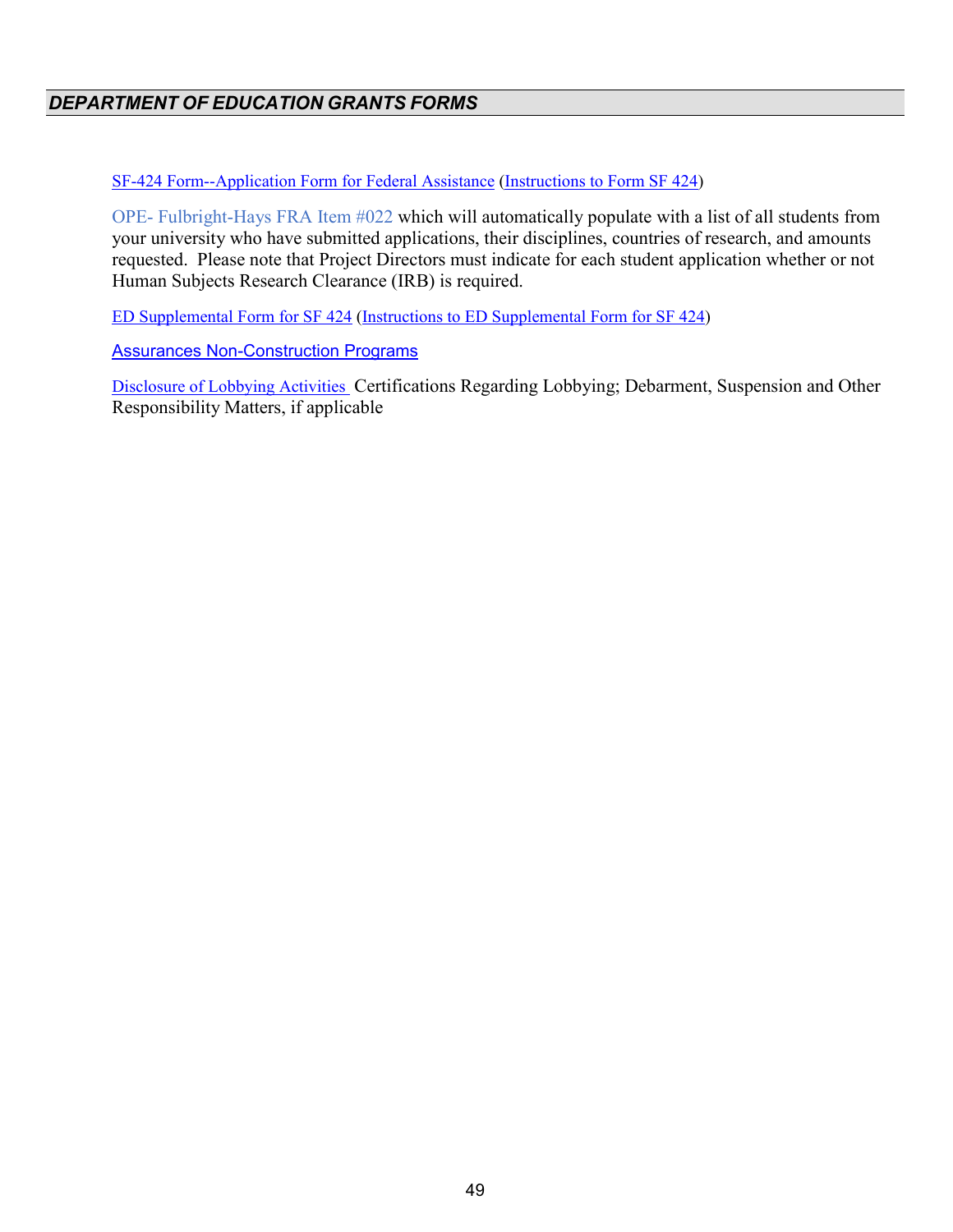## <span id="page-50-0"></span>**Fulbright-Hays Faculty Research Abroad Program (Form #022)**

## **US Department of Education Fulbright-Hays Faculty Research Abroad Program**

1. Last Name

First Name

Middle Initial

- 2. Date of Birth:
- 3. Country of Birth:
- 4. Gender: ❍ M ❍ F
- 5. Name of US Institution of Higher Education:
- 6. Department
- 7. Major Academic Discipline:

Language and Area Studies Specialization - Check One Area Only:

- ❍ Africa.AF
- ❍ Near East.NE
- ❍ Western Hemisphere.WH
- ❍ South Asia.SA
- ❍ Central/Eastern Europe and Eurasia.CEE
- ❍ Southeast Asia.SEA
- ❍ East Asia EA
- ❍ Western Europe WE(see requirements)
- 8. Country(ies) of Research: Use a semicolon to separate countries
- 9. Language(s) of Research (Do not put English):
	- 1.
	- 2.
	- 3.

4.

10.Proposed Start Date of Research:

Proposed End Date of Research:

11.Veteran's Status:

- ❍ Yes
- ❍ No

12.Current Address:

Address Line 1:

Address Line 2:

City:

State: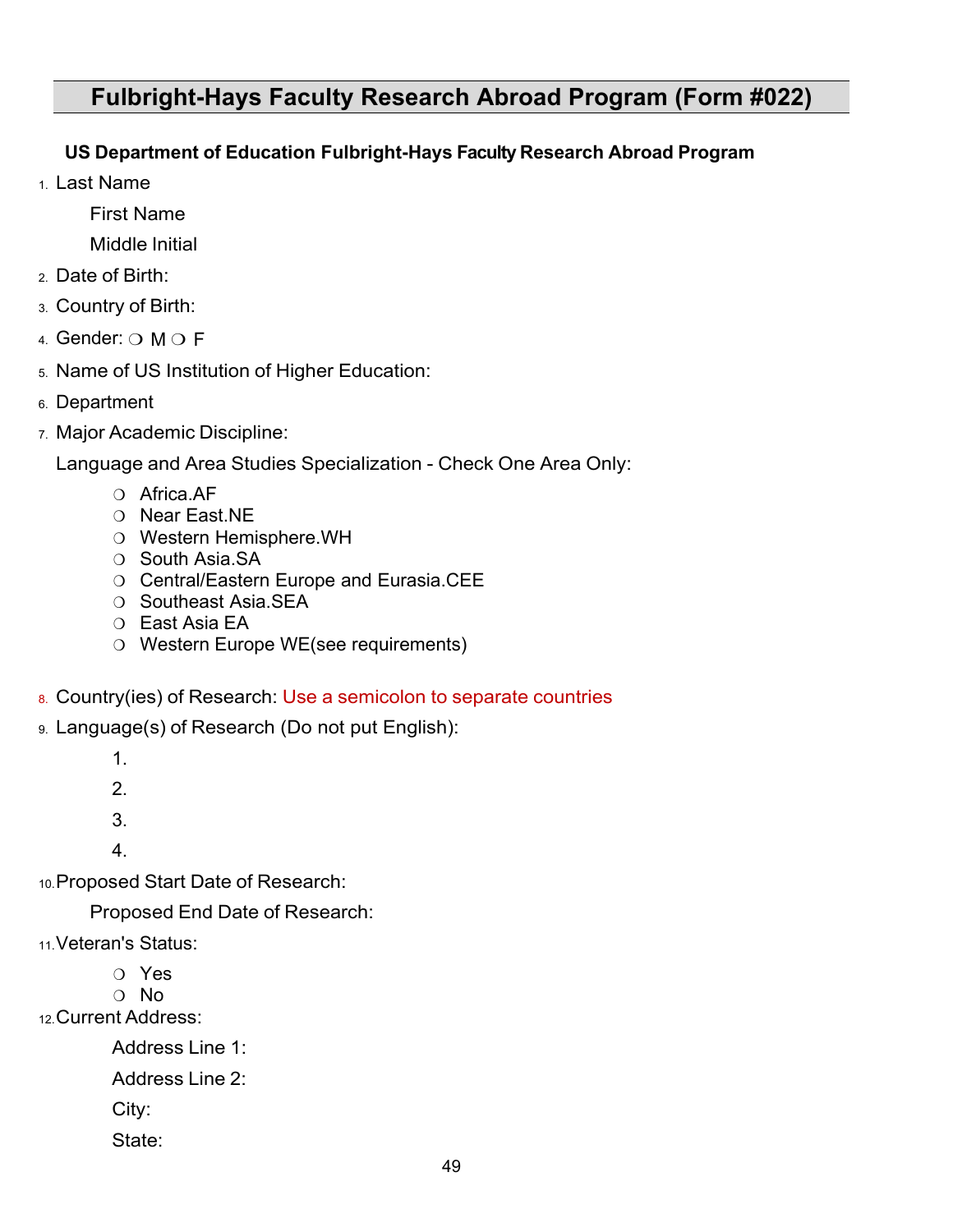Zip/Postal Code:

 $Zip+4$ :

Country:

Telephone #:

E-Mail address:

Citizenship:

- ❍ United States
- ❍ Resident Alien
	- Alien Registration No.:

14.Academic Degree(s) Awarded, Degree Granting Institution(s), Major Discipline(s)

- 15.Proposed Project Title
- 16.Research Abstract (NO MORE THAN 120 words)
- 17. Name(s) of Accompanying Dependent(s) Relationship Age
- 18.Previous Overseas Travel
- 19.Grant Refunds Due
	- ❍ Yes
	- ❍ No
- 20.Default on Loans
	- ❍ Yes
	- ❍ No
- 21.Previously Awarded Fellowships:
	- ❍ Fulbright-Hays Group Projects Abroad
	- ❍ Title VI FLAS
	- ❍ State Dept. / IIE Fulbright
	- ❍ ED Fulbright Hays Faculty Research Abroad
	- ❍ ED Fulbright Hays Doctoral Dissertation Research Abroad
	- ❍ Other (please specify)

22.Current Application for Other Fellowships

- ❍ Int'l Research and Exchanges Board (IREX)
- ❍ State Dept. / IIE Fulbright
- ❍ Social Science Research Council (SSRC)
- ❍ Fulbright-Hays Group Projects Abroad
- ❍ Other (please specify)

## 23.Certification

The candidate named in this application is physically and psychologically able to carry out all phases of the project as described in this proposal.

Name of Physician or Certified Nurse Practitioner Address Telephone No.  $\Box$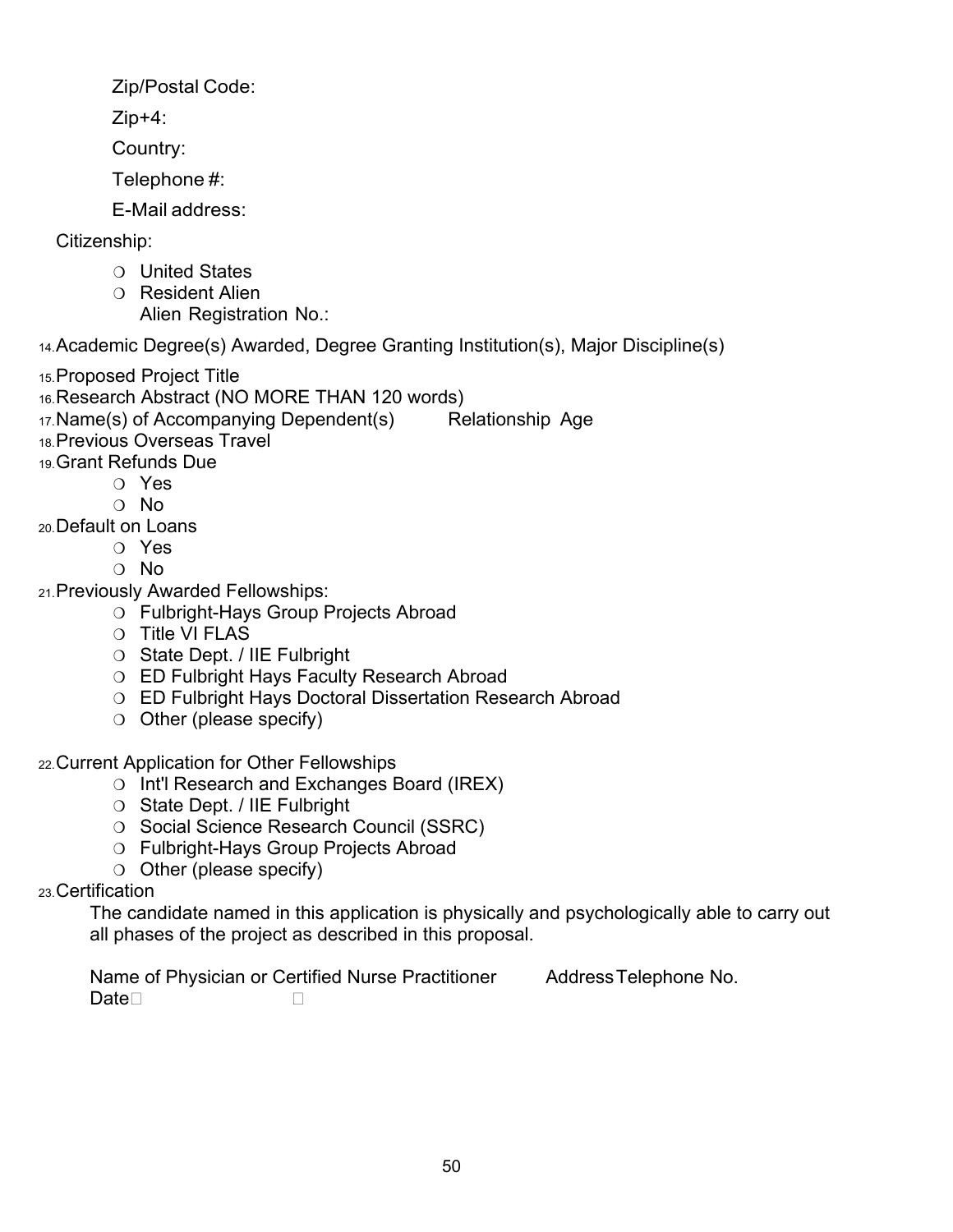## 24.Budget Request

- a. International Economy Travel and Baggage Itinerary:
- b. Maintenance Allowance for Research Period Compute your monthly maintenance rate using the formula:

Academic Year Salary / 9 = Monthly Maintenance Rate

|                                 | $9 = 9$ |                   |
|---------------------------------|---------|-------------------|
| <b>Monthly Maintenance Rate</b> |         | No. of Months $=$ |

c. Duplicating Support

Please indicate any duplicating support received (e.g., foundation grants, fellowships, sabbatical pay, etc.)

d. Project Allowance \$

- e. Administrative Fee to US Applicant Institution \$100<br>f. Total \$  $\small \textsf{Total} \qquad \qquad \textsf{S} \qquad \qquad \textsf{S}$
- 25. Certification I certify that all information provided on this form is correct to the best of my knowledge. Name of Applicant: Date:
- 26. Curriculum Vitae
- 27. Project Description Bibliography

Host Country Supporting Materials

TITLE PAGE

Typed essay may not exceed the limits specified in the NIA as published in the Federal Register. Title: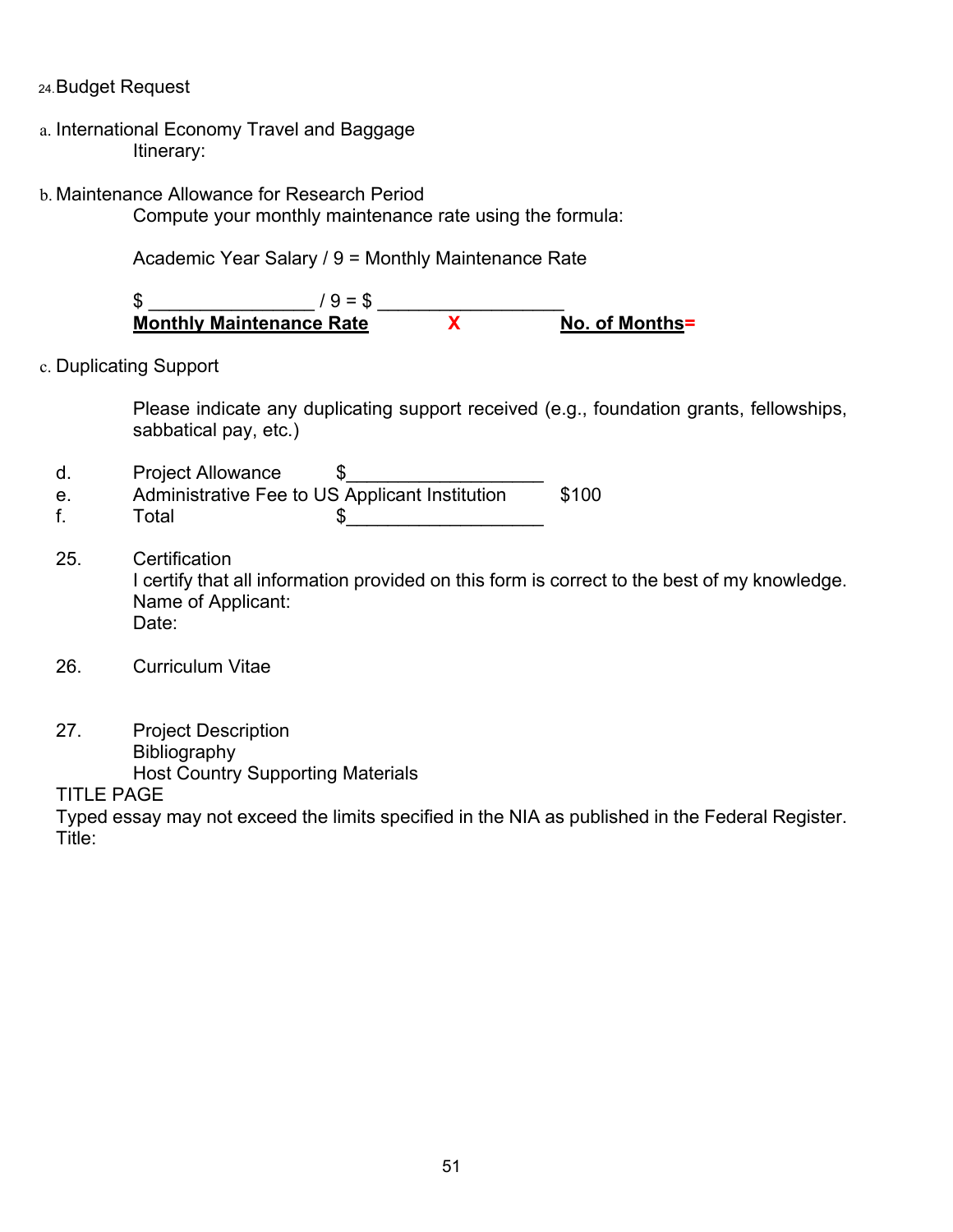# <span id="page-53-0"></span>**OPE-FULBRIGHT-HAYS FOREIGN LANGUAGE REFERENCE FORM**

## **OPE-Fulbright-Hays Foreign Language Reference Form –**

Name of Individual Applicant: Name of Institution: Countries of Research: Language(s): Proposed Project Title: \*Referee Last Name: \*Referee First Name:

\*Referee E-Mail Address: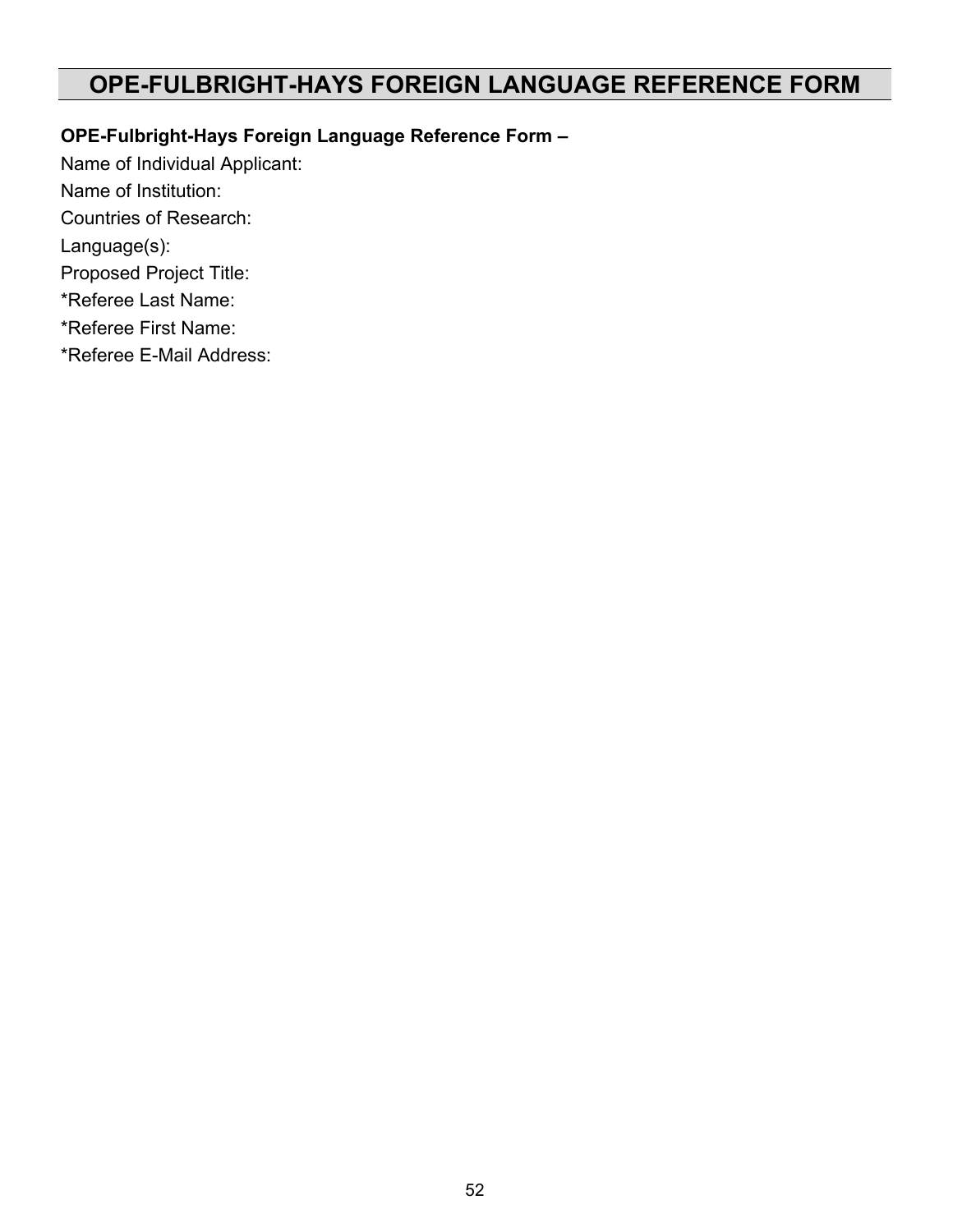## <span id="page-54-0"></span>**FULBRIGHT-HAYS FOREIGN LANGUAGE REFEREE FORM**

FULBRIGHT-HAYSFOREIGNLANGUAGE REFERENCEFORM U.S. DEPARTMENT OF EDUCATION WASHINGTON, D.C. 20006-8521

**Name of Individual Applicant: Name of Institution: Countries of Research: Language:**

#### **Proposed Project Title**:

To be completed by a college/university language teacher and sent to the contact person at the applicant's college or university. Under<br>Section 552a(d) of the Privacy Act, the content of this form is subject to review by t

#### **Speaking and Listening (check one)**

- $O$  Unable to function in the spoken language
- $O$  Able to satisfy basic survival needs and maintain very simple conversation on familiar topics
- $\bigcirc$  Able to satisfy routine social demands and limited work requirements
- ❍ Able to participate effectively in most formal and informal conversations on practical and social topics and on professional topics in restricted contexts
- $O$  Able to use the language fluently and accurately on all levels pertinent to professional needs
- $\rm O^-$  Use of the language is functionally equivalent to a well-educated native speaker

#### **Reading (check one)**

- $\bigcirc$  No practical ability to read language
- $\bigcirc$  Sufficient comprehension to read very simple connected written material in a form equivalent to usual printing or typescript
- $O$  Sufficient comprehension to read simple, authentic text on subjects within a familiar context
- ❍ Able to read within a normal range of speed and with almost complete comprehension a variety of authentic prose material on unfamiliar subjects, as well as technical material
- ❍ Able to read fluently and accurately all styles and forms of the language pertinent to professional needs, including all materials in one's special field
- $\Omega$  Reading proficiency is functionally equivalent to a well-educated native speaker

#### **Writing (check one)**

- ❍ No functional ability in writing
- $O$  Sufficient control of the writing system to meet limited demands
- $O$  Sufficient control of the writing system to meet most survival needs and limited social demands
- $\Omega$  Ability to write with some precision and in some detail about most common topics
- $\bigcirc$  Able to use the language effectively in most formal and informal written exchanges on practical, social, and professional topics
- $\Omega$  Writing proficiency is equal to that of a well-educated native speaker

#### **Please indicate briefly how your evaluation was determined (e.g., two years of coursework, a test, etc.)**

File:

**Name:**

**Position or Title:** 

**University:**

**Date:**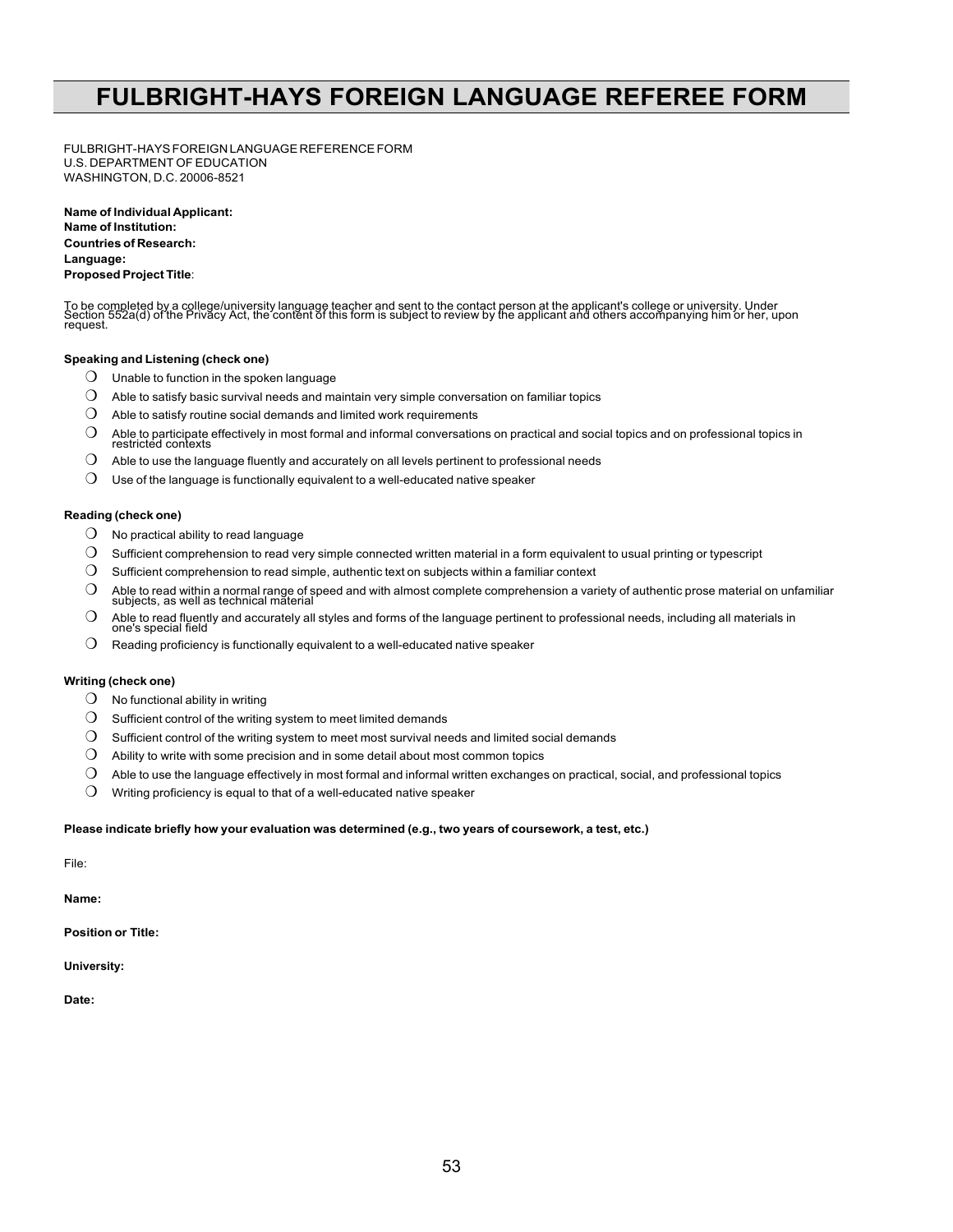## <span id="page-55-0"></span>**OPE-FULBRIGHT-HAYS INSTITUTIONAL REFERENCE FORM(022)**

OPE-Fulbright-Hays Institutional Reference Form(022) -

Name of Individual Applicant:

Name of Institution:

Countries of Research:

Language(s):

Proposed Project Title:

Support Statement:

Attachment:

Title:

\*Referee Last Name:

\*Referee First Name:

\*Referee E-Mail Address:

\*Position:

\*University:

\*Date: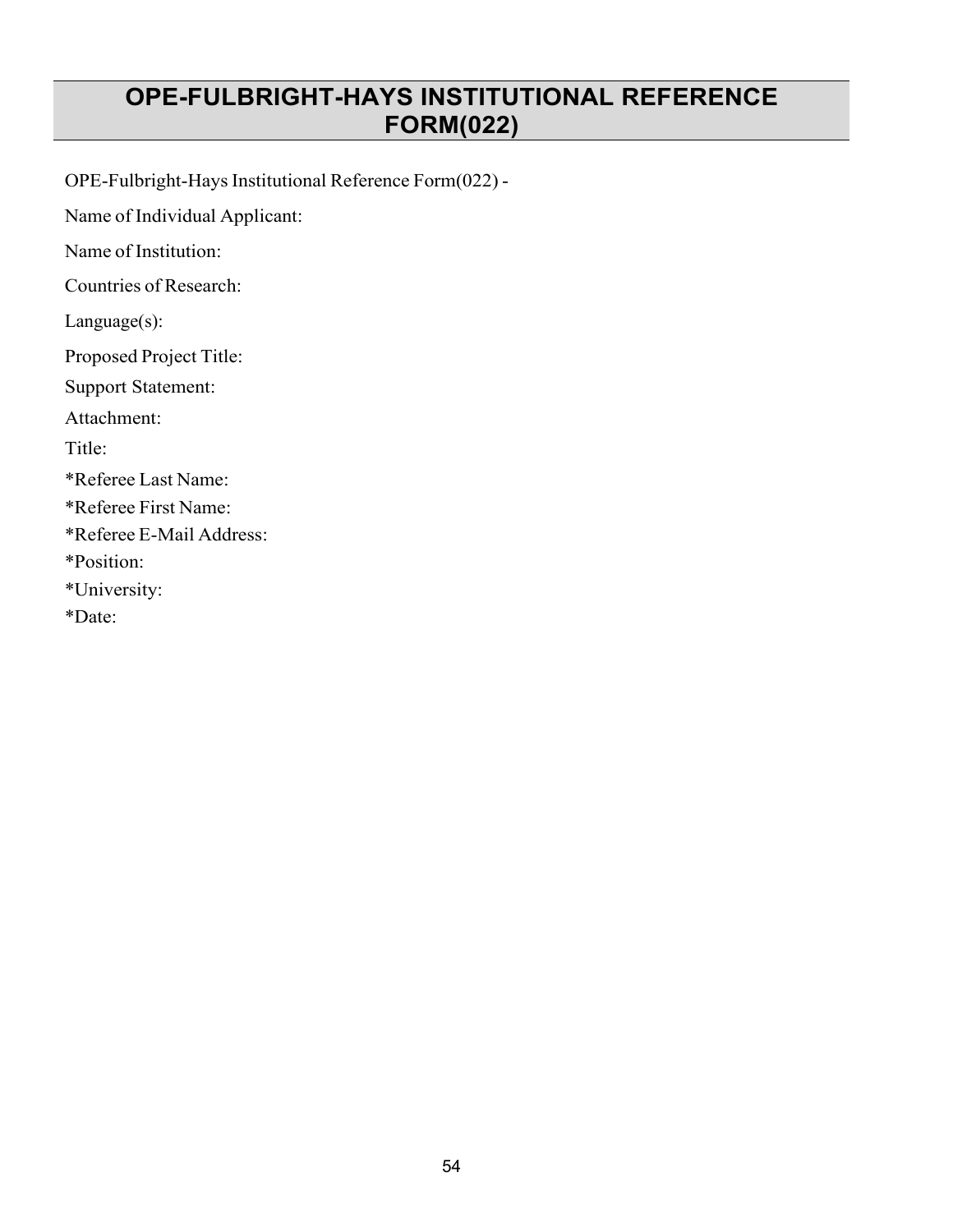## **TECHNICAL REVIEW FORM**

<span id="page-56-0"></span>**Quality of Proposed Project - Quality of Proposed Project (60 points)** 

**Quality of Proposed Project - The Secretary reviews each application to determine the quality of the research project proposed by the applicant. The Secretary considers:**

1. **The statement of the major hypotheses to be tested or questions to be examined and the description and justification of the research methods to be used. (10 points)**

Strength:

Weakness

Reader's Score:

2. **The relationship of the research to the literature on the topic and to major theoretical issues in the field, and the project's importance in terms of the concerns of the discipline. (10 points)**

Strength:

Weakness

Reader's Score:

3. **The preliminary research already completed in the United States and overseas or plans for such research prior to going overseas, and the kinds, quality and availability of data for the research in the host country or countries. (10 points)**

Strength:

Weakness

Reader's Score:

4. **The justification for overseas field research, and preparations to establish appropriate and sufficient research contacts and affiliations abroad. (10 points)**

Strength:

Weakness

Reader's Score:

5. **The applicant's plans to share the results of the research in progress with scholars and officials of the host country or countries and the American scholarly community. (10 points)**

Strength:

Weakness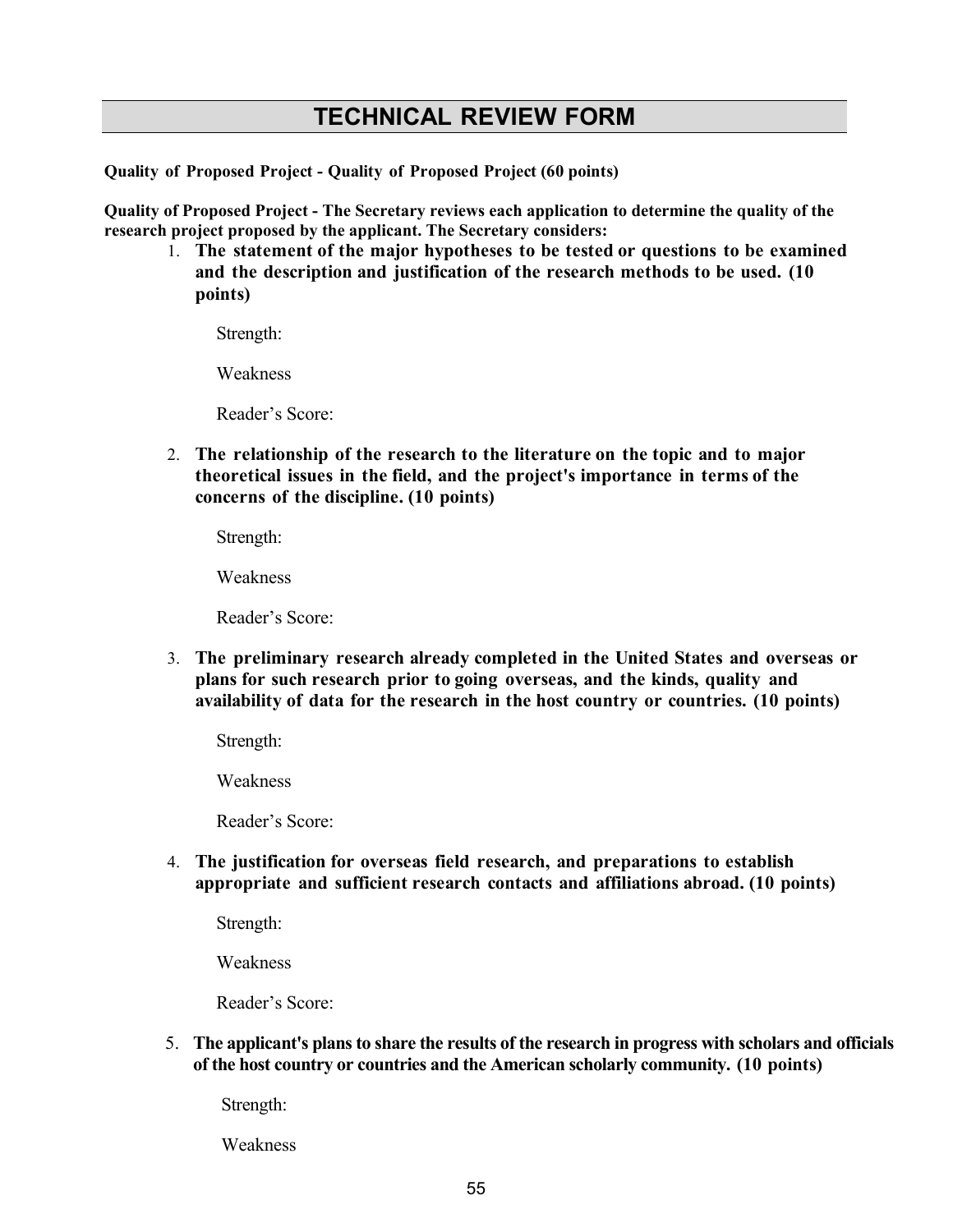Reader's Score:

6. **The objectives of the project regarding the sponsoring institution's plans for developing or strengthening or both curricula in modern foreign languages and area studies (10 points)**

Strength:

Weakness

Reader's Score:

**Qualifications of the Applicant – (40 points) Qualifications of the Applicant - The Secretary reviews each application to determine the qualifications of the applicant. The Secretary considers:** 

**1. The overall strength of the applicant's academic record (teaching, research, contributions, professional association activities (10 points).** 

Strength:

Weakness

Reader's Score:

**2. The applicant's excellence as a teacher or researcher or both in his or her area or areas of specialization (10 points).** 

Strength:

Weakness

Reader's Score:

**3. The applicant's proficiency in one or more of the languages (other than English and the applicant's native language) of the country or countries of research, and the specific measures to be taken to overcome any anticipated language barriers (15 points).**  Strength:

Weakness

Reader's Score:

**4. The applicant's ability to conduct research in a foreign cultural context, as evidenced by the applicant's previous overseas experiences, or documentation provided by the sponsoring institution, or both (5 points).** 

Strength:

Weakness

Reader's Score:

### **General Comments –**

**Please provide general comments.**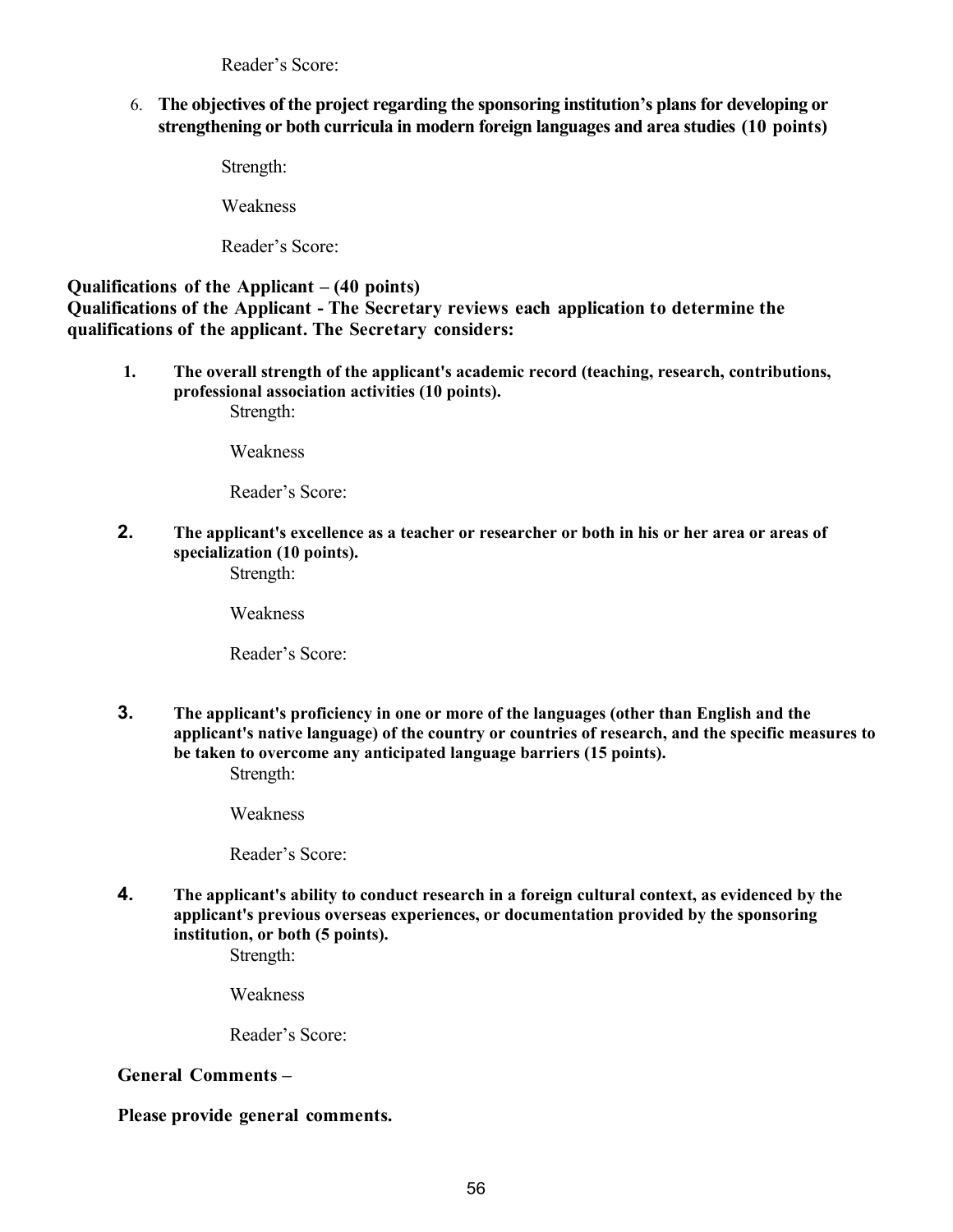## **Competitive Preference Priority 1: Focus on Less Commonly Taught Languages (1 points).**

A research project that focuses on any modern foreign language except French, German, or Spanish.

## **Competitive Preference Priority 2: Thematic Focus on Academic Fields (2 points).**

Applications that propose research projects in modern foreign languages and area studies with an academic focus on any of the following academic fields: science (including climate change), technology, engineering (including infrastructure studies), mathematics, computer science, education (comparative or international), international development, political science, public health (including epidemiology), or economics. Note: Applicants that address Competitive Preference Priority 2 must intend to engage in full-time research abroad in modern foreign languages and area studies with a thematic focus on any one of the academic fields referenced above.

## **Competitive Preference Priority 3: Focus on Community Colleges and Minority-Serving Institutions (2 points). Projects proposed by one of the following entities:**

- Community colleges (as defined in the NIA)
- Historically Black Colleges and Universities: Colleges and universities that meet the criteria set out in 34 CFR 608.2.
- Minority-Serving Institutions: An institution that is eligible to receive assistance under sections 316 through 320 of part A of title III, under part B of title III, or under title V of the of the Higher Education Act (HEA) of 1965.
- Tribal Colleges or Universities: An institution eligible to receive assistance in section 316(b)(3) of the HEA.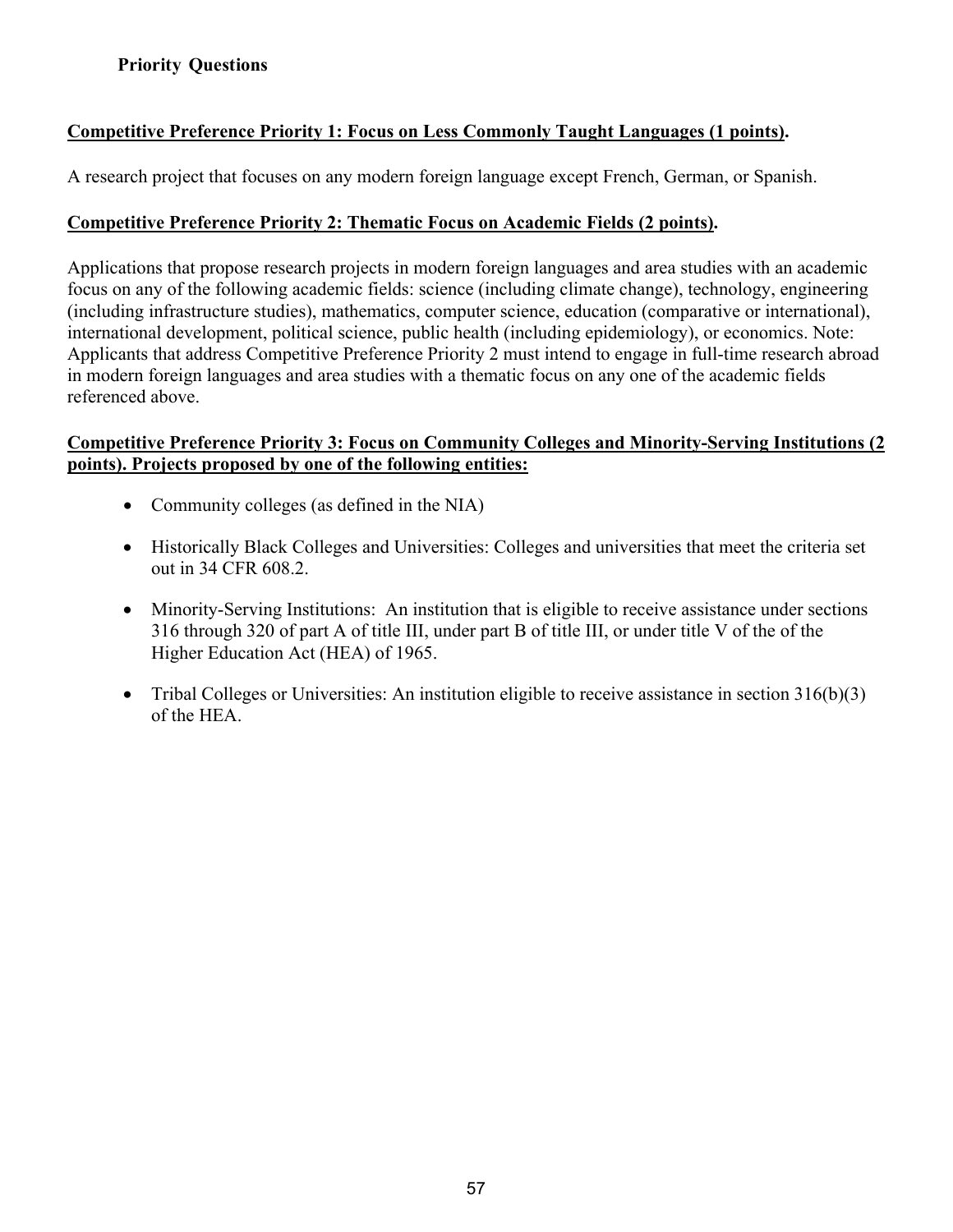## <span id="page-59-0"></span>**FULBRIGHT-HAYS FACULTY RESEARCH ABROAD PROGRAM APPLICATION CHECKLIST**

A complete institutional application to the Faculty Research Abroad Program is the sum of all completed faculty applications, plus the Application for Federal Assistance (SF 424), the ED Supplement to the 424, the *Assurances -- Non-Construction Programs* (SF 424B); *Certification Regarding Lobbying; Debarment, Suspension and Other Responsibility Matters*; *Drug-Free Workplace Requirements*; and *Disclosure of Lobbying Activities* (if applicable). **Failure to meet the deadline published in the** *Federal Register* **notice will mean rejection of the application without consideration. There is no appeal of this requirement.**

The hours of operation of the G5 Web site are

6:00 a.m. Monday until 9:00 p.m., Wednesday 6:00 a.m. Thursday until 3:00 p.m., Sunday, Washington, DC time.

*Please note that, because of maintenance, the system is unavailable between 3:00 p.m. on Sundays and 6:00 a.m. on Mondays, and between 9:00 p.m. on Wednesdays and 6:00 a.m. on Thursdays, Washington, DC time.*

## **Use This Checklist While Preparing Your Application. All items are required.**

## **Institution/Project Director Checklist**

 $\square$  SF 424 Application for Federal Assistance

- $\Box$  OPE- Fulbright-Hays FRA Item #022 which will automatically populate with a list of all faculty from your university who have submitted applications, their disciplines, countries of research, and amounts requested. Please note that Project Directors must indicate for each application whether or not Human Subjects Research Clearance (IRB) is required.
- $\square$  ED Supplemental information for the SF 424

□ Assurances for Non-Construction Programs

 $\Box$  Certifications Regarding Lobbying; Debarment, Suspension and Other Responsibility Matters

 $\square$  SF-LLL Disclosure of Lobbying Activities, if applicable

*Project Directors must submit the application by 11:59:00 p.m. Washington, DC time, on the date published in the Federal Register.* **When Project Directors submit the application via the G5 website, they will receive an automatic email notification when the U.S. Department of Education receives the application.**

## **Faculty Checklist**

- $\Box$  Fully completed Fulbright-Hays Faculty Research Abroad Form #022—Which includes:
	- $\Box$  Curriculum Vitae
	- $\Box$  A project narrative submitted via G5 e-Application (Check Federal Register notice for page limitations)
	- $\Box$  A bibliography submitted via G5 e-Application (Check Federal Register notice for page limitations)